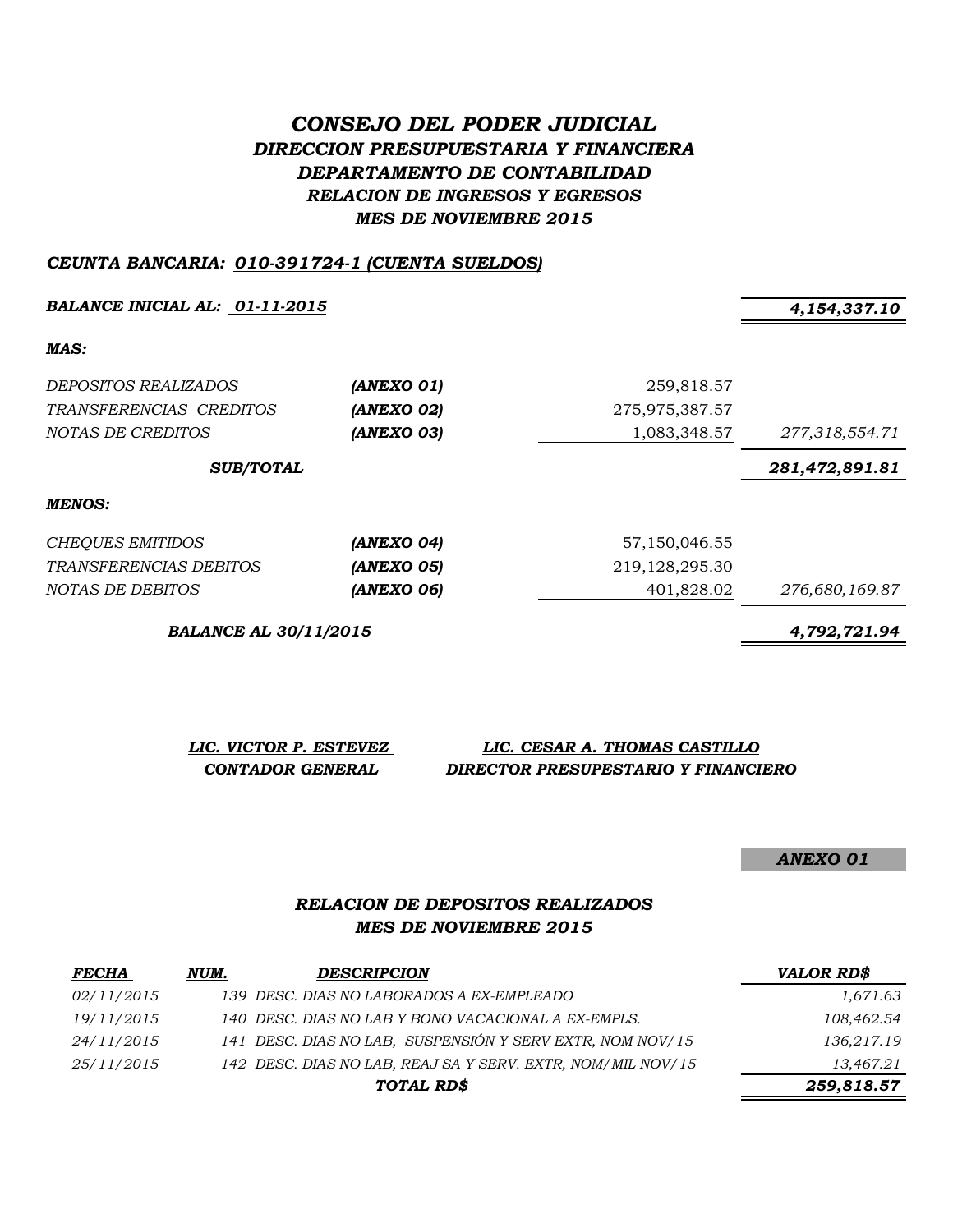### *RELACION DE TRANSFERENCIAS CREDITOS MES DE NOVIEMBRE 2015*

| <b>FECHA</b> | NUM. | <b>DESCRIPCION</b>                                     | <b>VALOR RD\$</b> |
|--------------|------|--------------------------------------------------------|-------------------|
| 20/11/2015   |      | 54 TRANSF. DE FONDO DE LA CTA. OPER. A LA C            | 275,708,467.31    |
| 30/11/2015   |      | 55 REEMB SUELDO COOPNASEJU, CORRESP. A NOVIEMBRE 2015. | 266,920.26        |
|              |      | TOTAL RD\$                                             | 275,975,387.57    |

#### *RELACION NOTAS DE CREDITOS MES DE NOVIEMBRE 2015*

| <b>FECHA</b> | NUM. | DESCRIPCION                                      | <b>VALOR RD\$</b> |
|--------------|------|--------------------------------------------------|-------------------|
| 10/11/2015   |      | 429 REINTEGRO CHQ83967                           | 51,534.41         |
| 18/11/2015   |      | 432 REINTEGRO CHO83811                           | 8,000.00          |
| 18/11/2015   |      | 431 REINTEGRO CHQ82433                           | 8,000.00          |
| 18/11/2015   |      | 430 REINTEGRO CHQ82538                           | 20,190.51         |
| 24/11/2015   |      | 434 REINTEGRO CHO85119                           | 6,000.00          |
| 24/11/2015   |      | 435 REINTEGRO CHO85120                           | 4,900.00          |
| 24/11/2015   |      | 433 REINTEGRO CHO82930                           | 6,018.18          |
| 30/11/2015   |      | 436 REINTEGRO CHO75854                           | 6,018.18          |
| 30/11/2015   |      | 437 REINTEGRO CHO77271                           | 6,018.18          |
| 30/11/2015   |      | 439 DEVOLUCION IMPUESTO 0.15% CHO.84088          | 26,941.97         |
| 30/11/2015   | 440  | CUENTA NO MATRICULADA PARA LA TRANSACION         | 386,803.31        |
| 30/11/2015   |      | 438 EMPLEADOS EXCLUIDOS EN LA NOMINA ELECTRONICA | 552,923.83        |
|              |      | <b>TOTAL RD\$</b>                                | 1,083,348.57      |

#### *ANEXO 04*

*ANEXO 02*

*ANEXO 03*

## *RELACION DE CHEQUES EMITIDOS MES DE NOVIEMBRE 2015*

| <b>FECHA</b> | NUM. | <b>BENEFICIARIO</b>                           | <b>VALOR RD\$</b> |
|--------------|------|-----------------------------------------------|-------------------|
| 10/11/2015   |      | 84090 SGTO. MR. SANDY M. PUENTE DE LOS SANTOS | 2,375.00          |
| 10/11/2015   |      | 84091 BODY SHOP ATHLETIC CLUB SRL             | 86,250.50         |
| 17/11/2015   |      | 84092 JULIO C. DE LOS SANTOS ALAREZ           | 0.00              |
| 17/11/2015   |      | 84093 MARTHA M. TAVAREZ INOA                  | 20,500.00         |
| 17/11/2015   |      | 84094 JULIO C. DE LOS SANTOS ALVAREZ          | 123,511.04        |
| 18/11/2015   |      | 84095 CHRISTIAN V. TEJEDA PEREZ               | 24,364.16         |
| 18/11/2015   |      | 84096 MANUEL URBAEZ VALENTIN                  | 7,603.61          |
| 18/11/2015   |      | 84097 IRIDANIA SORRILLA ESTEVEZ               | 26,626.25         |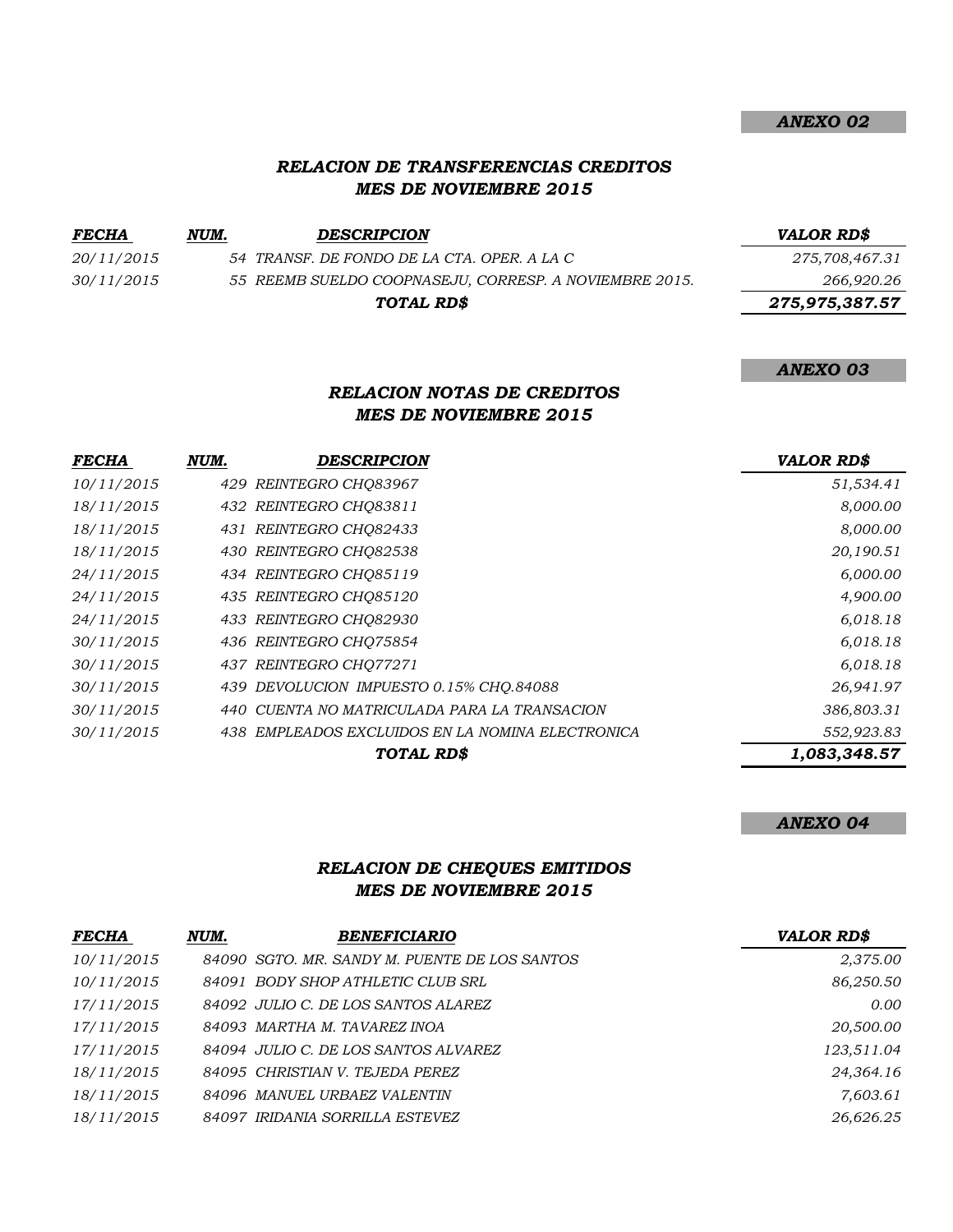| 18/11/2015 | 84098 YASSER A. MALENA CORONADO               | 40,276.32  |
|------------|-----------------------------------------------|------------|
| 18/11/2015 | 84099 ARIEL Y. TAVAREZ SOSA                   | 6,029.08   |
| 18/11/2015 | 84100 HEIDI M. FERNANDEZ PICHARDO             | 23,315.83  |
| 18/11/2015 | 84101 LUIS A. ROSSO ABUD                      | 7,165.84   |
| 18/11/2015 | 84102 JOHANDRIE S. SUAZO LUNA                 | 7,639.75   |
| 18/11/2015 | 84103 DIANA M. ZORRILLA CANDELARIO            | 5,348.25   |
| 18/11/2015 | 84104 VICTOR ML. GARRIDO POUERIET             | 11,613.91  |
| 18/11/2015 | 84105 CAROLINA HEREDIA OVALLES                | 2,743.06   |
| 18/11/2015 | 84106 YAHAIRIN V. CRUZ DIAZ                   | 9,115.79   |
| 18/11/2015 | 84107 ANA Y. NUNEZ RADNEY                     | 17,356.67  |
| 18/11/2015 | 84108 MANUEL J. ALBA AQUINO                   | 11,450.37  |
| 18/11/2015 | 84109 ANDERSON RAMIREZ PASCUAL                | 13,627.41  |
| 18/11/2015 | 84110 SILVESTRE M. SANTANA AQUINO             | 137,997.69 |
| 18/11/2015 | 84111 ELSA E. MATOS ALMONTE                   | 6,286.67   |
| 18/11/2015 | 84112 ISMAEL E. ESTEVEZ                       | 8,452.50   |
| 18/11/2015 | 84113 IRENE G. VALDEZ MERCADO                 | 2,746.50   |
| 18/11/2015 | 84114 BANCO DE RESERVAS DE LA REP. DOMINICANA | 8,876.37   |
| 18/11/2015 | 84115 CONSEJO DEL PODER JUDICIAL              | 20,166.67  |
| 18/11/2015 | 84116 COOPNASEJU                              | 19,548.91  |
| 18/11/2015 | 84117 CONSEJO DEL PODER JUDICIAL              | 52,705.36  |
| 18/11/2015 | 84118 COOPNASEJU                              | 103,198.27 |
| 18/11/2015 | 84119 CONSEJO DEL PODER JUDICIAL              | 8,172.36   |
| 18/11/2015 | 84120 CONSEJO DEL PODER JUDICIAL              | 55,757.18  |
| 18/11/2015 | 84121 BANCO DE RESERVAS DE LA REP. DOM.       | 45,017.19  |
| 18/11/2015 | 84122 GLORIA A. QUERO CABRERA                 | 8,667.32   |
| 18/11/2015 | 84123 NORA A. SOSA MARTINEZ                   | 7,363.48   |
| 18/11/2015 | 84124 SONIA CORADIN                           | 6,018.18   |
| 18/11/2015 | 84125 CARLOS FLORES DE JESUS                  | 19,903.10  |
| 18/11/2015 | 84126 LILIAN M. DIAZ GIL                      | 7,682.27   |
| 18/11/2015 | 84127 LOURDES M. LORA MEJIA                   | 24,152.04  |
| 18/11/2015 | 84128 ROSA REYNOSO                            | 6,018.18   |
| 18/11/2015 | 84129 SENOVIA ARIAS                           | 6,018.18   |
| 18/11/2015 | 84130 RAMONA DIAZ                             | 6,018.18   |
| 18/11/2015 | 84131 MARIA M. PIMENTEL FABIAN                | 6,018.18   |
| 18/11/2015 | 84132 LUZ DEL C. MONTANO                      | 6,018.18   |
| 18/11/2015 | 84133 ELIGIA DE LA CRUZ                       | 3,847.34   |
| 18/11/2015 | 84134 OLGA M. ROSARIO V.                      | 3,059.09   |
| 18/11/2015 | 84135 IRIS RODRIGUEZ P.                       | 6,018.18   |
| 18/11/2015 | 84136 CARMEN POLANCO                          | 6,018.18   |
| 18/11/2015 | 84137 ANA F. FELIX                            | 6,018.18   |
| 18/11/2015 | 84138 ALTAGRACIA A. RODRIGUEZ VICTORIA        | 6,018.18   |
| 18/11/2015 | 84139 MILTA ANT. RODRIGUEZ SANTOS             | 6,018.18   |
| 18/11/2015 | 84140 OLGA E. DIAZ DIAZ                       | 6,018.18   |
| 18/11/2015 | 84141 JOSEFA R. BLANCO                        | 6,018.18   |
| 18/11/2015 | 84142 MARIA DEL R. CUELLO PARADIS             | 19,064.70  |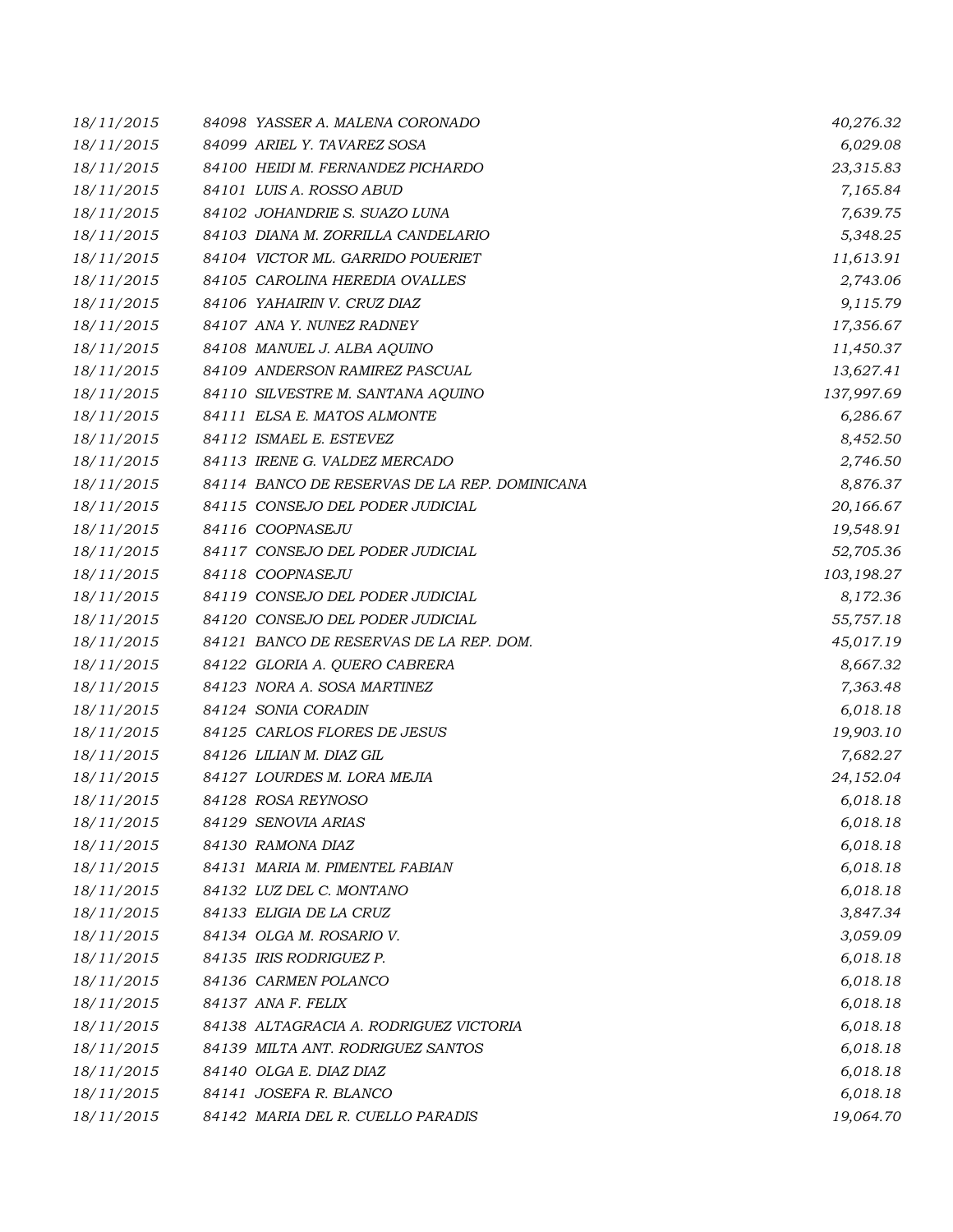| 18/11/2015 | 84143 MELBA FCA. HENRIQUEZ GUZMAN          | 6,018.18  |
|------------|--------------------------------------------|-----------|
| 18/11/2015 | 84144 ESTHER M. AMOR PEÑA                  | 6,018.18  |
| 18/11/2015 | 84145 FRANCIA C. MARTINEZ DRULLARD         | 21,441.25 |
| 18/11/2015 | 84146 AMELIA DEL ORBE PEÑA                 | 3,018.18  |
| 18/11/2015 | 84147 BIENVENIDA BELLIARD                  | 36,119.77 |
| 18/11/2015 | 84148 PACO PEREZ REYES                     | 6,018.18  |
| 18/11/2015 | 84149 ROSA J. DE LOS SANTOS G.             | 6,018.18  |
| 18/11/2015 | 84150 CARMEN L. PERALTA CASTELLANOS        | 6,018.18  |
| 18/11/2015 | 84151 FIDIAS GONZALEZ VICIOSO              | 6,018.18  |
| 18/11/2015 | 84152 ISABEL E. DE LOS SANTOS GOMEZ        | 6,018.18  |
| 18/11/2015 | 84153 LUIS E. MOREL POUERIE                | 36,642.28 |
| 18/11/2015 | 84154 YOLANDA E. DE WINDT DE GAUTREAU      | 12,993.40 |
| 18/11/2015 | 84155 SENAIDA A. ALVAREZ PEREZ             | 6,018.18  |
| 18/11/2015 | 84156 YDALIA PORTORREAL                    | 6,018.18  |
| 18/11/2015 | 84157 MARTA N. MONTAS RAMIREZ              | 6,018.18  |
| 18/11/2015 | 84158 HILDA CARRASCO PEREZ                 | 6,018.18  |
| 18/11/2015 | 84159 LUZ M. DEL CARMEN RODRIGUEZ GAUTREAU | 6,018.18  |
| 18/11/2015 | 84160 CRISTINO RODRIGUEZ                   | 6,018.18  |
| 18/11/2015 | 84161 MAXIMO S. ROSARIO RODRIGUEZ          | 6,018.18  |
| 18/11/2015 | 84162 RAFAEL CONTRERAS CONTRERAS           | 6,018.18  |
| 18/11/2015 | 84163 VIRGINIA SUERO ESPINAL               | 3,197.63  |
| 18/11/2015 | 84164 JOSEFA A. CUESTA DE MAÑON            | 6,929.81  |
| 18/11/2015 | 84165 ANA M. BAUTISTA                      | 6,018.18  |
| 18/11/2015 | 84166 MIRELLA DE LA ROSA DOMINGUEZ         | 6,018.18  |
| 18/11/2015 | 84167 DORA H. STERLING VAZQUEZ             | 6,018.18  |
| 18/11/2015 | 84168 FELIX R. CUEVAS RUFINO               | 6,018.18  |
| 18/11/2015 | 84169 JOSEFINA SUAZO ABREU                 | 32,621.32 |
| 18/11/2015 | 84170 ALTAGRACIA A. GIL NOBLE              | 6,018.18  |
| 18/11/2015 | 84171 THELMA G. GOMEZ S.                   | 6,018.18  |
| 18/11/2015 | 84172 RAFAELA DE JS. PEÑA LORA             | 3,259.92  |
| 18/11/2015 | 84173 BRIGIDA FELIZ VDA. OZUNA             | 6,018.18  |
| 18/11/2015 | 84174 MIGUEL A. POLANCO                    | 32,440.83 |
| 18/11/2015 | 84175 LEON FLORES                          | 32,440.83 |
| 18/11/2015 | 84176 MARIA A. PAULINO MARTE               | 6,018.18  |
| 18/11/2015 | 84177 CESAR A. VALLEJO NICOLAS             | 6,018.18  |
| 18/11/2015 | 84178 LUCIA M. REYES PEREZ                 | 17,301.77 |
| 18/11/2015 | 84179 MERCEDES HIRALDO                     | 6,018.18  |
| 18/11/2015 | 84180 RAMONA FLORES DE MATOS               | 5,318.18  |
| 18/11/2015 | 84181 ELOISA NUÑEZ DE GONZALEZ             | 11,519.20 |
| 18/11/2015 | 84182 MIREYA CAPELLAN A.                   | 6,018.18  |
| 18/11/2015 | 84183 LUZ DEL C. SANCHEZ CALDERON          | 6,018.18  |
| 18/11/2015 | 84184 INES MDES. REYES CABRERA             | 5,518.18  |
| 18/11/2015 | 84185 SILVESTRE COCO                       | 3,403.14  |
| 18/11/2015 | 84186 ELISA VIVIECA                        | 5,982.71  |
| 18/11/2015 | 84187 TERESA MORA DE LA ROSA               | 6,018.18  |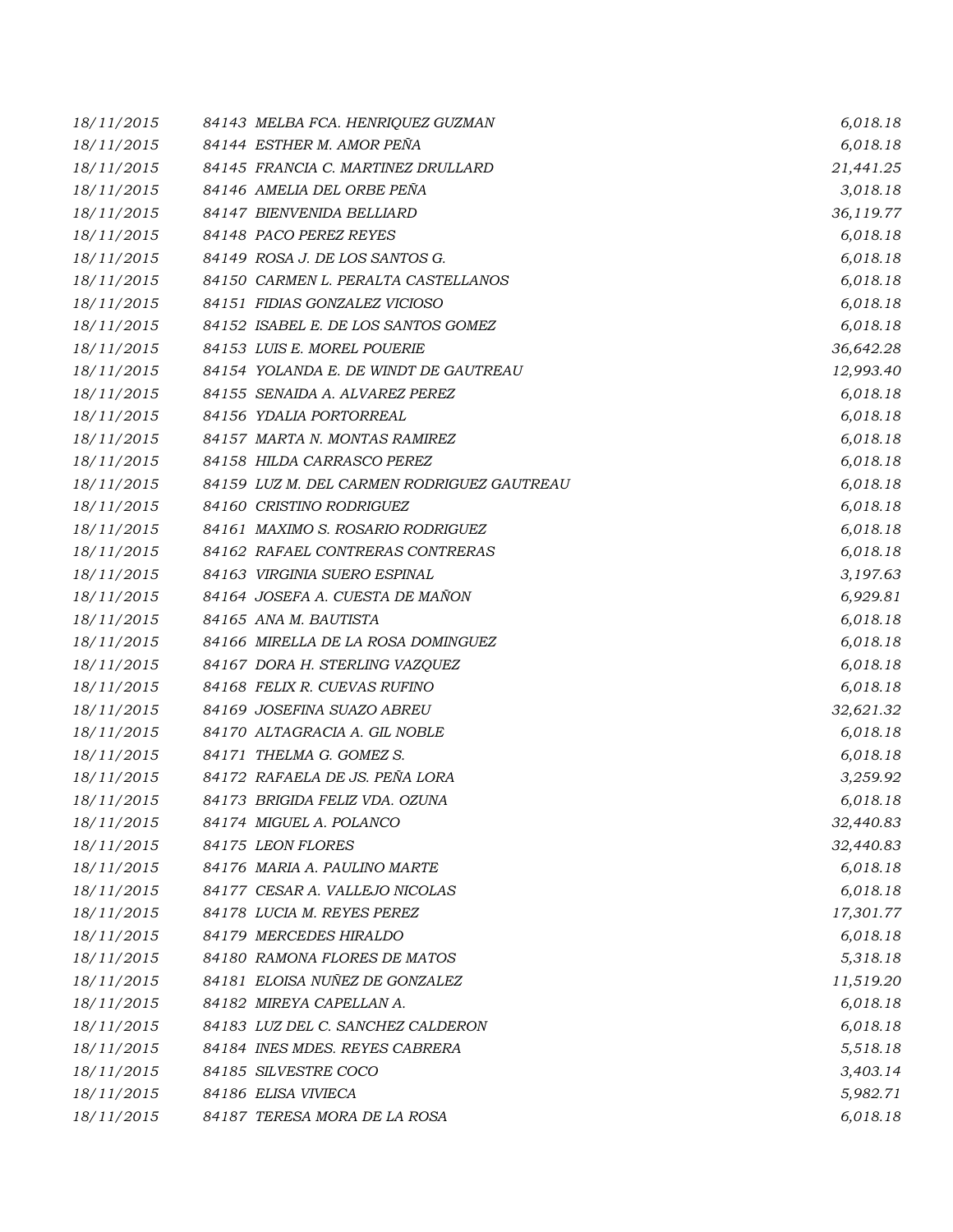| 18/11/2015 | 84188 PEDRO A. FERNANDEZ SALCEDO           | 35,273.49 |
|------------|--------------------------------------------|-----------|
| 18/11/2015 | 84189 RAFAEL A. RODRIGUEZ GONZALEZ         | 29,053.05 |
| 18/11/2015 | 84190 AFRICA E. SANTOS GUZMAN              | 6,018.18  |
| 18/11/2015 | 84191 MILEDYS S. SOSA R.                   | 22,872.49 |
| 18/11/2015 | 84192 MARCIANA ALT. RAMIREZ CORONA         | 12,580.66 |
| 18/11/2015 | 84193 DAYSIR. VASQUEZ CRUZ                 | 6,018.18  |
| 18/11/2015 | 84194 CARMEN DE LOS A. LUCIANO GARCIA      | 3,221.50  |
| 18/11/2015 | 84195 NEREYDA E. JAQUEZ LOZANO             | 6,018.18  |
| 18/11/2015 | 84196 CARMEN L. SANTOS PIMENTEL            | 6,018.18  |
| 18/11/2015 | 84197 AMERICA G. ESPINAL HUED              | 6,018.18  |
| 18/11/2015 | 84198 RAMON ANT. CARABALLO ABREU           | 6,018.18  |
| 18/11/2015 | 84199 CARLOS D. GARCIA GARCIA              | 6,018.18  |
| 18/11/2015 | 84200 DULCE M. ESTEVEZ                     | 6,018.18  |
| 18/11/2015 | 84201 MARIA DE LA C. CANELA CANELA         | 3,623.78  |
| 18/11/2015 | 84202 FRANCISCO J. NUÑEZ GOMEZ             | 37,742.61 |
| 18/11/2015 | 84203 MARIA G. DALMASI LORA                | 6,018.18  |
| 18/11/2015 | 84204 CARMEN L. EDUARDO ICIANO             | 6,018.18  |
| 18/11/2015 | 84205 CARMEN Y. COSME GUTIERREZ            | 3,498.67  |
| 18/11/2015 | 84206 FRANCISCA R. PEREZ PEÑA              | 6,018.18  |
| 18/11/2015 | 84207 ESPERANZA ANT. COLLADO BATISTA       | 6,018.18  |
| 18/11/2015 | 84208 ADRIANO GONZALEZ PANTALEON           | 5,187.18  |
| 18/11/2015 | 84209 ANA J. LOPEZ GERMOSEN                | 6,018.18  |
| 18/11/2015 | 84210 FELIX R. JIMENEZ RIVAS               | 1,103.33  |
| 18/11/2015 | 84211 ROSAURA JULIA JIMENEZ DAJER DE LOPEZ | 26,372.75 |
| 18/11/2015 | 84212 RAMONA DE JESUS ROSARIO              | 6,018.18  |
| 18/11/2015 | 84213 MARIA A. CASTRO AGRAMONTE            | 6,018.18  |
| 18/11/2015 | 84214 AGUSTINA MARTE                       | 5,734.18  |
| 18/11/2015 | 84215 EURIPIDES A. GARCIA GARCIA           | 36,436.81 |
| 18/11/2015 | 84216 GENOVEVA I. ROSARIO                  | 6,018.18  |
| 18/11/2015 | 84217 MARIA A. HONRADO BADIA               | 6,018.18  |
| 18/11/2015 | 84218 MARIA ALT. RAMOS GARCIA              | 6,018.18  |
| 18/11/2015 | 84219 JUAN ANT. SANCHEZ VILLA              | 5,478.70  |
| 18/11/2015 | 84220 RAMONA JIMENEZ LIZARDO               | 6,018.18  |
| 18/11/2015 | 84221 JOSEFA ALT. MEJIA MIESES             | 6,018.18  |
| 18/11/2015 | 84222 ROSA PAREDES GARCIA                  | 6,018.18  |
| 18/11/2015 | 84223 GUARIONEX BRITO TAVERAS              | 6,018.18  |
| 18/11/2015 | 84224 PEDRO HERNANDEZ CRUCEY               | 6,018.18  |
| 18/11/2015 | 84225 JUANA TRAVIESO VASQUEZ               | 6,018.18  |
| 18/11/2015 | 84226 ROSA DOMINGUEZ                       | 6,018.18  |
| 18/11/2015 | 84227 JUAN SEBASTIAN RODRIGUEZ             | 6,018.18  |
| 18/11/2015 | 84228 NELSON ITURBIDES R.                  | 29,497.03 |
| 18/11/2015 | 84229 AMELIA VALDEZ M.                     | 6,018.18  |
| 18/11/2015 | 84230 VALENTIN SUAREZ G.                   | 6,018.18  |
| 18/11/2015 | 84231 CAROLINA A. VICTORIA                 | 6,018.18  |
| 18/11/2015 | 84232 FRANCISCA A. TEJADA                  | 6,018.18  |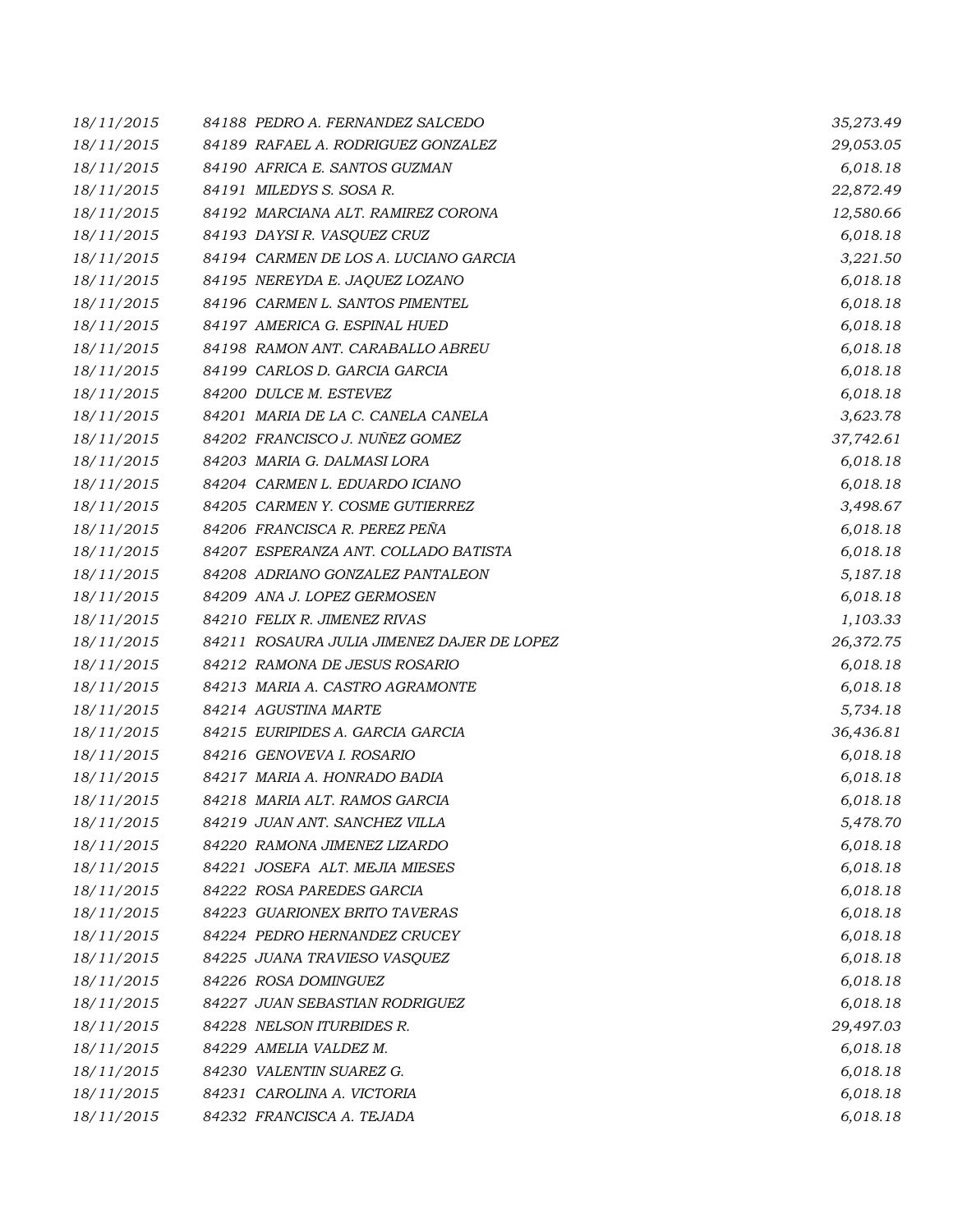| 18/11/2015 | 84233 LOURDES M. NUÑEZ ROSARIO                | 6,018.18  |
|------------|-----------------------------------------------|-----------|
| 18/11/2015 | 84234 JOSE P. FLORES M.                       | 9,431.60  |
| 18/11/2015 | 84235 NURYS MUÑOZ PEREZ                       | 34,240.40 |
| 18/11/2015 | 84236 GREGORIO ARIAS CARRASCO                 | 21,709.26 |
| 18/11/2015 | 84237 DAVID A. FELIZ FELIZ                    | 6,018.18  |
| 18/11/2015 | 84238 MERCEDES SEGURA CUEVAS                  | 2,997.94  |
| 18/11/2015 | 84239 NERIS MEDINA DIAZ                       | 4,318.18  |
| 18/11/2015 | 84240 MIGUELINA PEÑA MENDEZ                   | 3,781.24  |
| 18/11/2015 | 84241 DOMINGO GUZMAN MORETA FELIZ             | 3,009.09  |
| 18/11/2015 | 84242 RICHARDIN DE J. DOTEL                   | 7,490.44  |
| 18/11/2015 | 84243 EUDES M. ENCARNACION FELIZ              | 6,018.18  |
| 18/11/2015 | 84244 NEREIDA FLORIAN SANTANA                 | 6,018.18  |
| 18/11/2015 | 84245 SERGIO OLIVERO FELIZ                    | 7,453.56  |
| 18/11/2015 | 84246 ROSAURA FERRERAS FERRERAS               | 6,018.18  |
| 18/11/2015 | 84247 NURIS M. NOVAS MATOS                    | 4,316.57  |
| 18/11/2015 | 84248 MIGUEL MEDINA PEREZ                     | 12,252.15 |
| 18/11/2015 | 84249 LIVIO G. RIVAS                          | 6,018.18  |
| 18/11/2015 | 84250 ISMAEL PEÑA                             | 10,720.63 |
| 18/11/2015 | 84251 BIENVENIDA VELOZ                        | 6,018.18  |
| 18/11/2015 | 84252 EUGENIA PEREZ SANTANA                   | 5,359.88  |
| 18/11/2015 | 84253 PEDRO REYES MEDINA                      | 5,718.18  |
| 18/11/2015 | 84254 FELICIA CUEVAS CARVAJAL                 | 5,718.18  |
| 18/11/2015 | 84255 JUSTO FERRERAS PEREZ                    | 6,018.18  |
| 18/11/2015 | 84256 VICTOR R. CONCEPCION ROMERO             | 6,018.18  |
| 18/11/2015 | 84257 ADELFA A. HERRERA TERRERO               | 6,018.18  |
| 18/11/2015 | 84258 JULIO H. HERRERA MATOS                  | 1,103.33  |
| 18/11/2015 | 84259 SENEO MONTERO MONTAS                    | 3,725.32  |
| 18/11/2015 | 84260 XIOMARA A. MONTERO JIMENEZ              | 5,405.08  |
| 18/11/2015 | 84261 RAMON A. MORETA                         | 5,618.18  |
| 18/11/2015 | 84262 SIMONA FAMILIA ZABALA                   | 4,377.98  |
| 18/11/2015 | 84263 VENECIA RUIZ MATEO                      | 4,044.94  |
| 18/11/2015 | 84264 AUGUSTO E. OVIEDO PEÑA                  | 6,846.76  |
| 18/11/2015 | 84265 ANERTA ALT. RODRIGUEZ                   | 32,683.32 |
| 18/11/2015 | 84266 RAMON A. GUTIERREZ GARCIA               | 6,018.18  |
| 18/11/2015 | 84267 JUAN DE LA C. TEJEDA ACOSTA             | 10,015.60 |
| 18/11/2015 | 84268 JUANA LUCIA A. SANCHEZ G.               | 6,018.18  |
| 18/11/2015 | 84269 ANTHIA M. REYES JIMENEZ                 | 5,618.18  |
| 18/11/2015 | 84270 MANUEL E. SOSA CRUZ                     | 5,518.18  |
| 18/11/2015 | 84271 DANIEL MEDINA BELLIARD                  | 6,018.18  |
| 18/11/2015 | 84272 LUCILA NUÑEZ CASTRO                     | 6,018.18  |
| 18/11/2015 | 84273 ANA M. BAEZ ROSARIO                     | 6,018.18  |
| 18/11/2015 | 84274 RAMONA REYES CARRASCO                   | 6,018.18  |
| 18/11/2015 | 84275 ELBA H. VARGAS FRIAS                    | 6,018.18  |
| 18/11/2015 | 84276 EVARISTO JIMENEZ FIGUEREO               | 10,720.63 |
| 18/11/2015 | 84277 GUARINA E. MERCEDES HERNANDEZ FERDINARD | 6,018.18  |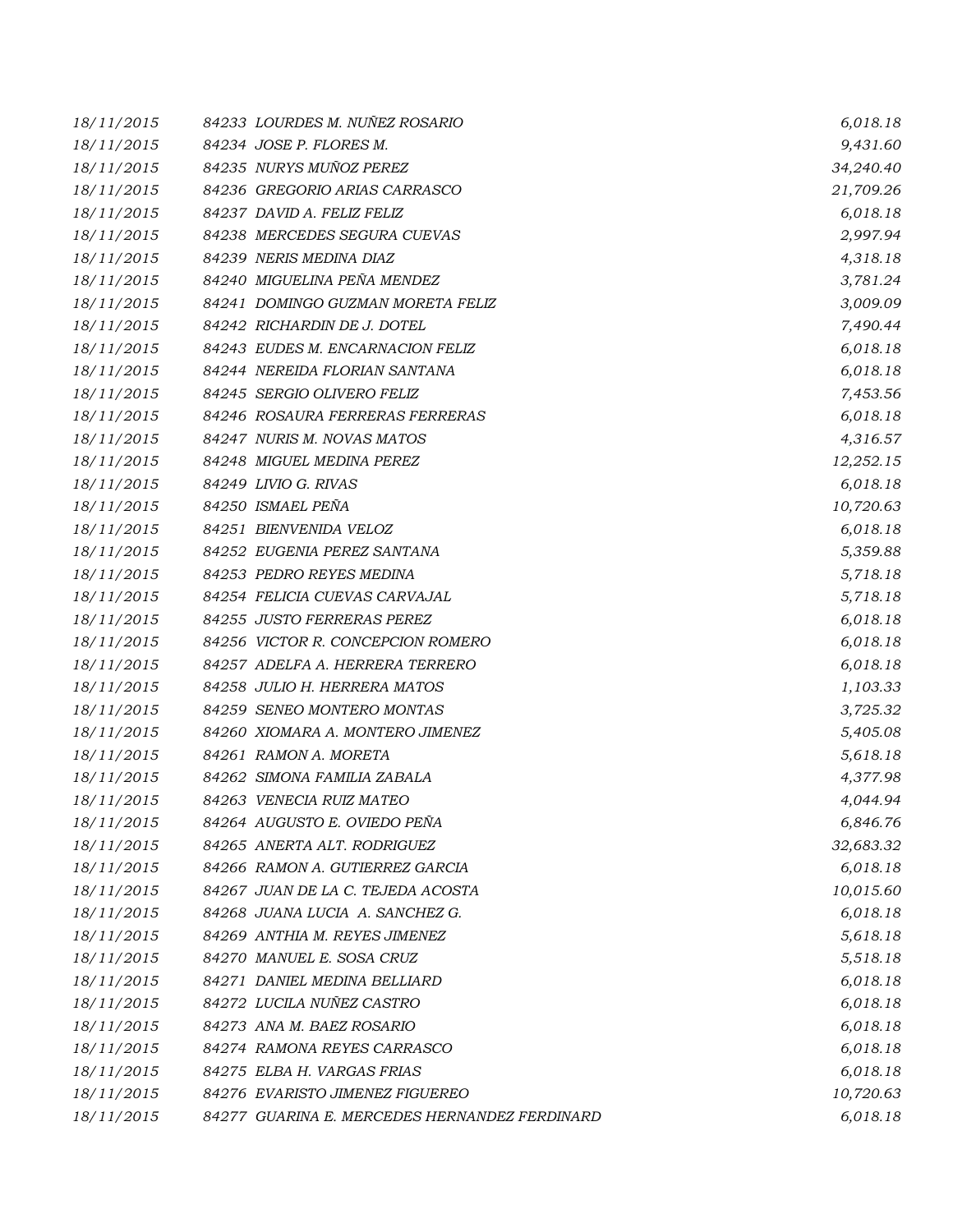| 18/11/2015 | 84278 LUIS J. BOURGET FROMETA               | 38,387.50  |
|------------|---------------------------------------------|------------|
| 18/11/2015 | 84279 RUTH MONTALVO FRANCISCO               | 29,497.03  |
| 18/11/2015 | 84280 ROSARIO N. ARIAS GERMAN               | 6,018.18   |
| 18/11/2015 | 84281 ELIDA E. SANCHEZ NINA                 | 16,855.44  |
| 18/11/2015 | 84282 ENEIDA DOMINGUEZ                      | 6,018.18   |
| 18/11/2015 | 84283 JOSEFINA GURIDIS POZO                 | 6,018.18   |
| 18/11/2015 | 84284 ALTAGRACIA M. PLACENCIO FORTUNA       | 6,018.18   |
| 18/11/2015 | 84285 ARGENTINA ORTIZ PERDOMO               | 5,318.18   |
| 18/11/2015 | 84286 CARMELA MATOS TEJEDA                  | 6,018.18   |
| 18/11/2015 | 84287 MARIA SEVERINO DE LEON                | 6,018.18   |
| 18/11/2015 | 84288 JULIANA PINEDA                        | 6,018.18   |
| 18/11/2015 | 84289 MANUEL A. LEMONIER JIMENEZ            | 311.88     |
| 18/11/2015 | 84290 MARITZA MEJIA DUVERGE                 | 5,431.11   |
| 18/11/2015 | 84291 JOSEFA REYES APONTE                   | 6,018.18   |
| 18/11/2015 | 84292 DANIEL TELLERIAS VASOUEZ              | 6,018.18   |
| 18/11/2015 | 84293 GRECIA BINA SORIANO                   | 6,018.18   |
| 18/11/2015 | 84294 CARMEN MA. MORALES MORALES            | 5,518.18   |
| 18/11/2015 | 84295 CRISTOBALINA BONILLA CASTRO           | 6,018.18   |
| 18/11/2015 | 84296 JULIA ARRIAGA PONTIER                 | 6,018.18   |
| 18/11/2015 | 84297 ELUPINA SANTANA RIVERA                | 3,066.09   |
| 18/11/2015 | 84298 HILDA L. LAMARCHE UBIERA              | 4,362.57   |
| 18/11/2015 | 84299 EDELMIRA RAMIREZ DE ESPINAL           | 6,018.18   |
| 18/11/2015 | 84300 LUCINDA ESPINAL                       | 5,834.18   |
| 18/11/2015 | 84301 JUAN GUERRERO MONTILLA                | 6,018.18   |
| 18/11/2015 | 84302 CARMEN A. CASADO MARTINEZ             | 6,018.18   |
| 18/11/2015 | 84303 INES JOSE G.                          | 922.18     |
| 18/11/2015 | 84304 EMILIO PEREZ CASTRO                   | 6,018.18   |
| 18/11/2015 | 84305 CELESTE BATISTA DEL R.                | 6,018.18   |
| 18/11/2015 | 84306 MELANIA BELEN                         | 3,180.56   |
| 18/11/2015 | 84307 MARINA VASQUEZ M.                     | 6,018.18   |
| 18/11/2015 | 84308 JUANA JIMENEZ E.                      | 6,018.18   |
| 20/11/2015 | 84309 MARIANO GERMAN MEJIA                  | 299,706.05 |
| 20/11/2015 | 84310 VICTOR J. CASTELLANOS ESTRELLA        | 251,538.48 |
| 20/11/2015 | 84311 JOSE A. CRUCETA ALMANZAR              | 280,464.02 |
| 20/11/2015 | 84312 FRANCISCO ANT. JEREZ MENA             | 279,386.27 |
| 20/11/2015 | 84313 EDGARDO HERNANDEZ MEJIA               | 260,889.02 |
| 20/11/2015 | 84314 SARA I. HENRIQUEZ MARIN               | 232,960.41 |
| 20/11/2015 | 84315 ROBERT C. PLACENCIA ALVAREZ           | 280,989.02 |
| 20/11/2015 | 84316 DULCE M. RODRIGUEZ BLANCO             | 280,989.02 |
| 20/11/2015 | 84317 RHINA MONTILLA BRITO                  | 10,489.72  |
| 20/11/2015 | 84318 ARIEL A. VOLQUEZ MATOS                | 7,291.49   |
| 20/11/2015 | 84319 SGTO. NELSON G. SUAREZ MOREL          | 16,000.00  |
| 20/11/2015 | 84320 1ER. TTE. ALFREDO PEREZ MEDRANO       | 16,000.00  |
| 20/11/2015 | 84321 ASIMILADO ANGEL ANT. M. MORBAN GARCIA | 16,000.00  |
| 20/11/2015 | 84322 SGTO. JUAN C. MADE PIÑA               | 16,000.00  |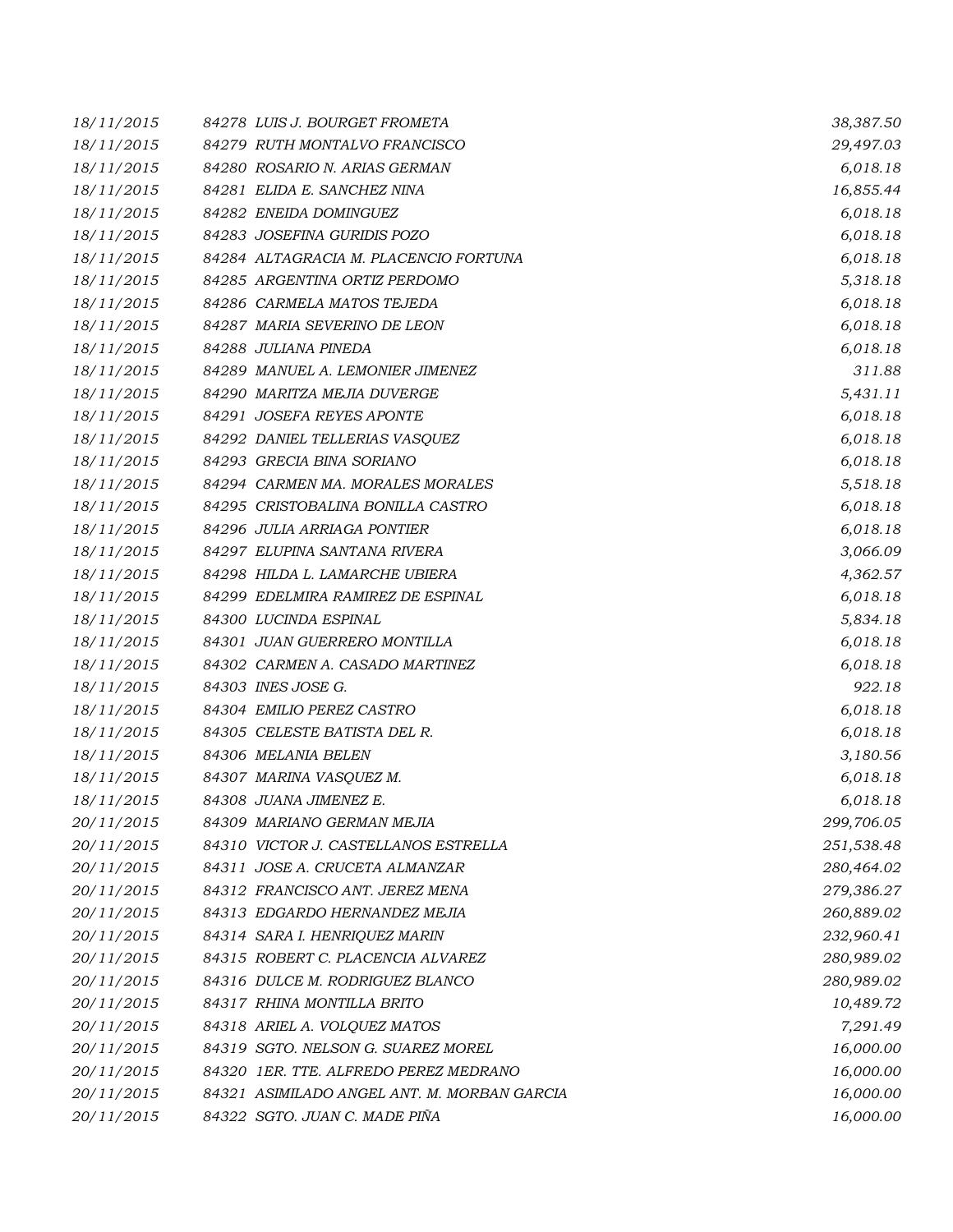| 20/11/2015 | 84323 2DO. TTE. PASCUAL NOVAS SEGURA          | 15,000.00 |
|------------|-----------------------------------------------|-----------|
| 20/11/2015 | 84324 CABO FRANCISCO DE LA CRUZ DE LA CRUZ    | 8,000.00  |
| 20/11/2015 | 84325 MAYOR RICARDO SUBERVI PEREZ             | 18,000.00 |
| 20/11/2015 | 84326 MAYOR FRANKLIN A. ESTEVEZ CONTRERAS     | 18,000.00 |
| 20/11/2015 | 84327 CABO STERLIN CRUZ DE LA CRUZ            | 8,739.50  |
| 20/11/2015 | 84328 CAP. LORENZO GARCIA MARTINEZ            | 14,000.00 |
| 20/11/2015 | 84329 IER.TTE. SABINO ALCANTARA MARTINEZ      | 13,000.00 |
| 20/11/2015 | 84330 IER. TTE. GEOVANNY B. PERALTA BRITO     | 13,000.00 |
| 20/11/2015 | 84331 TTE. DE FRAGATA RAMON DIAZ MARIA        | 16,066.66 |
| 20/11/2015 | 84332 2DO. TTE. ANA F. ORTEGA POLANCO         | 12,000.00 |
| 20/11/2015 | 84333 2DO. TTE. EDGAR ANT. ROSARIO RODRIGUEZ  | 12,000.00 |
| 20/11/2015 | 84334 2DO. TTE. SANTIAGO CONTRERAS HERRERA    | 12,000.00 |
| 20/11/2015 | 84335 2DO. TTE. PEDRO J. MARTINEZ ENCARNACION | 12,000.00 |
| 20/11/2015 | 84336 2DO. TTE. LAISY VASQUEZ SEGURA          | 12,000.00 |
| 20/11/2015 | 84337 SGTO. MR. GREGORIO RAMIREZ DOMINGUEZ    | 11,000.00 |
| 20/11/2015 | 84338 SGTO. MR. CARLOS Y. DE OLEO MATEO       | 11,000.00 |
| 20/11/2015 | 84339 SGTO. MR. VICTOR ANT. CHECO CORNELIO    | 11,000.00 |
| 20/11/2015 | 84340 SGTO. MR. RAULY LIZARDO LORENZO         | 11,000.00 |
| 20/11/2015 | 84341 SGTO. MR. ALBERTO RAMIREZ DE LA CRUZ    | 11,000.00 |
| 20/11/2015 | 84342 RASO MICHELL D. ORTEGA ORTIZ            | 8,000.00  |
| 20/11/2015 | 84343 RASO WILLIAM VALDEZ CABRERA             | 8,000.00  |
| 20/11/2015 | 84344 RASO JOSE R. BRITO ORTEGA               | 8,000.00  |
| 20/11/2015 | 84345 CABO PABLO BRAND ADON                   | 8,000.00  |
| 20/11/2015 | 84346 CABO JULIO C. HEREDIA                   | 8,000.00  |
| 20/11/2015 | 84347 CABO DANNIS ACOSTA REINOSO              | 8,000.00  |
| 20/11/2015 | 84348 MAYOR MARIO O. PEREZ NOVAS              | 29,000.00 |
| 20/11/2015 | 84349 MAYOR DAMIAN ANT. OVALLES JORGE         | 18,000.00 |
| 20/11/2015 | 84350 RASO JOSE D. ADAMES HEREDIA             | 8,739.50  |
| 20/11/2015 | 84351 CABO NELSON ARIAS ESPINAL               | 8,739.50  |
| 20/11/2015 | 84352 CAP. PABLO J. MORA ALCANTARA            | 14,000.00 |
| 20/11/2015 | 84353 IER. TTE. RANCIS N. ROSARIO RODRIGUEZ   | 13,000.00 |
| 20/11/2015 | 84354 IER. TTE. ANGEL A. NERO ACOSTA          | 13,000.00 |
| 20/11/2015 | 84355 1ER. TTE, MANUEL CONTRERAS SANTANA      | 13,000.00 |
| 20/11/2015 | 84356 IER. TTE. RUBEN VILLAR DIAZ             | 13,000.00 |
| 20/11/2015 | 84357 2DO. TTE. JOSE VLADIMIR UREÑA ORTEGA    | 11,950.00 |
| 20/11/2015 | 84358 2DO. TTE. EUGENIA RAMIREZ DE JESUS      | 12,000.00 |
| 20/11/2015 | 84359 2DO. TTE. RICARDO ANT. SOSA DISLA       | 12,000.00 |
| 20/11/2015 | 84360 2DO. TTE. EDDY ANT. OVALLE              | 12,000.00 |
| 20/11/2015 | 84361 2DO. TTE. DOMINGO NUÑEZ                 | 12,000.00 |
| 20/11/2015 | 84362 2DO. TTE. KENNEDY PINALES ENCARNACION   | 12,000.00 |
| 20/11/2015 | 84363 SGTO. JUAN ALB. ACOSTA MEJIA            | 10,000.00 |
| 20/11/2015 | 84364 SGTO. JOSE ML. SOSA MARTE               | 10,000.00 |
| 20/11/2015 | 84365 CABO JOSE P. REYES CONCEPCION           | 10,000.00 |
| 20/11/2015 | 84366 SGTO. BACILIO SILVERIO POLE             | 10,000.00 |
| 20/11/2015 | 84367 SGTO. REYNARDO F. SELMO                 | 10,000.00 |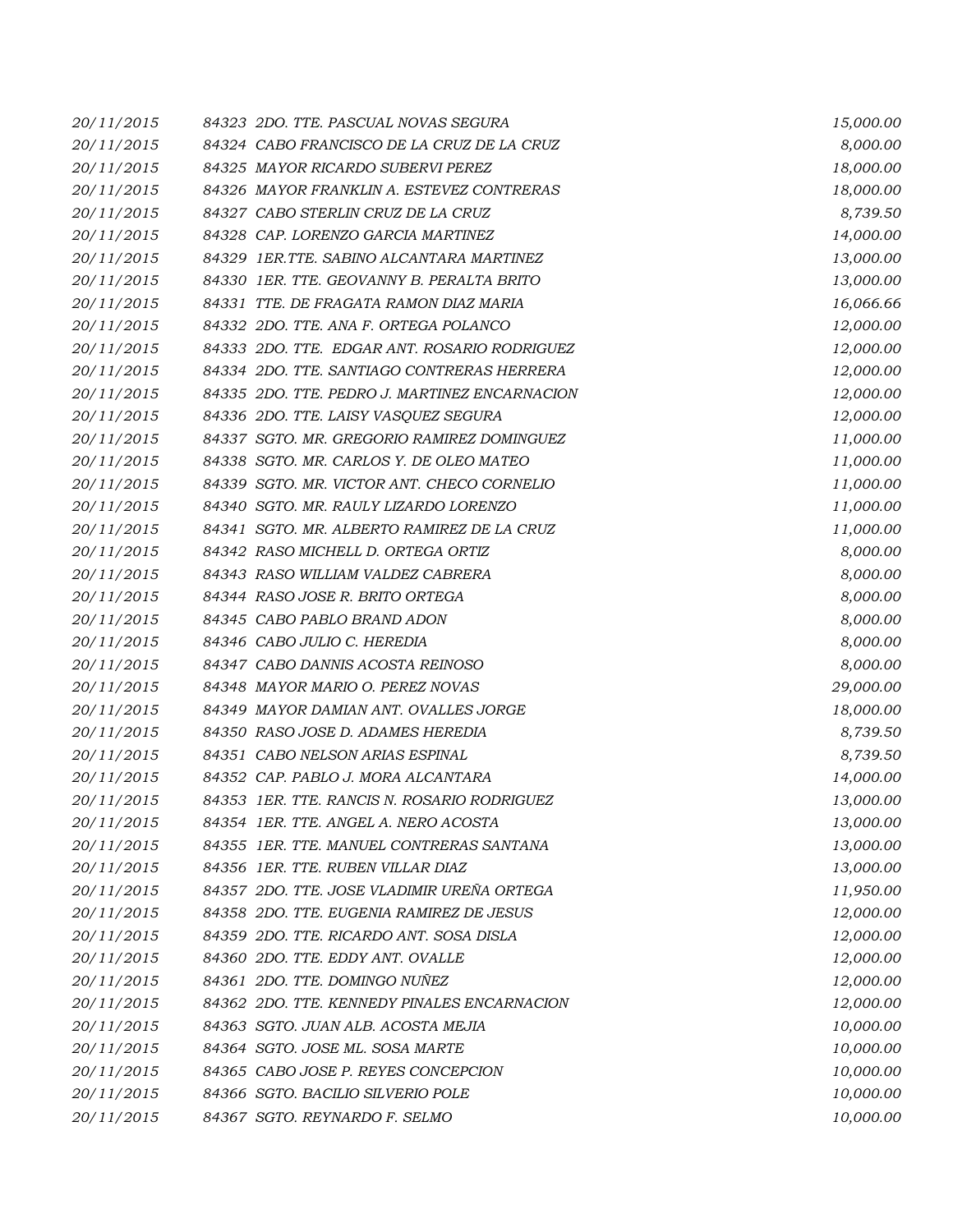| 20/11/2015 | 84368 RASO WANDER MERCEDES MATEO               | 8,000.00  |
|------------|------------------------------------------------|-----------|
| 20/11/2015 | 84369 CABO ANGELA MA. QUEZADA VASQUEZ          | 8,000.00  |
| 20/11/2015 | 84370 RASO MARIO O. PEREZ PEREZ                | 8,000.00  |
| 20/11/2015 | 84371 2DO. TTE. YEAN E. ROBLES SOTO            | 22,000.00 |
| 20/11/2015 | 84372 CAP. JULIO PEREZ ESPINAL                 | 20,000.00 |
| 20/11/2015 | 84373 TTE. COR. SECUNDINO MERCEDES PEGUERO     | 20,000.00 |
| 20/11/2015 | 84374 CAP. PABLO R. PEREZ VOLQUEZ              | 23,110.00 |
| 20/11/2015 | 84375 MAYOR LEONARDO JIMENEZ ENCARNACION       | 18,000.00 |
| 20/11/2015 | 84376 CABO ERNESTO DE LA ROSA MARTE            | 8,739.73  |
| 20/11/2015 | 84377 IER. TTE. JUAN R. DUARTE LIRANZO         | 14,000.00 |
| 20/11/2015 | 84378 CAP. FELICIANO OGANDO RODRIGUEZ          | 14,000.00 |
| 20/11/2015 | 84379 CAP. CARLOS ROSARIO MORILLO              | 14,000.00 |
| 20/11/2015 | 84380 CAP. ANGEL DE LOS S. DUVERGE AGUASVIVAS  | 14,000.00 |
| 20/11/2015 | 84381 IER. TTE. JOSE DEL C. BELLO PEREZ        | 13,000.00 |
| 20/11/2015 | 84382 TTE. DE FRAGATA ARSENIO DIAZ RAMIREZ     | 13,066.66 |
| 20/11/2015 | 84383 2DO. TTE, RAFAEL ANT, FAÑA RODRIGUEZ     | 12,000.00 |
| 20/11/2015 | 84384 2DO. TTE. LUIS R. VARGAS GOMEZ           | 12,000.00 |
| 20/11/2015 | 84385 2DO. TTE. RAFAEL ESPINAL BRITO           | 12,000.00 |
| 20/11/2015 | 84386 2DO. TTE. NELCIDO RODRIGUEZ ACOSTA       | 12,000.00 |
| 20/11/2015 | 84387 2DO. TTE. JOSE ML. REYES MENDEZ          | 12,000.00 |
| 20/11/2015 | 84388 2DO. TTE. IDALINO DIAZ PEREZ             | 12,000.00 |
| 20/11/2015 | 84389 SGTO. MR. CHARLES AMADO BENCOSME POLANCO | 11,533.34 |
| 20/11/2015 | 84390 SGTO. MR. JEUDY V. READ TINEO            | 11,000.00 |
| 20/11/2015 | 84391 SGTO. MR. HENRY G. RAMIREZ LLAUGER       | 11,000.00 |
| 20/11/2015 | 84392 SGTO. MR. ANTERO DECENA HEREDIA          | 11,000.00 |
| 20/11/2015 | 84393 SGTO. EDGAR ML. BRITO B.                 | 10,000.00 |
| 20/11/2015 | 84394 SGTO. KELVIN DEL JESUS ENCARNACION       | 10,000.00 |
| 20/11/2015 | 84395 SGTO. WILLIAM L. DUARTE MENDEZ           | 9,950.00  |
| 20/11/2015 | 84396 SGTO. FELIX ANT NOBOA NOBOA              | 10,000.00 |
| 20/11/2015 | 84397 SGTO. JOSE MONTERO VALDEZ                | 10,000.00 |
| 20/11/2015 | 84398 SGTO. FRANCISCO DE LOS SANTOS CAPELLAN   | 10,000.00 |
| 20/11/2015 | 84399 SGTO. JOSE ALB. ANTUNA CALDERON          | 10,000.00 |
| 20/11/2015 | 84400 SGTO. FRANCISCO J. CARRASCO CABREJA      | 10,000.00 |
| 20/11/2015 | 84401 SGTO. ELVIS RODRIGUEZ RODRIGUEZ          | 10,000.00 |
| 20/11/2015 | 84402 SGTO. RICARDO MONTES DE OCA DE LA CRUZ   | 10,000.00 |
| 20/11/2015 | 84403 SGTO. MR. JESUS D. RIVERA FRIAS          | 10,000.00 |
| 20/11/2015 | 84404 CABO ELISAUL FELIZ BATISTA               | 8,000.00  |
| 20/11/2015 | 84405 RASO EDWARD DOÑE ALCANTARA               | 8,000.00  |
| 20/11/2015 | 84406 CABO OSCAL L. NIN NIN                    | 8,000.00  |
| 20/11/2015 | 84407 CABO ANDERSON PAREDES RAMIREZ            | 8,000.00  |
| 20/11/2015 | 84408 TTE. COR. JUAN C. JIMENEZ HIDALGO        | 43,249.04 |
| 20/11/2015 | 84409 CAPITAN LUIS BASORA B.                   | 24,416.95 |
| 20/11/2015 | 84410 TTE. COR. RAMON ANT. NIN RAMIREZ         | 20,000.00 |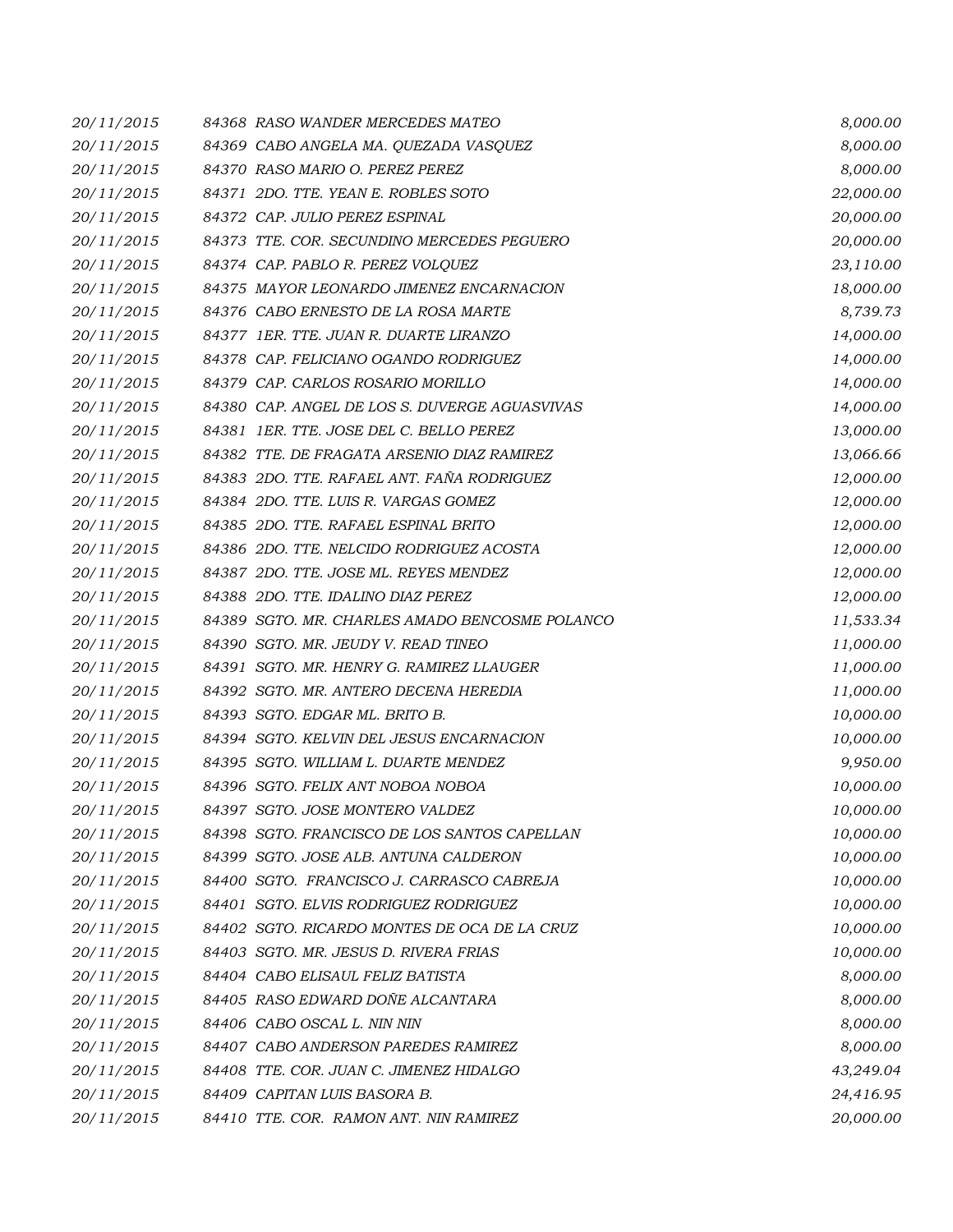| 20/11/2015 | 84411 MAYOR PEDRO L. ALVAREZ AGRAMONTE              | 20,000.00 |
|------------|-----------------------------------------------------|-----------|
| 20/11/2015 | 84412 TTE. COR. JUNIOR SAVIÑON PEREZ                | 20,000.00 |
| 20/11/2015 | 84413 CAPITAN LUIS MARIÑEZ P.                       | 19,197.23 |
| 20/11/2015 | 84414 IER TTE. MARTIN NUÑEZ P.                      | 16,602.93 |
| 20/11/2015 | 84415 MAYOR CARLOS J. LORA JIMENEZ                  | 16,360.00 |
| 20/11/2015 | 84416 RASO ANDY DE LOS SANTOS RODRIGUEZ             | 16,000.00 |
| 20/11/2015 | 84417 SGTO. MR. TONY DE LA ROSA PEREZ               | 32,866.67 |
| 20/11/2015 | 84418 2DO TTE. PEDRO RAMIREZ M. P.N.                | 15,501.64 |
| 20/11/2015 | 84419 2DO. TTE. SANTOS SANTANA LEBRON               | 15,000.00 |
| 20/11/2015 | 84420 2DO TTE. PEDRO GARCIA ROMERO                  | 13,354.00 |
| 20/11/2015 | 84421 TTE. COR. DOMINGO A. SALAZAR M.               | 12,000.00 |
| 20/11/2015 | 84422 SGTO. ISRRAEL CABRERA CABRERA                 | 12,000.00 |
| 20/11/2015 | 84423 TTE. COR. JUAN P. DESCHAMPS                   | 12,000.00 |
| 20/11/2015 | 84424 MAYOR LUIS MARIA REYNOSO                      | 10,939.73 |
| 20/11/2015 | 84425 MAYOR CARLOS E. AQUINO                        | 10,000.00 |
| 20/11/2015 | 84426 2DO. TTE. JUAN MARTINEZ SALAS                 | 10,000.00 |
| 20/11/2015 | 84427 MAYOR VICTOR J. MOREL DE LA CRUZ              | 15,583.33 |
| 20/11/2015 | 84428 MAYOR ROBERTO AVILA CONCEPCION                | 10,000.00 |
| 20/11/2015 | 84429 MAYOR EDWARD A. NUÑEZ-MERETTE PAULINO         | 10,000.00 |
| 20/11/2015 | 84430 CAPITAN SEGUNDO RIVERA                        | 14,000.00 |
| 20/11/2015 | 84431 CAP. ANATACIO S. MARIÑEZ BRUJAN               | 21,000.00 |
| 20/11/2015 | 84432 SGTO. MR. PORFIRIO DE LOS SANTOS ROSARIO      | 8,000.00  |
| 20/11/2015 | 84433 CAP. HIPOLITO PINEDA PEREYRA                  | 14,000.00 |
| 20/11/2015 | 84434 CAP. MARIO SANCHEZ DE JESUS                   | 8,000.00  |
| 20/11/2015 | 84435 MAYOR OLGA M. FORTUNA ROSADO                  | 8,000.00  |
| 20/11/2015 | 84436 1ER. TTE. ISAAC VALDEZ CESPEDES               | 7,500.00  |
| 20/11/2015 | 84437 IER. TTE. MANUEL A. CUEVAS ROSARIO            | 7,500.00  |
| 20/11/2015 | 84438 1ER. TTE. FRANCISCO ALB. MORA                 | 7,500.00  |
| 20/11/2015 | 84439 IER. TTE. HENDRIK ANT. DE LOS SANTOS CESPEDES | 7,500.00  |
| 20/11/2015 | 84440 IER. TTE. BIENVENIDA ALT. ORTIZ CUEVAS        | 7,500.00  |
| 20/11/2015 | 84441 IER. TTE. DORKA O. PEÑA CAMPOS                | 7,500.00  |
| 20/11/2015 | 84442 IER. TTE. NAPOLES O. MEJIA MORDAN             | 7,500.00  |
| 20/11/2015 | 84443 CAP. JOSE GARCIA BELTRE                       | 7,500.00  |
| 20/11/2015 | 84444 2DO. TTE. LUIS ANT. REYES CUEVAS              | 7,000.00  |
| 20/11/2015 | 84445 2DO. TTE. SIRIACO VARGAS PICHARDO             | 7,000.00  |
| 20/11/2015 | 84446 2DO. TTE. JOSE O. GUZMAN RAMIREZ              | 7,000.00  |
| 20/11/2015 | 84447 2DO. TTE, PEDRO BELTRE VICIOSO                | 7,000.00  |
| 20/11/2015 | 84448 2DO. TTE. EDDY ANT. TRIUNFEL SOCORRO          | 7,000.00  |
| 20/11/2015 | 84449 2DO. TTE, PABLO PAREDES DE JESUS              | 7,000.00  |
| 20/11/2015 | 84450 2DO. TTE. DIOMEDES VALLEJO ALCANTARA          | 7,000.00  |
| 20/11/2015 | 84451 TTE, DE CORBETA DENNY ANT ANTIGUA PEÑA        | 7,000.00  |
| 20/11/2015 | 84452 2DO. TTE, ELADIO SANCHEZ PANIAGUA             | 7,000.00  |
| 20/11/2015 | 84453 2DO. TTE. DIONICIO DE LA ROSA CASILLA         | 7,000.00  |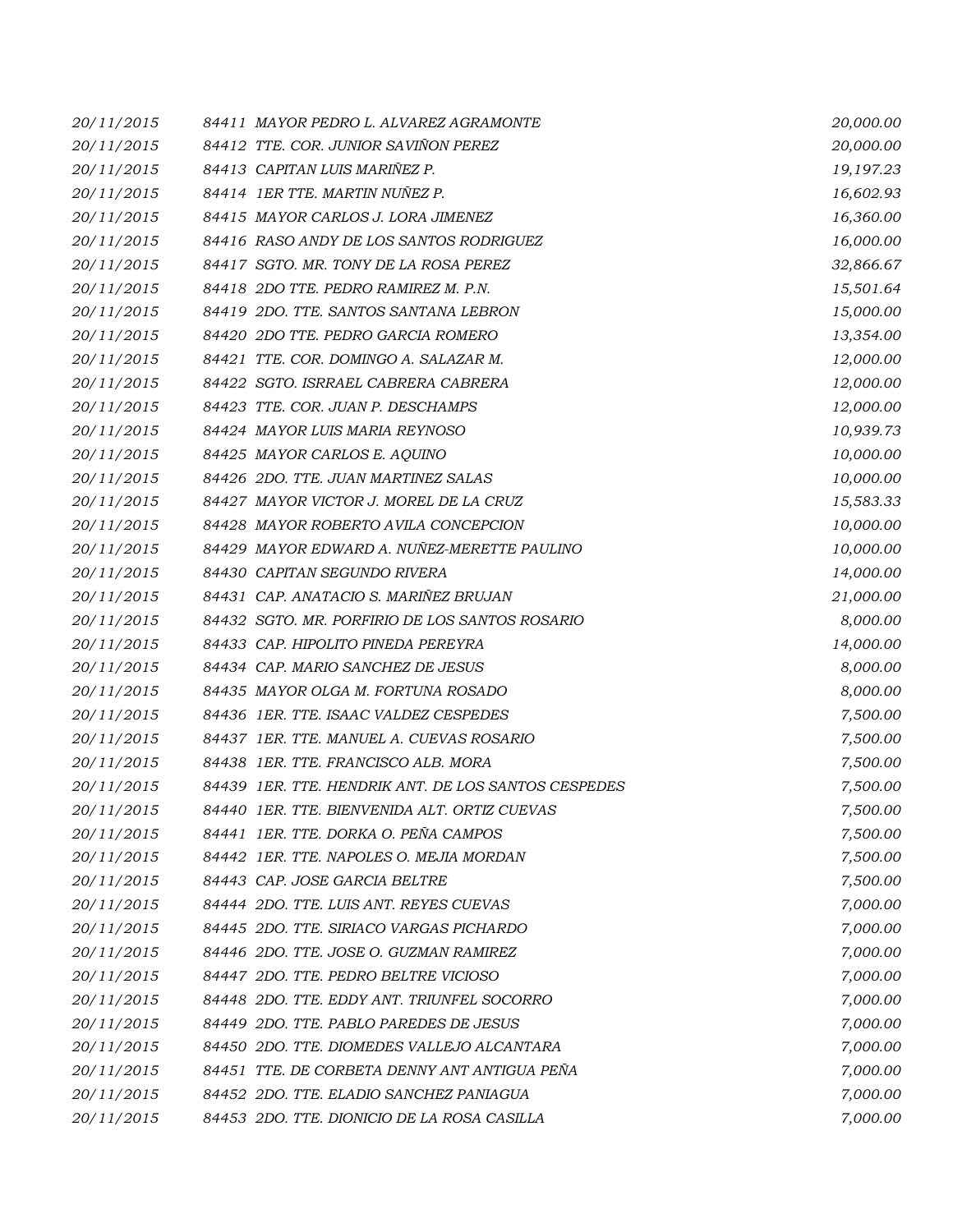| 20/11/2015 | 84454 2DO. TTE. EDUALDO DE LEON LORENZO        | 7,000.00  |
|------------|------------------------------------------------|-----------|
| 20/11/2015 | 84455 2DO. TTE. VICTOR A. ESPINAL MINAYA       | 7,000.00  |
| 20/11/2015 | 84456 SGTO. MR. ANGEL DE JESUS TORIBIO         | 6,500.00  |
| 20/11/2015 | 84457 SGTO. MR. ELIZABETH GERMOSEN REYES       | 6,500.00  |
| 20/11/2015 | 84458 SGTO. MR. YUNIOR D'OLEO MONTERO          | 11,000.00 |
| 20/11/2015 | 84459 SGTO. MR. INOCENCIO MOJICA JIMENEZ       | 11,000.00 |
| 20/11/2015 | 84460 1ER. TTE. LEOPOLDINA C. ESCOTTO SILVERIO | 6,500.00  |
| 20/11/2015 | 84461 IER. TTE. GUERLIN PLASENCIA GENAO        | 6,500.00  |
| 20/11/2015 | 84462 SGTO. AMAURYS GOMEZ SIMON                | 6,000.00  |
| 20/11/2015 | 84463 SGTO. SIMON DE LA ROSA ARCANGEL          | 6,000.00  |
| 20/11/2015 | 84464 SGTO. VENTURA ADON MAMBRU                | 6,000.00  |
| 20/11/2015 | 84465 SGTO. HUGO MADE MORA                     | 6,000.00  |
| 20/11/2015 | 84466 SGTO. CRISELVA GARCIA VALDEZ             | 6,000.00  |
| 20/11/2015 | 84467 SGTO. ISMAEL ZAYAS SANCHEZ               | 5,100.00  |
| 20/11/2015 | 84468 SGTO. HERINELDO VASQUEZ                  | 6,000.00  |
| 20/11/2015 | 84469 SGTO. JEOVANNY H. PEÑA ORTIZ             | 6,000.00  |
| 20/11/2015 | 84470 SGTO. NILSON M. CUEVAS CAPELLAN          | 6,000.00  |
| 20/11/2015 | 84471 SGTO. PLINIO ALB. TORRES ZABALA          | 6,000.00  |
| 20/11/2015 | 84472 SGTO. ROBERTO PEREZ VASQUEZ              | 6,000.00  |
| 20/11/2015 | 84473 SGTO. SERGIO H. NIN ABAD                 | 6,000.00  |
| 20/11/2015 | 84474 SGTO. DIACONA LORENZO GARCIA             | 6,000.00  |
| 20/11/2015 | 84475 IER. TTE. AUDRY MA. OSORIA VILLAR        | 6,000.00  |
| 20/11/2015 | 84476 RASO ELIANA E. SENCION PEREZ             | 5,000.00  |
| 20/11/2015 | 84477 RASO HECTOR Y. GUERRERO RODRIGUEZ        | 5,000.00  |
| 20/11/2015 | 84478 CABO BECKERT ANT. WES RINCON             | 5,000.00  |
| 20/11/2015 | 84479 CABO EDGAR PINEDA ROSSO                  | 5,000.00  |
| 20/11/2015 | 84480 RASO DIANA K. PERDOMO DE LA CRUZ         | 5,000.00  |
| 20/11/2015 | 84481 RASO MARCIA MONTERO MONTERO              | 5,000.00  |
| 20/11/2015 | 84482 RASO DEYVI RAMIREZ                       | 5,000.00  |
| 20/11/2015 | 84483 RASO BILL OTAÑEZ CAYETANO                | 5,000.00  |
| 20/11/2015 | 84484 RASO MARITZA SILFA FAÑA                  | 5,000.00  |
| 20/11/2015 | 84485 CABO EDGAR ANT. RODRIGUEZ VEGA           | 5,000.00  |
| 20/11/2015 | 84486 CABO ANTONIO MEDINA MEDINA               | 5,000.00  |
| 20/11/2015 | 84487 CABO WILLIAM HERNANDEZ ROSARIO           | 8,000.00  |
| 20/11/2015 | 84488 SGTO. MIGUEL A. SAVIÑON DELGADO          | 5,000.00  |
| 20/11/2015 | 84489 CABO YOHANYS MA. ALVAREZ JIMENEZ         | 5,000.00  |
| 20/11/2015 | 84490 RASO RICHARDSON OGANDO MELO              | 5,000.00  |
| 20/11/2015 | 84491 RASO RENE A. MARCELINO MORAN             | 5,000.00  |
| 20/11/2015 | 84492 SGTO. FELIX J. PUELLO JIMENEZ            | 5,000.00  |
| 20/11/2015 | 84493 CABO CESILIA MEDINA MATEO                | 7,666.67  |
| 20/11/2015 | 84494 RASO VAN T. TEJADA TEJADA                | 4,000.00  |
| 20/11/2015 | 84495 MAYOR ROQUE HERNANDEZ BENAVIDES          | 24,000.00 |
| 20/11/2015 | 84496 1ER. TTE. INRY J. ALCANTARA ROMERO       | 13,500.00 |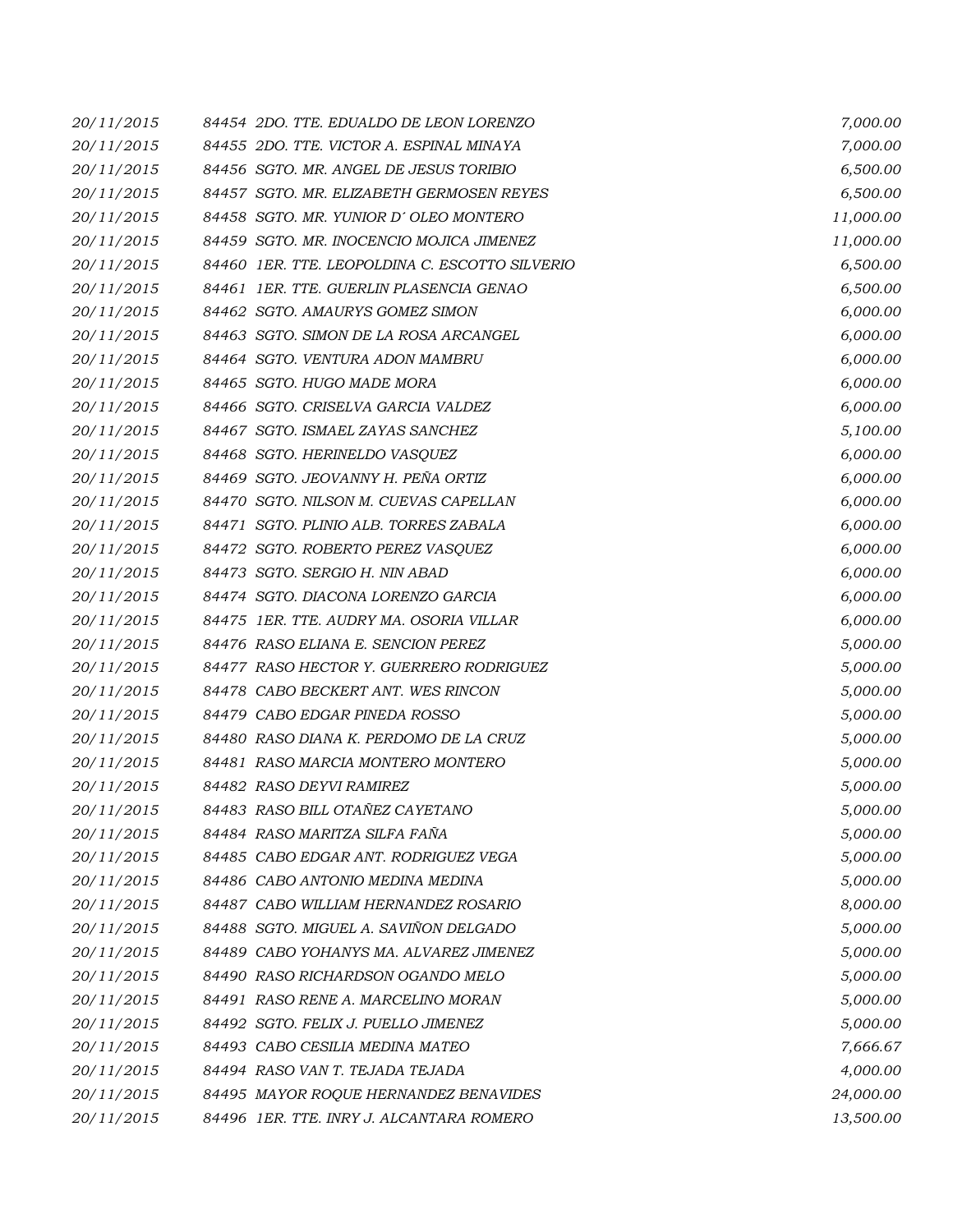| 20/11/2015 | 84497 SGTO. MR. SANDY M. PUENTE DE LOS SANTOS | 16,000.00 |
|------------|-----------------------------------------------|-----------|
| 20/11/2015 | 84498 MAYOR RAUL TAVERAS D.                   | 18,000.00 |
| 20/11/2015 | 84499 RASO NATANEL BELEN HERNANDEZ            | 8,739.50  |
| 20/11/2015 | 84500 1ER. TTE. FERNANDO GOMEZ MENDEZ         | 13,000.00 |
| 20/11/2015 | 84501 2DO. TTE. JOSE G. MARIÑEZ TURBI         | 12,000.00 |
| 20/11/2015 | 84502 2DO.TTE. ESTEBAN ADON HERNANDEZ         | 12,000.00 |
| 20/11/2015 | 84503 2DO. TTE. YOHANIS GONZALEZ ALVAREZ      | 12,000.00 |
| 20/11/2015 | 84504 SGTO. MR. EDUARDITO ARIAS MATEO         | 11,000.00 |
| 20/11/2015 | 84505 SGTO. MR. WILSON NUÑEZ TOLENTINO        | 11,000.00 |
| 20/11/2015 | 84506 SGTO. FELIX B. MESA ARISMENDY           | 10,000.00 |
| 20/11/2015 | 84507 SGTO. RAUL GARCIA HENRIQUEZ             | 10,000.00 |
| 20/11/2015 | 84508 SGTO. FELIX R. CABRERA MENDEZ           | 10,000.00 |
| 20/11/2015 | 84509 SGTO. MIGUEL E. CASANOVA ENCARNACION    | 10,000.00 |
| 20/11/2015 | 84510 CABO ANGEL A. ARRIAGA RODRIGUEZ         | 8,000.00  |
| 20/11/2015 | 84511 RASO MARKIN SANCHEZ SUERO               | 8,000.00  |
| 20/11/2015 | 84512 2DO. TTE. MILCIADES I. CASTILLO REYES   | 15,351.54 |
| 20/11/2015 | 84513 COR. PAUL CORDERO MONTES DE OCA         | 59,498.55 |
| 20/11/2015 | 84514 MAYOR RAFAEL ESPINOSA F.                | 18,000.00 |
| 20/11/2015 | 84515 CAP. EDWARD A. CASTILLO RODRIGUEZ       | 24,000.00 |
| 20/11/2015 | 84516 2DO. TTE. JUAN A. MERCEDES VASQUEZ      | 18,000.00 |
| 20/11/2015 | 84517 IER. TTE. VICTOR ML. PEREZ JIMENEZ      | 17,000.00 |
| 20/11/2015 | 84518 1ER. TTE. GARY A. MEDRANO SOTO          | 17,000.00 |
| 20/11/2015 | 84519 SGTO. MR. YSIDRO ML. RODRIGUEZ ROJAS    | 16,000.00 |
| 20/11/2015 | 84520 SGTO. GERFIS ROA DE LA ROSA             | 16,000.00 |
| 20/11/2015 | 84521 CABO ANDRES A. MERCEDES MORILLO         | 16,000.00 |
| 20/11/2015 | 84522 CAP. KAROL R. MENDEZ ROSARIO            | 15,000.00 |
| 20/11/2015 | 84523 SGTO. PEDRO ANT. SERRANO DILONE         | 15,000.00 |
| 20/11/2015 | 84524 RASO JUNIOR A. VALENTIN PUENTE          | 15,000.00 |
| 20/11/2015 | 84525 SGTO. JOSE L. MARIA                     | 15,000.00 |
| 20/11/2015 | 84526 SGTO. DIONY GARCIA SUERO                | 16,000.00 |
| 20/11/2015 | 84527 SGTO. RAMON ANT. ROSARIO PEÑA           | 12,000.00 |
| 20/11/2015 | 84528 CABO YSAURI GOMEZ MENDEZ                | 11,000.00 |
| 20/11/2015 | 84529 SGTO. REYES ARIAS                       | 10,196.33 |
| 20/11/2015 | 84530 IER. TTE. YESENIA ANT. BATISTA ORTIZ    | 10,000.00 |
| 20/11/2015 | 84531 MAYOR DAMIAN F. MORA                    | 18,000.00 |
| 20/11/2015 | 84532 CABO HILARIO SEVERINO PASCUAL           | 9,000.00  |
| 20/11/2015 | 84533 CABO SANTO A. BRUJAN AQUINO             | 8,739.81  |
| 20/11/2015 | 84534 CABO ELPIDIO DIAZ VALLEJO               | 8,739.73  |
| 20/11/2015 | 84535 CAP. VIRGILIO DE J. SARMIENTO           | 14,000.00 |
| 20/11/2015 | 84536 CABO ENRIQUE RESTITUYO                  | 7,945.00  |
| 20/11/2015 | 84537 IER. TTE. OFELIO SUAREZ HERNANDEZ       | 13,000.00 |
| 20/11/2015 | 84538 1ER. TTE. MARIO L. CASTRO RINCON        | 13,000.00 |
| 20/11/2015 | 84539 SGTO. MR. VICTOR DE JS. BASILIO GARCIA  | 11,000.00 |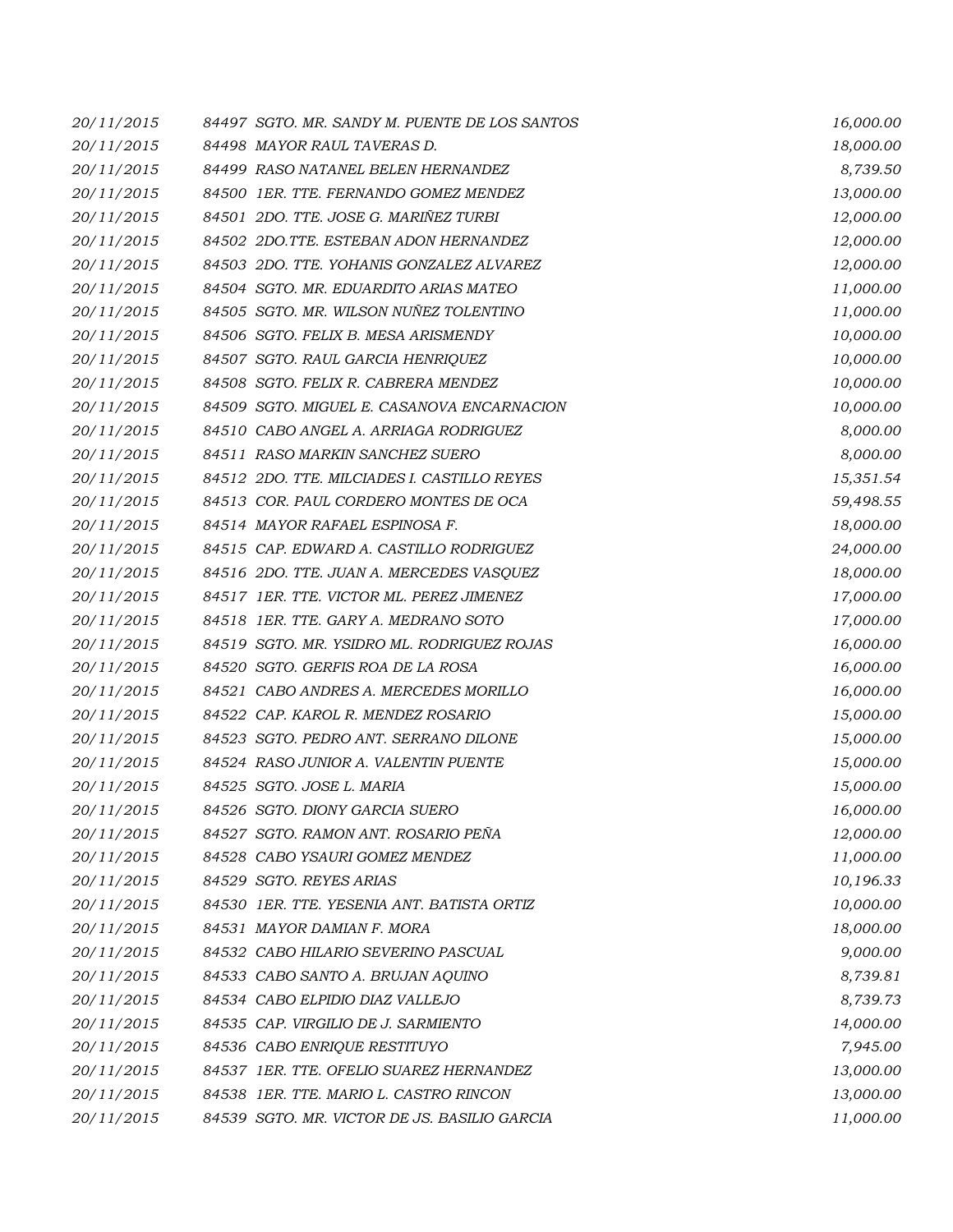| 20/11/2015 | 84540 SGTO. MR. KELVIN W. ALMONTE MERCEDES       | 11,000.00 |
|------------|--------------------------------------------------|-----------|
| 20/11/2015 | 84541 SGTO. JUAN C. HEREDIA DE LOS SANTOS        | 10,000.00 |
| 20/11/2015 | 84542 IER. TTE. JORGE E. CUEVAS SANTANA          | 10,000.00 |
| 20/11/2015 | 84543 SGTO. MR. ADOLFO A. GOMEZ MIESES           | 9,000.00  |
| 20/11/2015 | 84544 2DO. TTE. LUIS ROSARIO MANZUETA            | 8,000.00  |
| 20/11/2015 | 84545 RASO JUAN C. PERALTA                       | 8,000.00  |
| 20/11/2015 | 84546 CABO JANEIRO MATOS CUEVAS                  | 8,000.00  |
| 20/11/2015 | 84547 RASO HANSEL DE LOS SANTOS RODRIGUEZ        | 8,000.00  |
| 20/11/2015 | 84548 SGTO. JUAN DE LA PAZ                       | 4,046.67  |
| 20/11/2015 | 84549 SGTO. MR. JICLIES A. RONDON PERALTA        | 8,200.00  |
| 20/11/2015 | 84550 CABO SUJENLI Y. HEREDIA DE LOS SANTOS      | 5,200.00  |
| 20/11/2015 | 84551 2DO. TTE. DANIEL PEREZ F.                  | 9,200.00  |
| 20/11/2015 | 84552 SGTO. VICTOR M. ESPIRITU SORIANO           | 7,200.00  |
| 20/11/2015 | 84553 CABO STALIN J. ANDUJAR DIAZ                | 5,200.00  |
| 20/11/2015 | 84554 RASO HERIBERTO A. ALVAREZ MONTAS           | 5,200.00  |
| 20/11/2015 | 84555 SGTO. RAMON D. SANCHEZ HERNANDEZ           | 7,200.00  |
| 20/11/2015 | 84556 STGO. FRISSO WILSON JOSEPH                 | 7,200.00  |
| 20/11/2015 | 84557 RASO ANGEL R. ARROYO RIVAS                 | 5,200.00  |
| 20/11/2015 | 84558 TTE. COR. MANUEL R. ROJAS POLANCO          | 15,600.00 |
| 20/11/2015 | 84559 TTE. COR. AGUSTIN GIL GIL                  | 12,000.00 |
| 20/11/2015 | 84560 MAYOR HENRY A. MEDRANO                     | 10,000.00 |
| 20/11/2015 | 84561 MAYOR KELVIN R. MARTE ALMONTE              | 9,000.00  |
| 20/11/2015 | 84562 CAPITAN ENRIQUE OLIVERO PEREZ              | 7,000.00  |
| 20/11/2015 | 84563 CAP. MARINO RODRIGUEZ MARIÑEZ              | 7,000.00  |
| 20/11/2015 | 84564 IER. TTE. CARLOS JIMENEZ DIAZ              | 6,500.00  |
| 20/11/2015 | 84565 IER. TTE. LUIS ANT. AYBAR RIVERA           | 6,500.00  |
| 20/11/2015 | 84566 1ER. TTE. RAFAEL RONDON CUESTA             | 6,500.00  |
| 20/11/2015 | 84567 IER. TTE. ALEJANDRINA FORTUNA ROA          | 6,500.00  |
| 20/11/2015 | 84568 1RE. TTE. PREVISTILIO LUGO RAMIREZ         | 6,500.00  |
| 20/11/2015 | 84569 IER. TTE. MIGUEL ANT. ECHAVARRIA BAUTISTA  | 6,500.00  |
| 20/11/2015 | 84570 IER. TTE. REYNA I. CARABALLO MENDEZ        | 6,500.00  |
| 20/11/2015 | 84571 CAP. LUCILO PEÑA PASCUAL                   | 6,500.00  |
| 20/11/2015 | 84572 2DO. TTE, ANA Y. BURGOS DURAN              | 6,000.00  |
| 20/11/2015 | 84573 2DO. TTE, ALEJANDRO E, MENDEZ VENTURA      | 6,000.00  |
| 20/11/2015 | 84574 2DO. TTE. TORIBIO J. FELIZ DIAZ            | 6,000.00  |
| 20/11/2015 | 84575 2DO. TTE. NEURY MERCEDES TAVAREZ           | 6,000.00  |
| 20/11/2015 | 84576 2DO. TTE. HAMLET JAQUEZ JIMENEZ            | 6,000.00  |
| 20/11/2015 | 84577 2DO. TTE. ALBERTO REYES SENA               | 6,000.00  |
| 20/11/2015 | 84578 2DO. TTE. RUMARDO PEREZ DE OLEO            | 6,000.00  |
| 20/11/2015 | 84579 2DO. TTE. ROBERT RINCON SALAS              | 6,000.00  |
| 20/11/2015 | 84580 2DO. TTE. MANUEL DE JS. ENCARNACION MONTAS | 6,000.00  |
| 20/11/2015 | 84581 2DO. TTE. MAXIMO FORTUNA DE LA CRUZ        | 6,000.00  |
| 20/11/2015 | 84582 2DO. TTE. JHONNY CADENA CORPORAN           | 6,000.00  |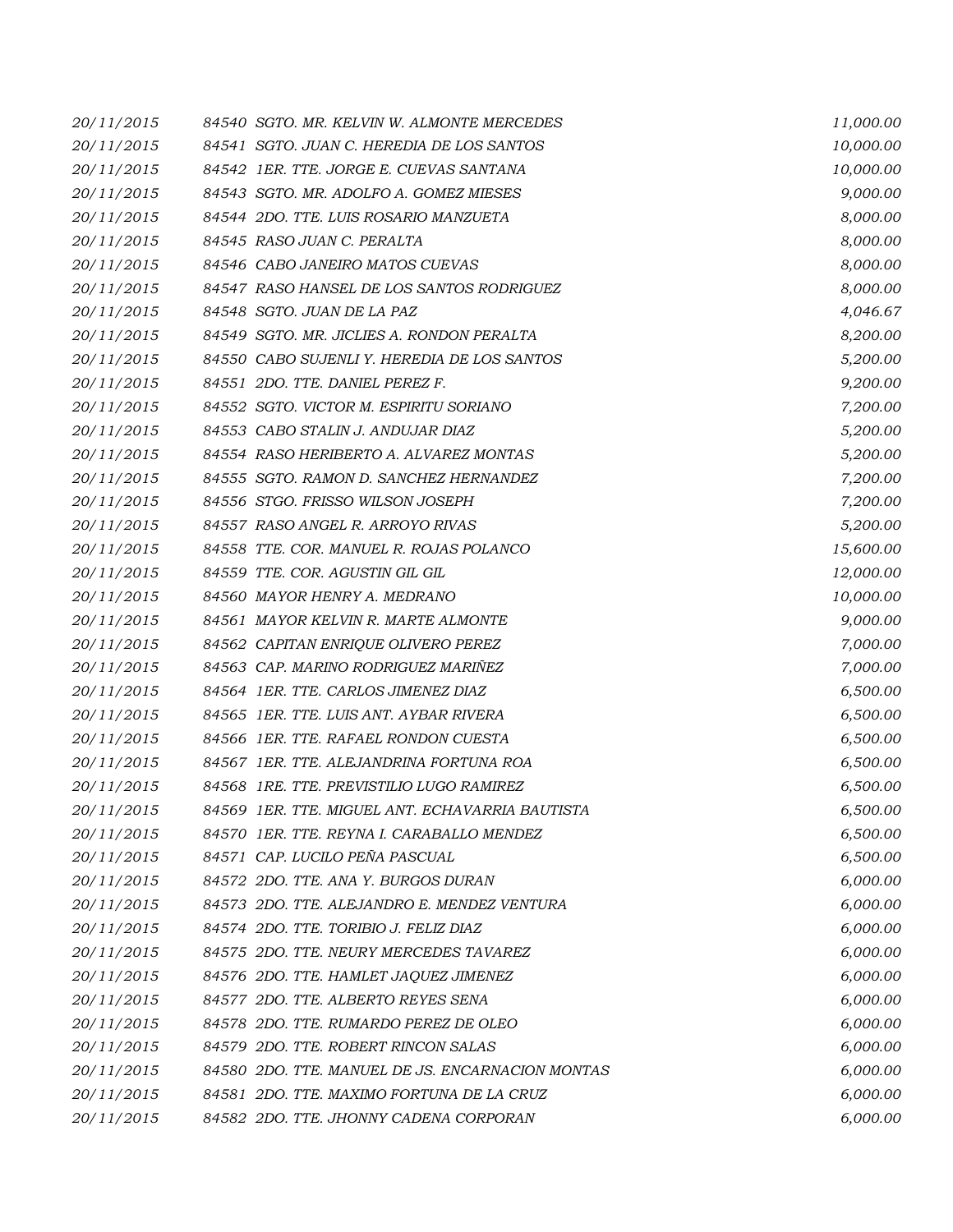| 20/11/2015 |                        | 84583 2DO. TTE. JOSE D. RODRIGUEZ VENTURA      | 6,000.00 |
|------------|------------------------|------------------------------------------------|----------|
| 20/11/2015 |                        | 84584 SGTO. MR. GERSON ANTONIO ESCAÑO V.       | 5,500.00 |
| 20/11/2015 |                        | 84585 SGTO. MR. ORLANDO DUVAL MELENDEZ         | 5,500.00 |
| 20/11/2015 |                        | 84586 SGTO. MR. REYNALDO E. PEREZ CABRERA      | 5,500.00 |
| 20/11/2015 |                        | 84587 SGTO. MR. YSIDRO MOTA ESPINO             | 5,500.00 |
| 20/11/2015 |                        | 84588 SGTO. MR. EZEQUIEL LARA                  | 5,500.00 |
| 20/11/2015 |                        | 84589 SGTO. MR. ORLANDO ROMERO                 | 5,500.00 |
| 20/11/2015 |                        | 84590 SGTO. AQUILES MARTE SUERO                | 5,000.00 |
| 20/11/2015 |                        | 84591 SGTO. ALEXANDER BELLO DE LEON            | 5,000.00 |
| 20/11/2015 |                        | 84592 SGTO. WILMAN PEÑA MENDEZ                 | 5,000.00 |
| 20/11/2015 |                        | 84593 SGTO. MARINO DE LA CRUZ GALVEZ           | 5,000.00 |
| 20/11/2015 |                        | 84594 SGTO. ALTAGRACIA ACOSTA ACOSTA           | 5,000.00 |
| 20/11/2015 |                        | 84595 SGTO. DOMINGO DE S. HERRAND ESPINOSA     | 5,000.00 |
| 20/11/2015 |                        | 84596 SGTO. RHADAMES CIPRIAN ESCALANTE         | 5,000.00 |
| 20/11/2015 |                        | 84597 SGTO. LUIS ALB. DECENA FIGUEREO          | 5,000.00 |
| 20/11/2015 |                        | 84598 SGTO. DANIEL TEJEDA MARTINEZ             | 5,000.00 |
| 20/11/2015 |                        | 84599 SGTO. ROLANDO E. ENCARNACION ENCARNACION | 5,000.00 |
| 20/11/2015 |                        | 84600 SGTO. WILLIAM BAEZ TAVAREZ               | 5,000.00 |
| 20/11/2015 |                        | 84601 2DO. TTE. ALEXANDER MONTAS DE JESUS      | 5,000.00 |
| 20/11/2015 |                        | 84602 SGTO. JOAN ML. BRITO NUÑEZ               | 5,000.00 |
| 20/11/2015 |                        | 84603 CABO FRENCIS ANT. LEBRON VICENTE         | 4,000.00 |
| 20/11/2015 |                        | 84604 CABO YESENIA Y. RAMIREZ RODRIGUEZ        | 4,000.00 |
| 20/11/2015 |                        | 84605 RASO LEUDIS J. CRUZ DECENA               | 4,000.00 |
| 20/11/2015 |                        | 84606 CABO RAFAEL GENAO MEDRANO                | 4,000.00 |
| 20/11/2015 |                        | 84607 RASO RICHARD R. JACINTO MONTERO          | 4,000.00 |
| 20/11/2015 | 84608 RASO KEYDI PEREZ |                                                | 4,000.00 |
| 20/11/2015 |                        | 84609 CABO FRANCISCO ALB. HERRAND BERIGUETE    | 4,000.00 |
| 20/11/2015 |                        | 84610 CABO WENDY G. REYES CEPEDA               | 4,000.00 |
| 20/11/2015 |                        | 84611 RASO GUSTAVO A. FELIZ FLORIAN            | 4,000.00 |
| 20/11/2015 |                        | 84612 RASO JEFFERSON PRENSA CALDERON           | 4,000.00 |
| 20/11/2015 |                        | 84613 CABO WILLIAM M. MENDEZ FERNANDEZ         | 4,000.00 |
| 20/11/2015 |                        | 84614 RASO MANUEL DE JS. MORA MATEO            | 4,000.00 |
| 20/11/2015 |                        | 84615 RASO ROANGEL FCO. FRIAS ROJAS            | 4,000.00 |
| 20/11/2015 |                        | 84616 CABO RAFAEL G. CRUZ DIAZ                 | 4,000.00 |
| 20/11/2015 |                        | 84617 RASO MAIQUEL ANT. MEDINA TRINIDAD        | 4,000.00 |
| 20/11/2015 |                        | 84618 RASO FELIX ANT. DE LA CRUZ               | 4,000.00 |
| 20/11/2015 |                        | 84619 CABO HENRRY J. RAMIREZ DE OLEO           | 4,000.00 |
| 20/11/2015 |                        | 84620 CABO EDELSON Y. CALDERON PEREZ           | 4,000.00 |
| 20/11/2015 |                        | 84621 RASO HONARKIN DE LOS SANTOS RODRIGUEZ    | 5,200.00 |
| 20/11/2015 |                        | 84622 RASO JOSE ANT. MATEO MARTINEZ            | 4,000.00 |
| 20/11/2015 |                        | 84623 RASO ANDDY SUAREZ BENITEZ                | 4,000.00 |
| 20/11/2015 |                        | 84624 SGTO. MR. LUCAS NUÑEZ                    | 8,200.00 |
| 20/11/2015 |                        | 84625 CABO DELVIN B. CACERES CACERES           | 5,200.00 |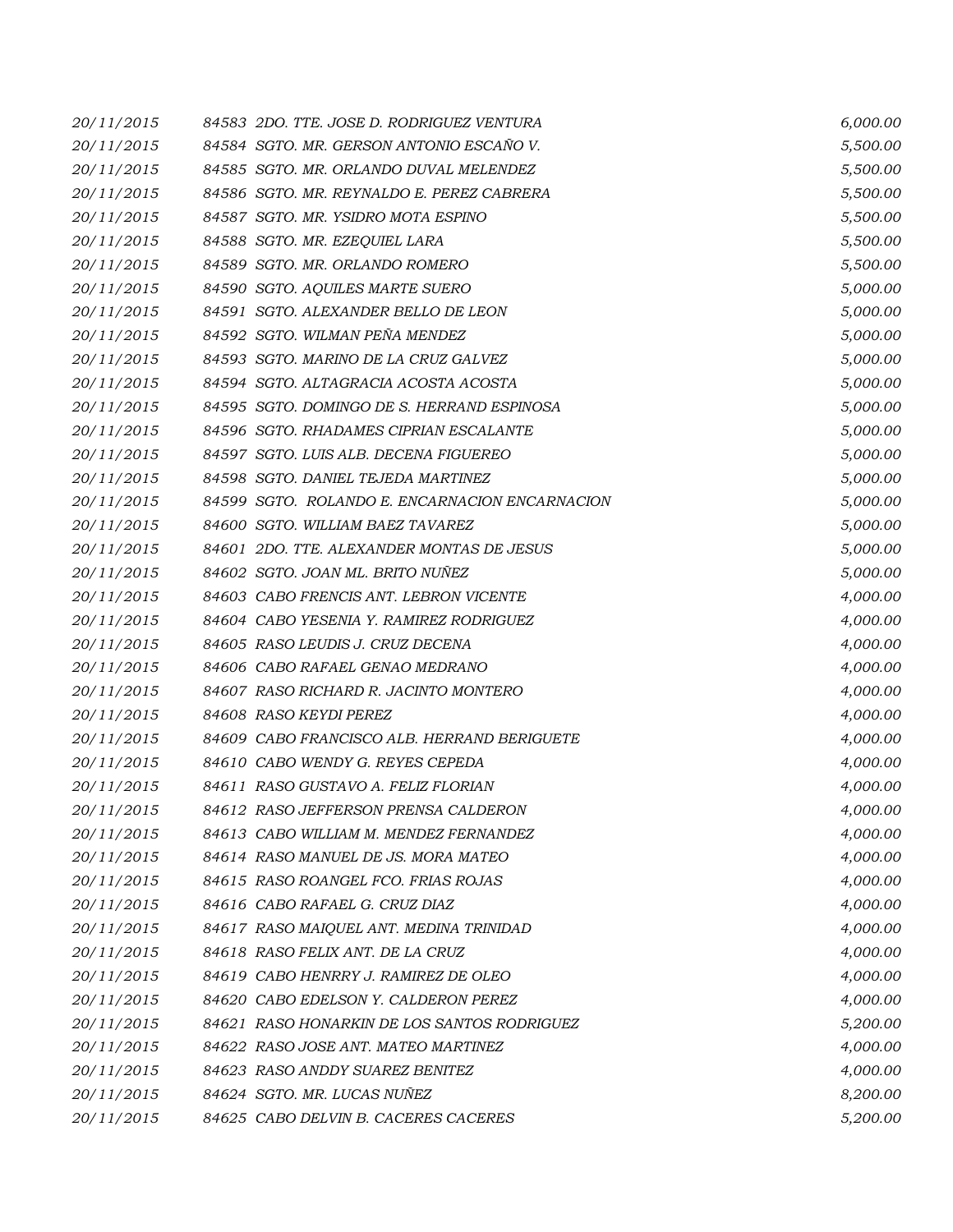| 20/11/2015 | 84626 CABO JUAN PEÑA RAMIREZ                         | 4,000.00  |
|------------|------------------------------------------------------|-----------|
| 20/11/2015 | 84627 SGTO. NATHANAEL FELIZ LOPEZ                    | 7,200.00  |
| 20/11/2015 | 84628 SGTO. MR. CRISTIAN ML. CAMPUSANO DE LOS SANTOS | 5,200.00  |
| 20/11/2015 | 84629 IER TTE. HAIROL LUCIANO MONTERO                | 6,500.00  |
| 20/11/2015 | 84630 2DO. TTE. RAMON ELIAS RAMIREZ PEÑA             | 6,000.00  |
| 20/11/2015 | 84631 2DO. TTE. CARLOS ANT. TRINIDAD MARINE          | 6,000.00  |
| 20/11/2015 | 84632 2DO. TTE. ADRIANO ENCARNACION ESCOTO           | 6,000.00  |
| 20/11/2015 | 84633 SGTO. MR. ROLANDO DE LA CRUZ DE LA CRUZ        | 5,500.00  |
| 20/11/2015 | 84634 SGTO. MR. DESIDERIO POLANCO BRITO              | 5,500.00  |
| 20/11/2015 | 84635 SGTO. MR. MARIA TERRERO PEREZ                  | 5,500.00  |
| 20/11/2015 | 84636 SGTO. YAQUIRA S. NIN LAHOZ                     | 5,000.00  |
| 20/11/2015 | 84637 RASO LUIS ML. DIAZ BEATO                       | 4,000.00  |
| 20/11/2015 | 84638 RASO MARIDALIA DECENA FIGUEREO                 | 4,000.00  |
| 20/11/2015 | 84639 CABO MIGUEL NOVAS FLORIAN                      | 4,000.00  |
| 20/11/2015 | 84640 RASO TOMAS MARTINEZ                            | 4,000.00  |
| 20/11/2015 | 84641 SGTO. TONY S. MONTERO FERRERAS                 | 5,000.00  |
| 20/11/2015 | 84642 RASO MARCO A. BATISTA RUIZ                     | 5,200.00  |
| 20/11/2015 | 84643 RASO JOSE ALB. POLANCO VILLA                   | 4,000.00  |
| 20/11/2015 | 84644 ASIMILADO VLADIMIR DE JESUS DILONE             | 5,200.00  |
| 20/11/2015 | 84645 COR. FELIX ML. ANTIGUA GERMAN                  | 50,000.00 |
| 20/11/2015 | 84646 MAYOR MANUEL DE JESUS DECENA                   | 10,060.00 |
| 20/11/2015 | 84647 IER. TTE. ALCADIO HERRERA DE LA CRUZ           | 11,000.00 |
| 20/11/2015 | 84648 CAP. PEDRO F. JIMENEZ CAPELLAN                 | 6,500.00  |
| 20/11/2015 | 84649 2DO. TTE. JUAN ABAD                            | 6,000.00  |
| 20/11/2015 | 84650 2DO. TTE. BERNARDO QUEZADA PERALTA             | 5,500.00  |
| 20/11/2015 | 84651 IER. TTE. SICTO HEREDIA                        | 5,500.00  |
| 20/11/2015 | 84652 SGTO. FRANK A. MORETA CASTILLO                 | 8,000.00  |
| 20/11/2015 | 84653 SGTO. LUIS M. DE LA ROSA DE LA ROSA            | 5,000.00  |
| 20/11/2015 | 84654 2DO. TTE. ELIAS ESTEVEZ CUBA                   | 5,000.00  |
| 20/11/2015 | 84655 CABO ELISON PEREZ RAMIREZ                      | 4,000.00  |
| 20/11/2015 | 84656 MRO. JOSE ANT. MERCEDES BELLO                  | 4,000.00  |
| 20/11/2015 | 84657 CABO RADHAIRSA GUZMAN DE LA CRUZ               | 4,000.00  |
| 20/11/2015 | 84658 CABO FREDDY PEREZ OTAÑO                        | 6,000.00  |
| 20/11/2015 | 84659 RASO JUAN C. ANTIGUA ACOSTA                    | 6,000.00  |
| 20/11/2015 | 84660 RASO ANGEL A. RODRIGUEZ                        | 6,000.00  |
| 20/11/2015 | 84661 RASO DENNY D. ORTEGA DE LA CRUZ                | 4,000.00  |
| 20/11/2015 | 84662 RASO JUAN C. CRUZ VASQUEZ                      | 6,000.00  |
| 20/11/2015 | 84663 2DO. TTE. LOIDA E, REYES AMPARO                | 4,000.00  |
| 20/11/2015 | 84664 TTE. DE CORBETA BARTOLO NUÑEZ SMITH            | 8,200.00  |
| 20/11/2015 | 84665 SGTO. MR. RAFAEL JAQUEZ RAFAEL                 | 5,200.00  |
| 20/11/2015 | 84666 2DO. TTE. EINTEN HERNANDEZ                     | 6,000.00  |
| 20/11/2015 | 84667 SGTO. RAMON E. DEL ORBE GUILLEN                | 5,000.00  |
| 20/11/2015 | 84668 RASO JACQUELINE MERCEDES MARTINEZ              | 4,000.00  |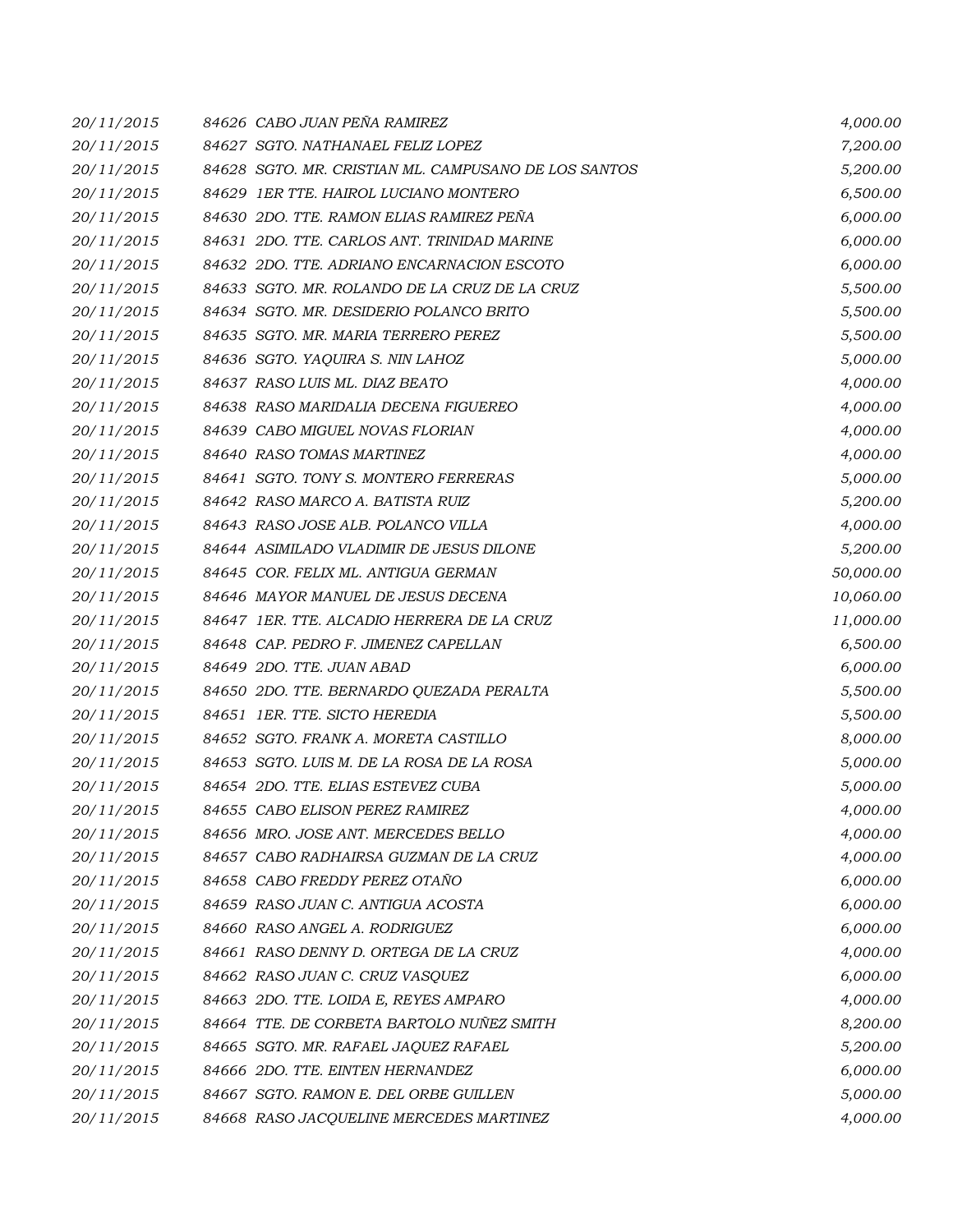| 20/11/2015 | 84669 RASO PABEL HERNANDEZ ZABALA             | 4,000.00  |
|------------|-----------------------------------------------|-----------|
| 20/11/2015 | 84670 CABO NELFRAN D. BAUTISTA FELIX          | 5,000.00  |
| 20/11/2015 | 84671 2DO. TTE. CLAUDIO SANCHEZ LUCAS         | 15,000.00 |
| 20/11/2015 | 84672 2DO. TTE. WILSON VALDEZ RAMIREZ         | 8,200.00  |
| 20/11/2015 | 84673 SGTO. JUAN C. ANGELES MARTE             | 8,000.00  |
| 20/11/2015 | 84674 CABO MOISES CONTRERAS PAULINO           | 6,000.00  |
| 20/11/2015 | 84675 SGTO. MR. JAINER CUEVAS FERRERAS        | 8,200.00  |
| 20/11/2015 | 84676 MAYOR TEODORO VALDEZ PEREZ              | 9,000.00  |
| 20/11/2015 | 84677 2DO TTE. CIPRIAN ROSARIO SUERO          | 6,000.00  |
| 20/11/2015 | 84678 CABO YASMIN MA. GONZALEZ CABRERA        | 4,000.00  |
| 20/11/2015 | 84679 MAYOR JULIO C. HERNANDEZ CRUZ           | 10,733.33 |
| 20/11/2015 | 84680 SGTO. MR. JOSE J. ENCARNACION MONTERO   | 8,200.00  |
| 20/11/2015 | 84681 SGTO. FREDDY A. REYES CAMPUSANO         | 5,000.00  |
| 20/11/2015 | 84682 SGTO. MR. CANDIDA R. AGUERO ENCARNACION | 5,500.00  |
| 20/11/2015 | 84683 SGTO. GUARINA DEL P. PEREZ RODRIGUEZ    | 5,000.00  |
| 20/11/2015 | 84684 CABO MERQUIADES LORENZO GONZALEZ        | 4,000.00  |
| 20/11/2015 | 84685 2DO. TTE CONCEPCION DEL C MENDOZA JORGE | 6,000.00  |
| 20/11/2015 | 84686 MARINERO HENRY VALERA GARCIA            | 4,000.00  |
| 20/11/2015 | 84687 SGTO. FELIX MUESES MARTINEZ             | 7,200.00  |
| 20/11/2015 | 84688 SGTO. MR. IVAN J. AMPARO                | 12,000.00 |
| 20/11/2015 | 84689 IER. TTE. MAXIMO DIAZ V.                | 11,000.00 |
| 20/11/2015 | 84690 SGTO. LEON F. COLOMBO CASTILLO          | 8,000.00  |
| 20/11/2015 | 84691 IER. TTE. TOMAS MONTERO M.              | 6,500.00  |
| 20/11/2015 | 84692 2DO. TTE. JUAN F. MANZANILLO PASCUAL    | 6,000.00  |
| 20/11/2015 | 84693 2DO. TTE. JOSE O. MENDOZA DE LA CRUZ    | 6,000.00  |
| 20/11/2015 | 84694 SGTO. SIXTA SANCHEZ SANTOS              | 5,000.00  |
| 20/11/2015 | 84695 SGTO. MR. MARIO DE LA ROSA LIRANZO      | 5,000.00  |
| 20/11/2015 | 84696 RASO BIENVENIDO CABRERA NOVAS           | 4,000.00  |
| 20/11/2015 | 84697 IER. TTE. PEDRO CONTRERAS ALCANTARA     | 6,500.00  |
| 20/11/2015 | 84698 SGTO. FERNANDO S. VALDEZ BERAS          | 5,000.00  |
| 20/11/2015 | 84699 SGTO. MR. WENDY D. TEJEDA TORRES        | 5,500.00  |
| 20/11/2015 | 84700 SGTO. RICARDO ANT. CAMPUSANO TERRERO    | 4,000.00  |
| 20/11/2015 | 84701 TTE. DE FRAGATA MANUEL MONTAÑO MENDEZ   | 6,500.00  |
| 20/11/2015 | 84702 IER. TTE. FELIX ANT. FABIAN DOMINGUEZ   | 5,575.00  |
| 20/11/2015 | 84703 2DO. TTE. FRANCISCO DE LA CRUZ TEJEDA   | 6,000.00  |
| 20/11/2015 | 84704 SGTO. ELIZABETH ACEVEDO QUIROZ          | 5,000.00  |
| 20/11/2015 | 84705 CABO IRENO BAUTISTA MANZUETA            | 4,000.00  |
| 20/11/2015 | 84706 RASO JOSE R. QUEZADA CARMONA            | 4,000.00  |
| 20/11/2015 | 84707 RASO JUAN FCO. HERASME PEÑA             | 4,900.00  |
| 20/11/2015 | 84708 SGTO. MR. PEDRO A. MOQUETE              | 5,500.00  |
| 20/11/2015 | 84709 RASO MARIA H. ESPINAL FABIAN            | 4,000.00  |
| 20/11/2015 | 84710 RASO JUAN D. PEREZ ROJAS                | 4,000.00  |
| 20/11/2015 | 84711 2DO. TTE. CRUZ ANT. FELIZ MEDRANO       | 6,000.00  |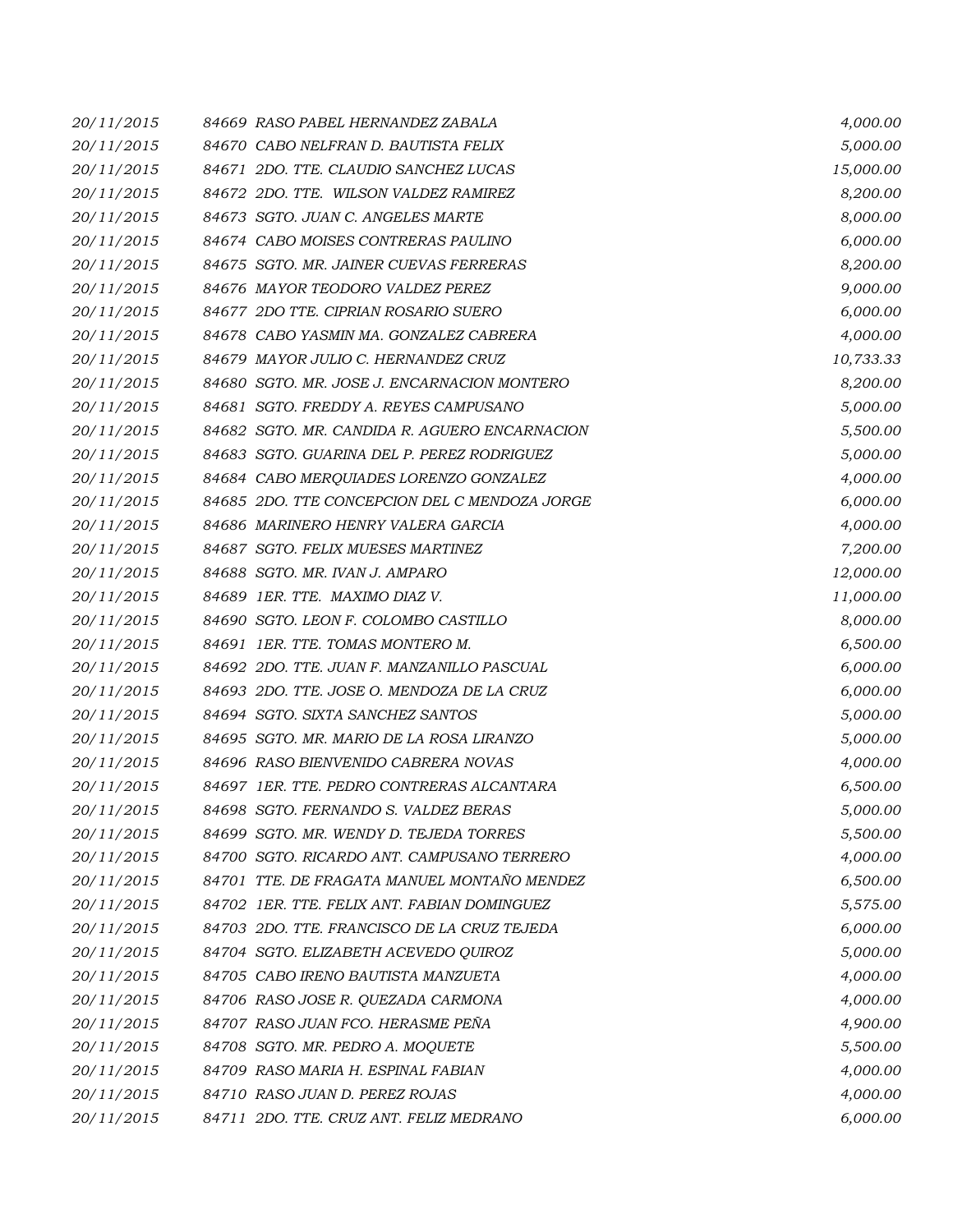| 20/11/2015 | 84712 CAP. DE CORBETA GENARO PEREZ DIAZ         | 20,000.00 |
|------------|-------------------------------------------------|-----------|
| 20/11/2015 | 84713 MAYOR FLORENTINO LOPEZ ROJAS              | 15,000.00 |
| 20/11/2015 | 84714 1ER. TTE. YERDY FCO. MENDEZ TRINIDAD      | 6,500.00  |
| 20/11/2015 | 84715 TTE. DE FRAGATA JOSE ML. GUZMAN GUERRERO  | 6,500.00  |
| 20/11/2015 | 84716 2DO. TTE, DOMINGA G. DE JESUS AMPARO      | 6,000.00  |
| 20/11/2015 | 84717 2DO. TTE. EPIFANIO SANCHEZ LLUBERES       | 6,000.00  |
| 20/11/2015 | 84718 2DO. TTE. FRANCISCO DE A. JIMENEZ ALMONTE | 7,963.33  |
| 20/11/2015 | 84719 2DO. TTE. DIEGO ML. PEÑA FIGUEROA         | 6,000.00  |
| 20/11/2015 | 84720 SGTO. MR. BOLIVIA B. TERRERO PEREZ        | 5,500.00  |
| 20/11/2015 | 84721 SGTO. MR. MILAGROS ALT. MEDINA ROSARIO    | 5,500.00  |
| 20/11/2015 | 84722 SGTO. MR. UPIANO ANT. GOMEZ LUZON         | 5,500.00  |
| 20/11/2015 | 84723 SGTO. MR. FELIX MARCELO MESA              | 5,500.00  |
| 20/11/2015 | 84724 SGTO. KELVIN PANIAGUA DE LOS SANTOS       | 5,000.00  |
| 20/11/2015 | 84725 SGTO. AMAURYS CALZADO JAVIER              | 5,000.00  |
| 20/11/2015 | 84726 SGTO. MR. PEDRO ENCARNACION SANCHEZ       | 5,000.00  |
| 20/11/2015 | 84727 SGTO. PEDRO LORENZO DIAZ                  | 5,000.00  |
| 20/11/2015 | 84728 SGTO. CARLOS M. RAMON GARCIA              | 5,000.00  |
| 20/11/2015 | 84729 SGTO. MR. ANYELO MORENO GARCIA            | 4,000.00  |
| 20/11/2015 | 84730 SGTO. CRISTIAN GUZMAN                     | 4,000.00  |
| 20/11/2015 | 84731 RASO JOSE M. PEREZ CUEVAS                 | 4,000.00  |
| 20/11/2015 | 84732 RASO JHAN C. JIMENEZ JIMENEZ              | 4,000.00  |
| 20/11/2015 | 84733 RASO MABEL P. SANCHEZ LOPEZ               | 4,000.00  |
| 20/11/2015 | 84734 RASO JULIO C. SOLANO PEÑA                 | 4,000.00  |
| 20/11/2015 | 84735 SGTO. DOMINGO E. MONTERO PEÑA             | 8,000.00  |
| 20/11/2015 | 84736 1ER. TTE. FELIX ANT. MOQUETE MONTILLA     | 11,000.00 |
| 20/11/2015 | 84737 SGTO. MR. RAMON MA. CABRERA RINCON        | 9,000.00  |
| 20/11/2015 | 84738 SGTO. JULIO C. ESPINAL PEREZ              | 8,000.00  |
| 20/11/2015 | 84739 RASO OCTAVIANO MONTERO BAEZ               | 13,000.00 |
| 20/11/2015 | 84740 SGTO. PEDRO MONEGRO ROSA                  | 5,000.00  |
| 20/11/2015 | 84741 SGTO. RAFAEL ANT. UCETA MONTAN            | 7,200.00  |
| 20/11/2015 | 84742 SGTO. MR. GETULIO RODRIGUEZ FIGUEREO      | 8,200.00  |
| 20/11/2015 | 84743 SGTO. MR. CRISTIAN DEMORIZI BALBUENA      | 9,000.00  |
| 20/11/2015 | 84744 RASO DANILO VASQUEZ DE LA CRUZ            | 6,000.00  |
| 20/11/2015 | 84745 1ER. TTE. FIDIAN GONZALEZ                 | 11,000.00 |
| 20/11/2015 | 84746 1ER. TTE. BIENVENIDO RUBIO SENA           | 11,000.00 |
| 20/11/2015 | 84747 2DO. TTE. ANGEL MA. MORILLO ROSARIO       | 10,000.00 |
| 20/11/2015 | 84748 SGTO. MR. VICTOR DE OLEO FULCAR           | 10,500.00 |
| 20/11/2015 | 84749 SGTO. MR. CARLOS ML. SANCHEZ CUEVAS       | 9,000.00  |
| 20/11/2015 | 84750 SGTO. LUIS ML. GONZALEZ CARPIO            | 8,000.00  |
| 20/11/2015 | 84751 RASO LUIS A. LARA PUJOLS                  | 6,000.00  |
| 20/11/2015 | 84752 CABO MANUEL DE JS. MEJIA MERCEDES         | 4,000.00  |
| 20/11/2015 | 84753 IER. TTE. SANTOS E. GARCIA OGANDO         | 11,000.00 |
| 20/11/2015 | 84754 1ER. TTE. JACOBO DE LEON PEREZ            | 11,000.00 |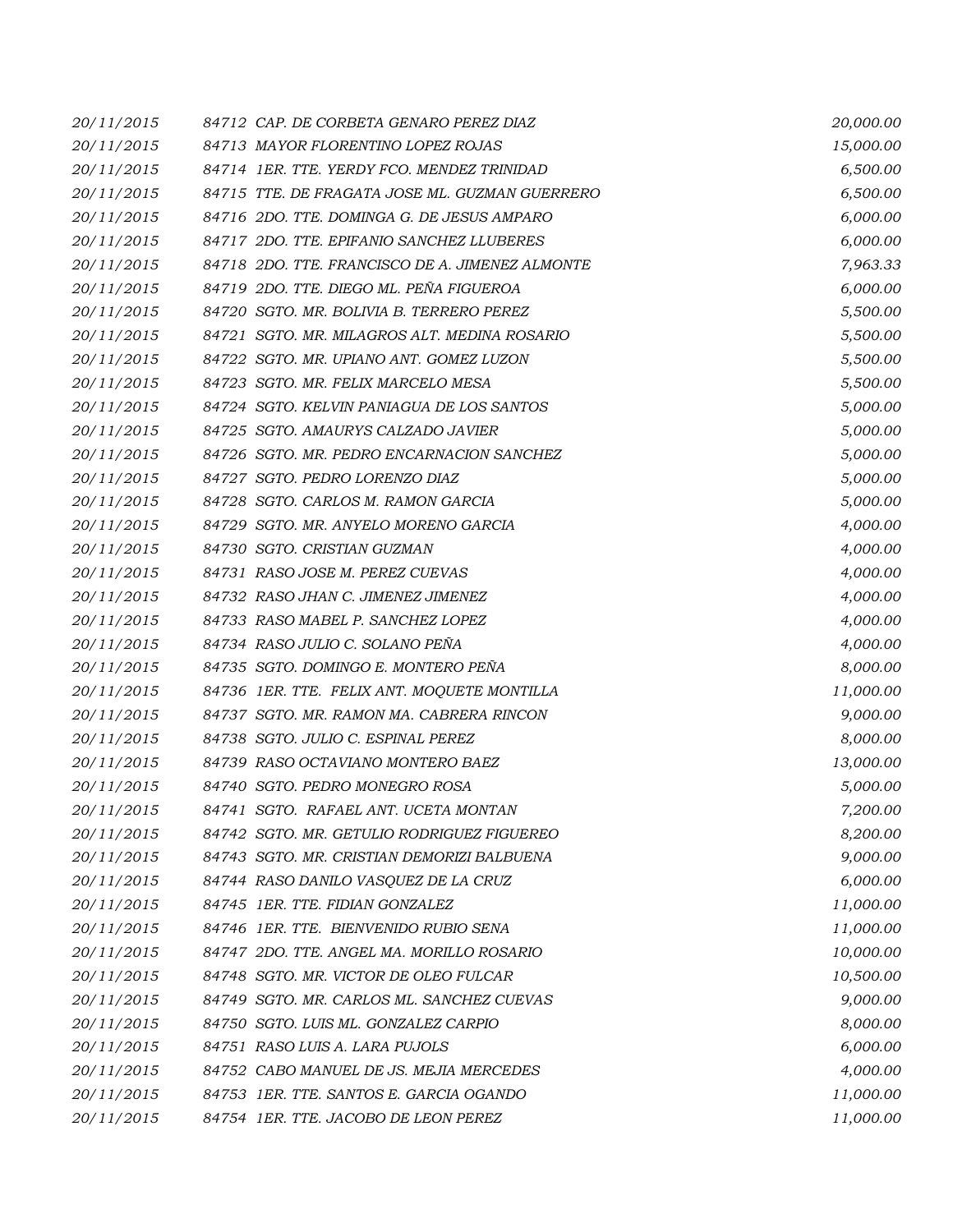| 20/11/2015 | 84755 1ER. TTE, REMEDIO PEREZ FELIZ             | 11,000.00 |
|------------|-------------------------------------------------|-----------|
| 20/11/2015 | 84756 2DO. TTE. JUAN B. OLMOS HERNANDEZ.        | 10,000.00 |
| 20/11/2015 | 84757 2DO. TTE. JUAN C. NOVAS ROSARIO           | 10,000.00 |
| 20/11/2015 | 84758 SGTO. EDUARDO DE JESUS ROSARIO            | 8,000.00  |
| 20/11/2015 | 84759 SGTO. GUILLERMO DEL ROSARIO MUÑOZ         | 8,000.00  |
| 20/11/2015 | 84760 SGTO. MR. RUBEN ALCANTARA JIMENEZ         | 4,000.00  |
| 20/11/2015 | 84761 IER. TTE. DIGNO JIMENEZ ROMERO            | 11,000.00 |
| 20/11/2015 | 84762 SGTO. MR. CLODOMIRO ZABALA SANTOS         | 9,000.00  |
| 20/11/2015 | 84763 CABO CARLOS A. MINAYA GARCIA              | 6,000.00  |
| 20/11/2015 | 84764 SGTO. MR. WINKY R. REYES ZABALA           | 13,650.00 |
| 20/11/2015 | 84765 CABO FRANKLIN MONTERO MONTERO             | 4,900.00  |
| 20/11/2015 | 84766 CAP. JOSE M. JAQUEZ FERNANDEZ             | 6,500.00  |
| 20/11/2015 | 84767 2DO. TTE, MIRIAM ALT, LARA CUEVAS         | 6,000.00  |
| 20/11/2015 | 84768 2DO. TTE. NELSON SANTANA BAUTISTA         | 6,000.00  |
| 20/11/2015 | 84769 SGTO. MR. ENEROLINDA AQUINO DE LOS SANTOS | 5,500.00  |
| 20/11/2015 | 84770 SGTO. CARMELINO CONTRERAS OFFRER          | 5,000.00  |
| 20/11/2015 | 84771 SGTO. JOSE ALT. ENCARNACION VALDEZ        | 5,000.00  |
| 20/11/2015 | 84772 2DO. TTE. JORGE DE LOS SANTOS ANDUJAR     | 12,000.00 |
| 20/11/2015 | 84773 SGTO. MR. JOVANNY ABREU SURIEL            | 8,200.00  |
| 20/11/2015 | 84774 SGTO. MARINO ABAD PUELLO                  | 8,000.00  |
| 20/11/2015 | 84775 SGTO. MARTIN BERNABEL VIZCAINO            | 8,000.00  |
| 20/11/2015 | 84776 RASO CARLOS ML. ROSARIO NUÑEZ             | 6,000.00  |
| 20/11/2015 | 84777 CAP. JOSE DIAZ FLORIAN                    | 7,000.00  |
| 20/11/2015 | 84778 2DO TTE. FELICIANO REYES FLORIAN          | 6,000.00  |
| 20/11/2015 | 84779 SGTO. CEVERO RODRIGUEZ RODRIGUEZ          | 5,000.00  |
| 20/11/2015 | 84780 SGTO. MR. RAFAEL FRANCO LUNA              | 9,000.00  |
| 20/11/2015 | 84781 2DO. TTE. MAXIMO F. CRUZ ROSARIO          | 8,200.00  |
| 20/11/2015 | 84782 SGTO. MR. LEANDRO ALB. JAVIER ENCARNACION | 9,000.00  |
| 20/11/2015 | 84783 SGTO. RAMON R. VICTORIANO AQUINO          | 9,000.00  |
| 20/11/2015 | 84784 SGTO. WILSON MATEO PEREZ                  | 8,000.00  |
| 20/11/2015 | 84785 SGTO. ALEXANDER A. MATEO AGUASVIVA        | 5,000.00  |
| 20/11/2015 | 84786 RASO JONATHAN PEREZ PEREZ                 | 4,000.00  |
| 20/11/2015 | 84787 CABO CARLOS FLORENTINO FLORENTINO         | 4,000.00  |
| 20/11/2015 | 84788 2DO. TTE. WILLIAN DISLA BAEZ              | 6,000.00  |
| 20/11/2015 | 84789 SGTO. MR. JUAN C. OZORIA CUEVAS           | 5,500.00  |
| 20/11/2015 | 84790 RASO HUGO M. RODRIGUEZ OGANDO             | 6,000.00  |
| 20/11/2015 | 84791 TTE. COR. JOSE M. ROSARIO AQUINO          | 10,000.00 |
| 20/11/2015 | 84792 MAYOR HILARIO O. AYBAR POLANCO            | 13,800.00 |
| 20/11/2015 | 84793 MAYOR JORGE L. ZOUAIN TAVAREZ             | 9,000.00  |
| 20/11/2015 | 84794 CAP. JOSE L. MENDEZ CRUZ                  | 7,000.00  |
| 20/11/2015 | 84795 CAP. FELIPE ANT. GARCIA PERALTA           | 7,000.00  |
| 20/11/2015 | 84796 CAP. JOSE L. MORROBEL                     | 7,000.00  |
| 20/11/2015 | 84797 2DO. TTE. BLAS FERNANDEZ GIL              | 6,000.00  |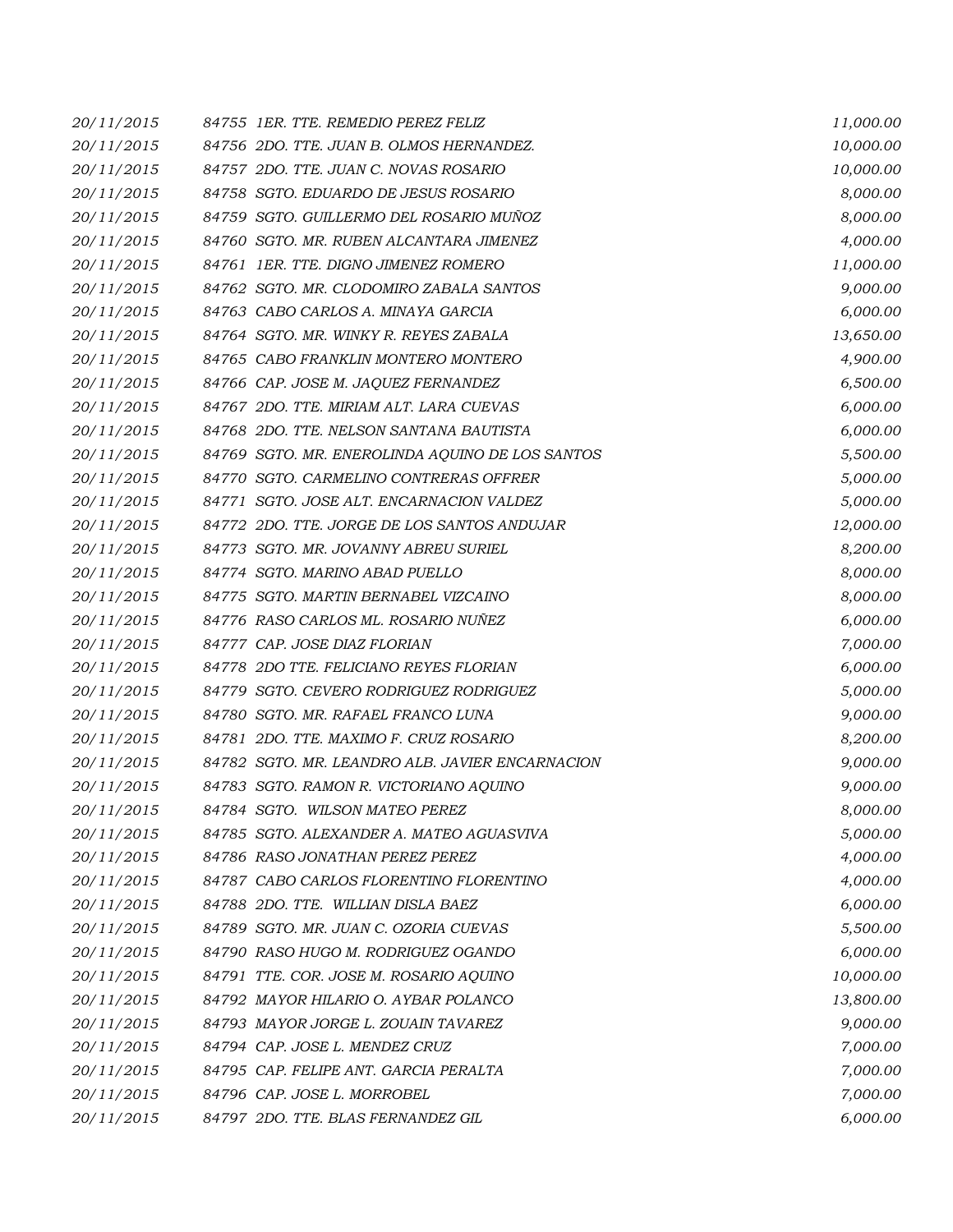| 20/11/2015 | 84798 IER. TTE. ISIDRO A. HERRERA MADERA     | 6,000.00 |
|------------|----------------------------------------------|----------|
| 20/11/2015 | 84799 IER. TTE. SANTO CALZADO                | 6,000.00 |
| 20/11/2015 | 84800 IER. TTE. JOSE N. BETANCES DIAZ        | 6,000.00 |
| 20/11/2015 | 84801 IER. TTE. CARLOS J. BIDO D OLEO        | 6,000.00 |
| 20/11/2015 | 84802 SGTO, MR. ELIAS R. MEDINA TERRERO      | 5,500.00 |
| 20/11/2015 | 84803 SGTO. MR. REIMUNDO ALVAREZ PEÑA        | 5,500.00 |
| 20/11/2015 | 84804 SGTO. MR. RAYMUNDO FAÑAS REYES         | 5,500.00 |
| 20/11/2015 | 84805 SGTO. MAYOR GUSTAVO A. ZARZUELA ARROYO | 5,500.00 |
| 20/11/2015 | 84806 SGTO. MR. RAFAEL ANT. ALCANTARA REYES  | 5,500.00 |
| 20/11/2015 | 84807 SGTO. MR. MANUEL ANT. GIL DE LEON      | 5,500.00 |
| 20/11/2015 | 84808 SGTO. MR. GILBERTO ACOSTA GONZALEZ     | 5,500.00 |
| 20/11/2015 | 84809 2DO. TTE. JUAN J. PIMENTEL             | 5,500.00 |
| 20/11/2015 | 84810 SGTO. ALBERTO ANT. DE LA CRUZ MATA     | 5,000.00 |
| 20/11/2015 | 84811 SGTO. DANNY R. ABREU CONCEPCION        | 5,000.00 |
| 20/11/2015 | 84812 SGTO. ROBERT E. TEJADA SUAREZ          | 5,000.00 |
| 20/11/2015 | 84813 SGTO. JOSE A. FELIX PEREZ              | 5,000.00 |
| 20/11/2015 | 84814 SGTO. MIGUEL ANT. PASCUAL LAHOZ        | 5,000.00 |
| 20/11/2015 | 84815 CABO ROBERTO DEL ROSARIO CENA          | 4,000.00 |
| 20/11/2015 | 84816 CABO HECTOR R. BAUTISTA PICHARDO       | 4,000.00 |
| 20/11/2015 | 84817 CABO AQUINO BELLIARD ROJAS             | 4,000.00 |
| 20/11/2015 | 84818 RASO KATIUSKA DEL C. MERCEDES          | 4,000.00 |
| 20/11/2015 | 84819 RASO JALBRIN R. SANTANA GOMEZ          | 4,000.00 |
| 20/11/2015 | 84820 RASO EDINSON J. MARTINEZ GIL           | 4,000.00 |
| 20/11/2015 | 84821 CABO JUAN STGO. PEÑA RODRIGUEZ         | 4,000.00 |
| 20/11/2015 | 84822 RASO LUIS ML. RODRIGUEZ SIGOLLEN       | 4,000.00 |
| 20/11/2015 | 84823 CABO ARELIS M. VILLAR SANTOS           | 4,000.00 |
| 20/11/2015 | 84824 CABO JOSE R. ACEVEDO FAMILIA           | 4,000.00 |
| 20/11/2015 | 84825 SGTO. GERMAN RAMIREZ JIMENEZ           | 4,000.00 |
| 20/11/2015 | 84826 2DO. TTE. JULIO A. FRANCO DE AZA       | 9,200.00 |
| 20/11/2015 | 84827 SGTO. MR. JOSE ANT. ROSARIO MARTINEZ   | 4,000.00 |
| 20/11/2015 | 84828 2DO. TTE. JOSE LUIS CRUZ JORGE         | 9,200.00 |
| 20/11/2015 | 84829 SGTO. MIGUEL SILVERIO MARIA            | 5,000.00 |
| 20/11/2015 | 84830 SGTO. JOSE ALT. SANCHEZ DE LA CRUZ     | 5,200.00 |
| 20/11/2015 | 84831 SGTO. MARTIRES ULLOA HERNANDEZ         | 5,000.00 |
| 20/11/2015 | 84832 CABO ALFREDO ABREU                     | 5,200.00 |
| 20/11/2015 | 84833 SGTO. DOMINGO DE LOS S. ESTEVEZ        | 7,200.00 |
| 20/11/2015 | 84834 SGTO. FELIX ANT. JAQUEZ                | 7,200.00 |
| 20/11/2015 | 84835 RASO MIGUEL FELIZ CABRERA              | 4,000.00 |
| 20/11/2015 | 84836 SGTO. CARLOS O. BRITO PEÑA             | 7,200.00 |
| 20/11/2015 | 84837 SGTO. MR. FRANCISCO D. BAEZ VALERIO    | 4,000.00 |
| 20/11/2015 | 84838 RASO FRANCISCO DURAN RAMIREZ           | 4,000.00 |
| 20/11/2015 | 84839 CABO MIGUEL V. ARAGONEZ GOMEZ          | 4,000.00 |
| 20/11/2015 | 84840 2DO. TTE. ERNESTO ENCARNACION ROSARIO  | 6,000.00 |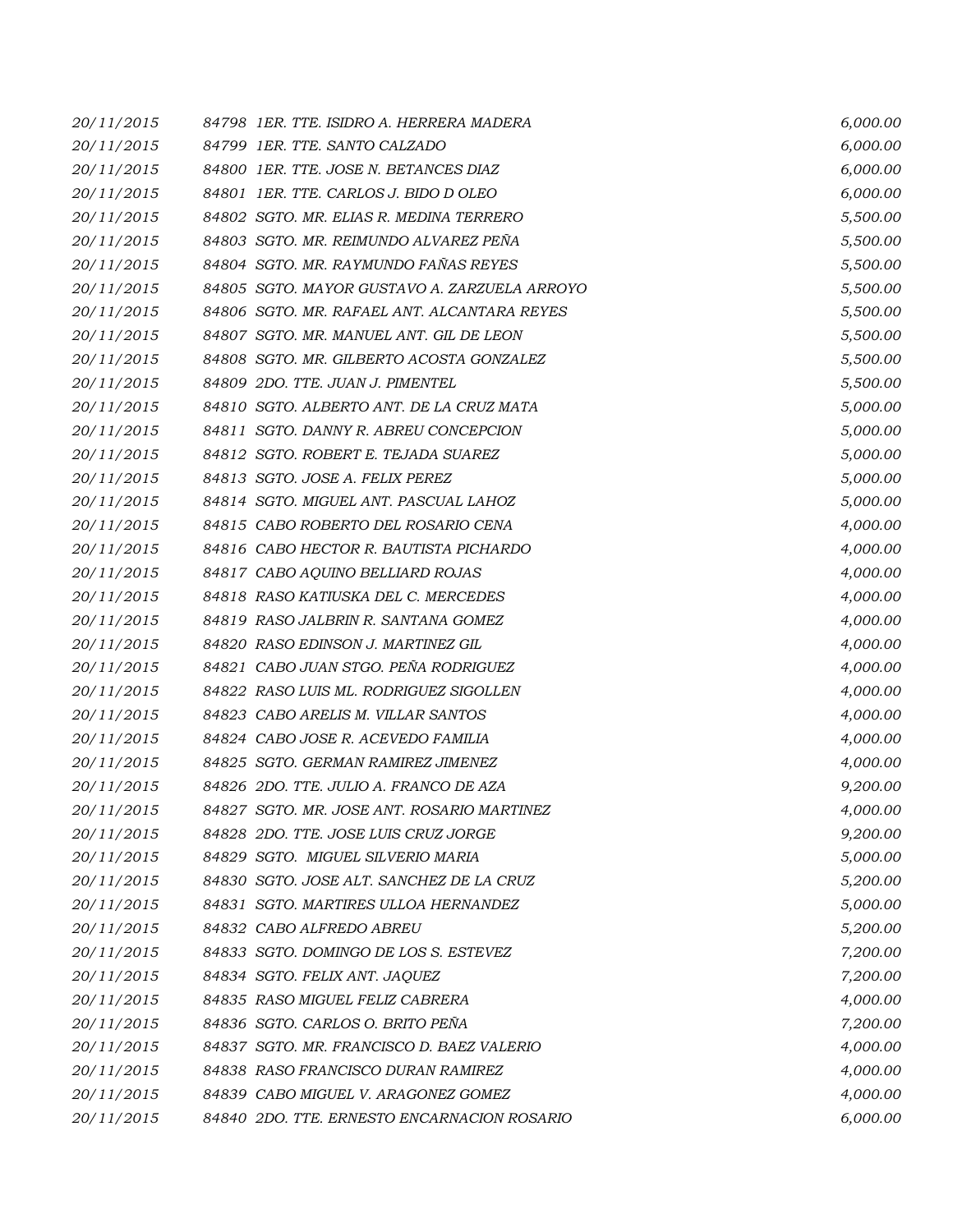| 20/11/2015 | 84841 SGTO. MR. JUAN ANT. ROSA GOMEZ             | 5,500.00  |
|------------|--------------------------------------------------|-----------|
| 20/11/2015 | 84842 SGTO. REYNOSO PIÑA GUERRERO                | 5,000.00  |
| 20/11/2015 | 84843 CABO JOSE M. MINAYA GOMEZ                  | 4,000.00  |
| 20/11/2015 | 84844 2DO. TTE. SILVESTRE FELIZ HERNANDEZ        | 10,000.00 |
| 20/11/2015 | 84845 SGTO. ANTONIO CASTRO BELEN                 | 8,000.00  |
| 20/11/2015 | 84846 SGTO. JAIME Y. VERAS QUEZADA               | 12,000.00 |
| 20/11/2015 | 84847 MAYOR LORENZO DE LEON FLORES               | 9,000.00  |
| 20/11/2015 | 84848 1ER. TTE. JULIO E. LUGO GARCIA             | 10,616.67 |
| 20/11/2015 | 84849 SGTO. MR. JUAN G. BONIFACIO GUTIERREZ      | 5,500.00  |
| 20/11/2015 | 84850 CABO ISMAEL DE LA CRUZ TAPIA               | 4,000.00  |
| 20/11/2015 | 84851 RASO RUDDY R. RUIZ GARCIA                  | 5,266.67  |
| 20/11/2015 | 84852 SGTO. MR. JOSE R. RAMIREZ PEREZ            | 5,000.00  |
| 20/11/2015 | 84853 SGTO. NICOLAS HERRERA GRATEREAUX           | 5,000.00  |
| 20/11/2015 | 84854 RASO FRANKLIN PICHARDO VICTORIANO          | 4,000.00  |
| 20/11/2015 | 84855 CAP. GERSON ACOSTA POLANCO                 | 7,000.00  |
| 20/11/2015 | 84856 2DO. TTE. JOSE D. TIFA                     | 6,000.00  |
| 20/11/2015 | 84857 SGTO. MARIA L. ADAMES MARTE                | 5,000.00  |
| 20/11/2015 | 84858 CABO ALBIN ML. HICIANO GONZALEZ            | 4,000.00  |
| 20/11/2015 | 84859 CABO SANTA M. HENRIQUEZ PASCUAL            | 4,000.00  |
| 20/11/2015 | 84860 CAP. MANUEL DE JS. SENA HERNANDEZ          | 7,000.00  |
| 20/11/2015 | 84861 SGTO. MR. PABLO ML. MORONTA REYES          | 5,000.00  |
| 20/11/2015 | 84862 CABO RAMON ANT. PICHARDO ALVAREZ           | 4,000.00  |
| 20/11/2015 | 84863 SGTO. MR. SANTIAGO BATISTA DIAZ            | 5,500.00  |
| 20/11/2015 | 84864 SGTO. SOREMINDA FLETE ADAMES               | 5,000.00  |
| 20/11/2015 | 84865 CABO JUAN CISNEROS ALMANZAR                | 4,000.00  |
| 20/11/2015 | 84866 CABO JOSE ANT. TAVERAS ARIAS               | 4,000.00  |
| 20/11/2015 | 84867 CABO WILLIAMS ADAMES ESPINAL               | 4,000.00  |
| 20/11/2015 | 84868 RASO JUNIOR CABRERA RODRIGUEZ              | 5,200.00  |
| 20/11/2015 | 84869 2DO. TTE, JOSE ML, PAULINO ACOSTA          | 5,000.00  |
| 20/11/2015 | 84870 CABO JESUS ANT. DE LA CRUZ SUERO           | 4,000.00  |
| 20/11/2015 | 84871 SGTO. MR. JOSE ALB. EVANGELISTA CONCEPCION | 5,000.00  |
| 20/11/2015 | 84872 SGTO. MR. WILSON GERMAN DE LA CRUZ         | 5,500.00  |
| 20/11/2015 | 84873 SGTO. EDUARDO DE JS. CRUZ VENTURA          | 7,200.00  |
| 20/11/2015 | 84874 CABO YENNY ALT. ROSARIO GARCIA             | 5,200.00  |
| 20/11/2015 | 84875 SGTO. RAMON SEVERINO PAREDES               | 7,200.00  |
| 20/11/2015 | 84876 SGTO. MR. SANTO E. TEJEDA                  | 9,000.00  |
| 20/11/2015 | 84877 1ER. TTE, RUBEN D. GARCIA DE LEON          | 6,500.00  |
| 20/11/2015 | 84878 CAP. NELSON RODRIGUEZ BEATO                | 6,000.00  |
| 20/11/2015 | 84879 SGTO. MR. LUIS CASTRO ACOSTA               | 5,500.00  |
| 20/11/2015 | 84880 SGTO. MR. JACOBO ANT. HURTADO MARIA        | 5,500.00  |
| 20/11/2015 | 84881 SGTO. WILFREDY M. MENA ACOSTA              | 5,000.00  |
| 20/11/2015 | 84882 SGTO. MARIBEL PAULINO MINAYA               | 5,000.00  |
| 20/11/2015 | 84883 SGTO. RAMON ANT. JIMENEZ NUÑEZ             | 7,200.00  |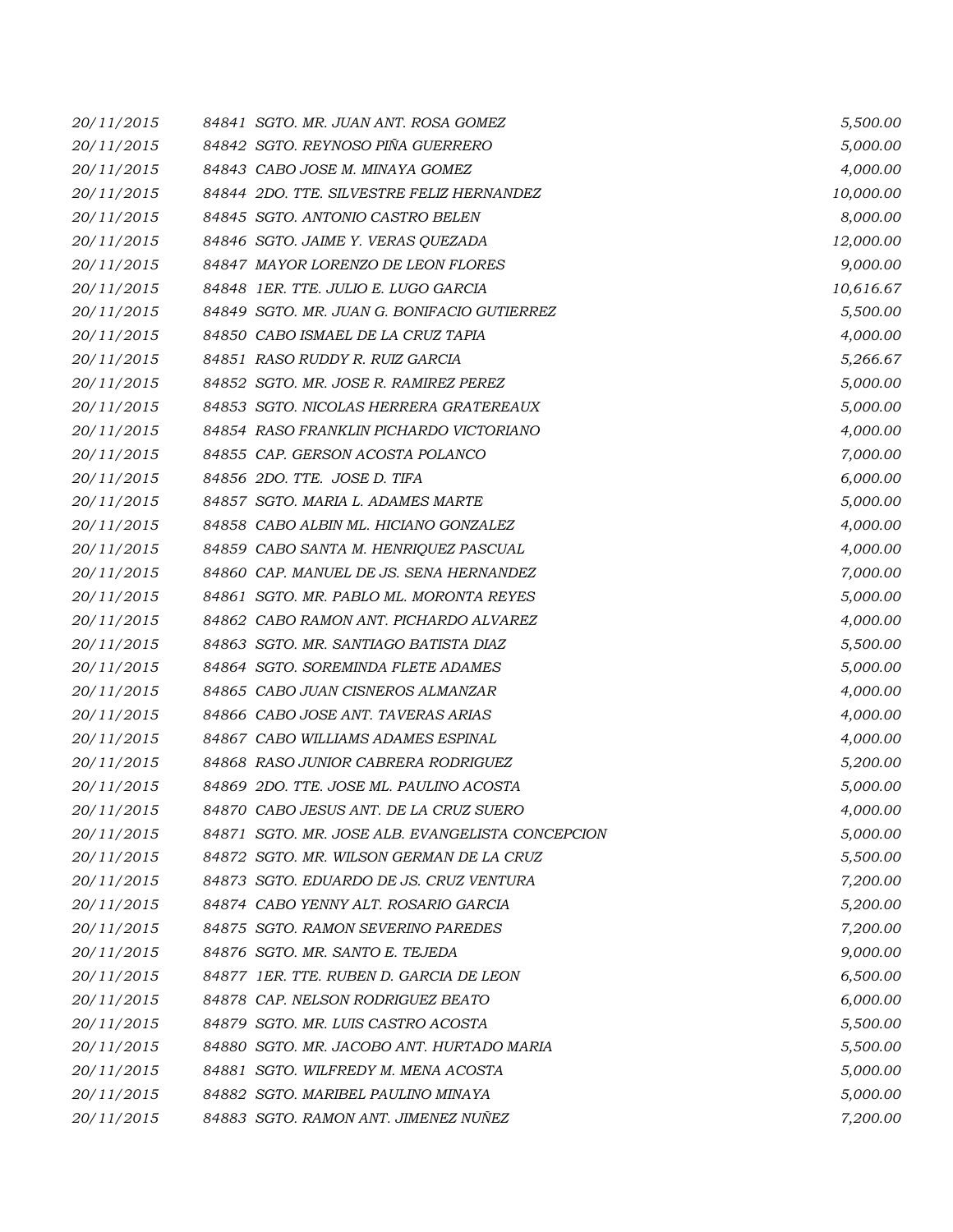| 20/11/2015 | 84884 RASO DANIEL ADAMES PERALTA            | 4,000.00 |
|------------|---------------------------------------------|----------|
| 20/11/2015 | 84885 RASO LORENZO L. VERAS DE LA ROSA      | 4,000.00 |
| 20/11/2015 | 84886 SGTO. JOSE L. BONIFACIO GUTIERREZ     | 5,000.00 |
| 20/11/2015 | 84887 SGTO. MR. MATIAS CRUCETA REINOSO      | 8,200.00 |
| 20/11/2015 | 84888 SGTO. JOSE R. HERNANDEZ PAULINO       | 4,000.00 |
| 20/11/2015 | 84889 SGTO. MR. FREDDY DE JESUS             | 8,200.00 |
| 20/11/2015 | 84890 2DO. TTE. CARLOS ANT. FORTUNA MONCION | 6,000.00 |
| 20/11/2015 | 84891 CABO SALVADOR DIAZ RAMIREZ            | 4,000.00 |
| 20/11/2015 | 84892 SGTO. RAFAEL DEL C. GUZMAN LOPEZ      | 5,000.00 |
| 20/11/2015 | 84893 CAP. NOEL S. SOSA PAULINO             | 7,000.00 |
| 20/11/2015 | 84894 CAP. FRANKLIN CABRAL ROSARIO          | 8,000.00 |
| 20/11/2015 | 84895 SGTO. EDUARDO MONTERO GRULLON         | 6,000.00 |
| 20/11/2015 | 84896 RASO OLIVEL RIVERA FIGUEREO           | 5,000.00 |
| 20/11/2015 | 84897 CABO PEDRO ANT. ORTIZ CASTRO          | 2,555.56 |
| 20/11/2015 | 84898 RASO ROBERT O. VASQUEZ FELIZ          | 4,000.00 |
| 20/11/2015 | 84899 RASO PETRONILA LOPEZ MEDINA           | 4,000.00 |
| 20/11/2015 | 84900 RASO ROSELIA PEREZ DE LA CRUZ         | 4,000.00 |
| 20/11/2015 | 84901 IER. TTE. ANGEL M. PERALTA PEÑA       | 6,500.00 |
| 20/11/2015 | 84902 2DO. TTE. PABLO GARCIA MONTERO        | 6,000.00 |
| 20/11/2015 | 84903 2DO. TTE. APOLINAR PEÑA PEÑA          | 6,000.00 |
| 20/11/2015 | 84904 2DO. TTE. LEODAN URBAEZ FELIZ         | 6,000.00 |
| 20/11/2015 | 84905 SGTO. JOSE DOLORES TRINIDAD FELIZ     | 5,000.00 |
| 20/11/2015 | 84906 SGTO. LUIS L. ARIAS SANCHEZ           | 5,000.00 |
| 20/11/2015 | 84907 RASO DIONERIS DE LA CRUZ LOPEZ        | 4,000.00 |
| 20/11/2015 | 84908 CABO WANDER SANTANA FERRERAS          | 4,000.00 |
| 20/11/2015 | 84909 CABO ESTERVIN ML. CRUZ PEREZ          | 4,000.00 |
| 20/11/2015 | 84910 CABO LUIS M. ZAYAS URBAEZ             | 4,000.00 |
| 20/11/2015 | 84911 RASO JUNIOR A. FELIZ FELIZ            | 4,000.00 |
| 20/11/2015 | 84912 SGTO. ALEXANDER DE LEON GARCIA        | 7,200.00 |
| 20/11/2015 | 84913 RASO WILMER A. URBAEZ FELIZ           | 4,000.00 |
| 20/11/2015 | 84914 SGTO. LIBRADO M. SEGURA ALCANTARA     | 5,000.00 |
| 20/11/2015 | 84915 SGTO. FAUSTINO BASIL LUIS             | 6,900.00 |
| 20/11/2015 | 84916 SGTO. MR. REILYN D. FELIZ GUEVARA     | 4,000.00 |
| 20/11/2015 | 84917 IER. TTE. MERGEN F. BATISTA RIVAS     | 6,500.00 |
| 20/11/2015 | 84918 2DO. TTE. FAUSTO D. ROCHA PEREZ       | 9,200.00 |
| 20/11/2015 | 84919 SGTO. MR. ANGEL R. GONZALEZ CUEVAS    | 5,500.00 |
| 20/11/2015 | 84920 SGTO. GILTON MATEO MEDINA             | 7,200.00 |
| 20/11/2015 | 84921 2DO. TTE. PATRICIO GOMEZ SEGURA       | 6,000.00 |
| 20/11/2015 | 84922 RASO WARLIN ANT. CARVAJAL CUEVAS      | 4,000.00 |
| 20/11/2015 | 84923 SGTO. MR. JAVIEL MEDINA GONZALEZ      | 5,500.00 |
| 20/11/2015 | 84924 SGTO. ELVIN U. NOVAS MEDRANO          | 5,000.00 |
| 20/11/2015 | 84925 CAP. JUAN DE D. NOVAS VARGAS          | 6,000.00 |
| 20/11/2015 | 84926 SGTO. MR. LUIS F. JOSE GARCIA         | 5,500.00 |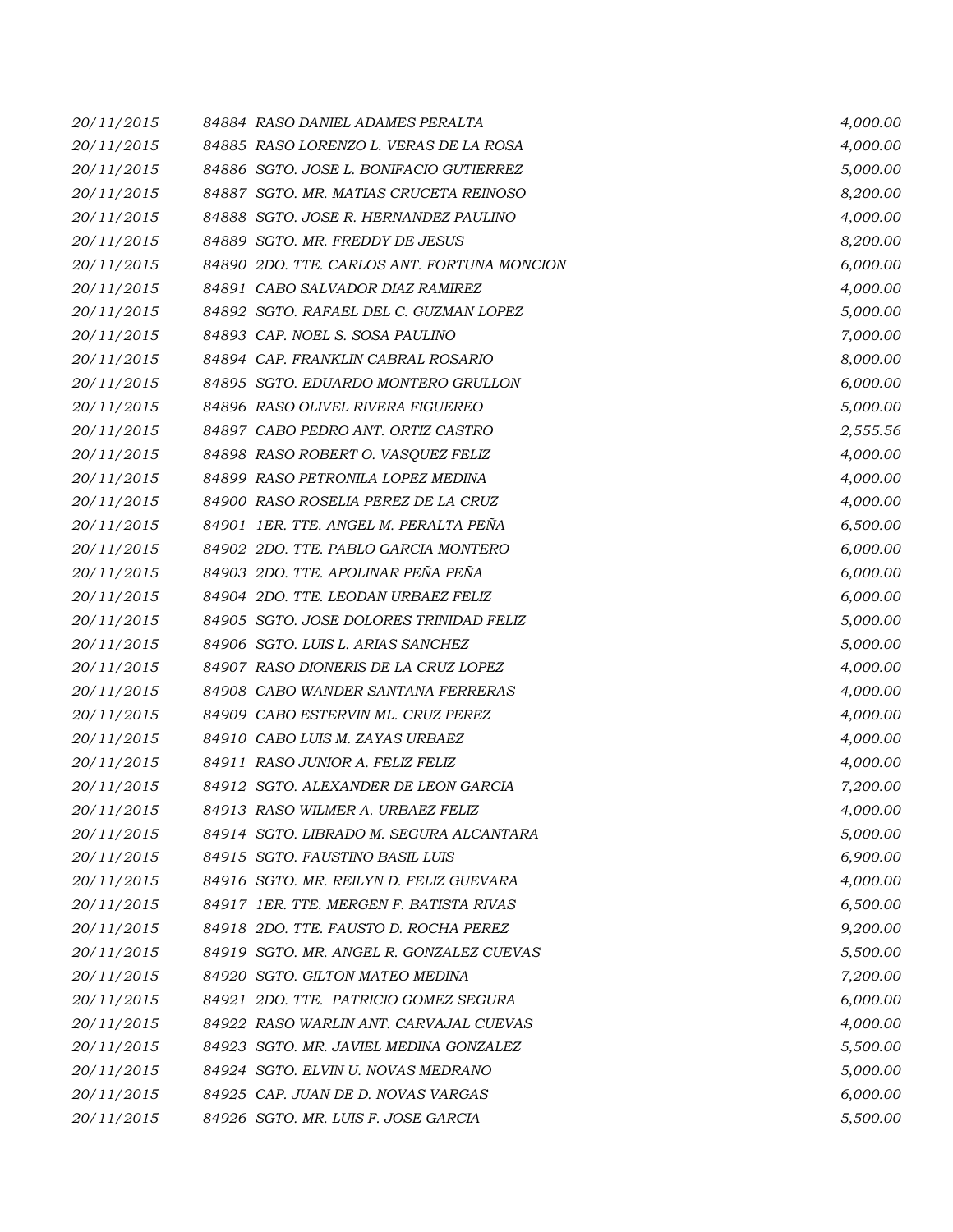| 20/11/2015 | 84927 SGTO. ROBERTO ANT. FELIZ MATOS         | 7,200.00 |
|------------|----------------------------------------------|----------|
| 20/11/2015 | 84928 CABO FRANCIS L. VOLQUEZ NOVAS          | 4,000.00 |
| 20/11/2015 | 84929 2DO. TTE. JOSELIN DIAZ SENA            | 6,000.00 |
| 20/11/2015 | 84930 1ER. TTE. DELIS G. COLON VALDEZ        | 5,500.00 |
| 20/11/2015 | 84931 SGTO. HUMBERTO MEDINA ROA              | 7,200.00 |
| 20/11/2015 | 84932 MAYOR RAFAEL ANT. SOTO MORETA          | 9,000.00 |
| 20/11/2015 | 84933 RASO MIGUELINA PEREZ BELTRE            | 4,000.00 |
| 20/11/2015 | 84934 CABO WILKINS E. HERNANDEZ GARCIA       | 6,000.00 |
| 20/11/2015 | 84935 RASO YOHAN ML. LUCIANO BAUTISTA        | 6,000.00 |
| 20/11/2015 | 84936 RASO EDWARD ANT. OGANDO TERRERO        | 4,000.00 |
| 20/11/2015 | 84937 SGTO. MR. JOSE ML. REYES BELLO         | 8,200.00 |
| 20/11/2015 | 84938 CABO JEOVANNY A. SANCHEZ ADAMES        | 4,000.00 |
| 20/11/2015 | 84939 CABO JOSE R. COHEN BERAS               | 4,000.00 |
| 20/11/2015 | 84940 RASO LUIS FCO. AMADOR VICIOSO          | 5,200.00 |
| 20/11/2015 | 84941 SGTO. MR. FERNANDO MATEO               | 5,500.00 |
| 20/11/2015 | 84942 CABO VICTOR ESPINOSA GONZALEZ          | 4,900.00 |
| 20/11/2015 | 84943 2DO. TTE. SONIA M. DE LA ROSA DE LEON  | 6,000.00 |
| 20/11/2015 | 84944 2DO. TTE. ELADIO CABRERA ROA           | 6,000.00 |
| 20/11/2015 | 84945 1ER. TTE. TEODORO VALLEJO MORILLO      | 5,500.00 |
| 20/11/2015 | 84946 SGTO. MR. AQUILES ROSARIO JIMENEZ      | 5,500.00 |
| 20/11/2015 | 84947 SGTO. CRISTHIAN R. CONCEPCION ORTIZ    | 5,000.00 |
| 20/11/2015 | 84948 SGTO. ELVIN ENCARNACION OGANDO         | 5,000.00 |
| 20/11/2015 | 84949 SGTO. CRISTIAN ENCARNACION VALENZUELA  | 5,000.00 |
| 20/11/2015 | 84950 CABO HECTOR CALDERON CAPELLAN          | 4,000.00 |
| 20/11/2015 | 84951 CABO JONATHAN F. MEDINA                | 4,000.00 |
| 20/11/2015 | 84952 RASO ALTAGRACIA MATEO SOLIS            | 4,000.00 |
| 20/11/2015 | 84953 CABO RAMONA MATEO BUGUE                | 4,000.00 |
| 20/11/2015 | 84954 RASO ANYELA N. DE LOS SANTOS PIÑA      | 4,000.00 |
| 20/11/2015 | 84955 2DO. TTE, JOSE E. CABRAL Y CABRAL      | 6,000.00 |
| 20/11/2015 | 84956 RASO MIGUEL ALCANTARA RAMOS            | 4,000.00 |
| 20/11/2015 | 84957 SGTO. ARTURO VILLEGAS DE LOS SANTOS    | 5,000.00 |
| 20/11/2015 | 84958 2DO. TTE. SILVIO E. ZABALA OGANDO      | 6,000.00 |
| 20/11/2015 | 84959 SGTO, MR. MANUEL S. MONTILLA MADE      | 5,500.00 |
| 20/11/2015 | 84960 CABO EDDY A. MONTILLA MONTERO          | 4,000.00 |
| 20/11/2015 | 84961 CABO AGUSTIN FLORENTINO ROSARIO        | 5,200.00 |
| 20/11/2015 | 84962 SGTO. MARIOLIN LORENZO MEDINA          | 7,200.00 |
| 20/11/2015 | 84963 RASO ANGELO VALLEJO ALCANTARA          | 4,000.00 |
| 20/11/2015 | 84964 RASO LUIS ALB. DE LA ROSA GONZALEZ     | 4,000.00 |
| 20/11/2015 | 84965 RASO VALERIO MORILLO MERAN             | 5,200.00 |
| 20/11/2015 | 84966 CABO JORGE L. FIGUEREO DIAZ            | 4,000.00 |
| 20/11/2015 | 84967 IER. TTE. FRANCISCO ALBER VALDEZ       | 6,500.00 |
| 20/11/2015 | 84968 2DO. TTE, RAFAEL E, ENCARNACION ADAMES | 6,000.00 |
| 20/11/2015 | 84969 SGTO. ANTONIO GOMEZ TAPIA              | 4,000.00 |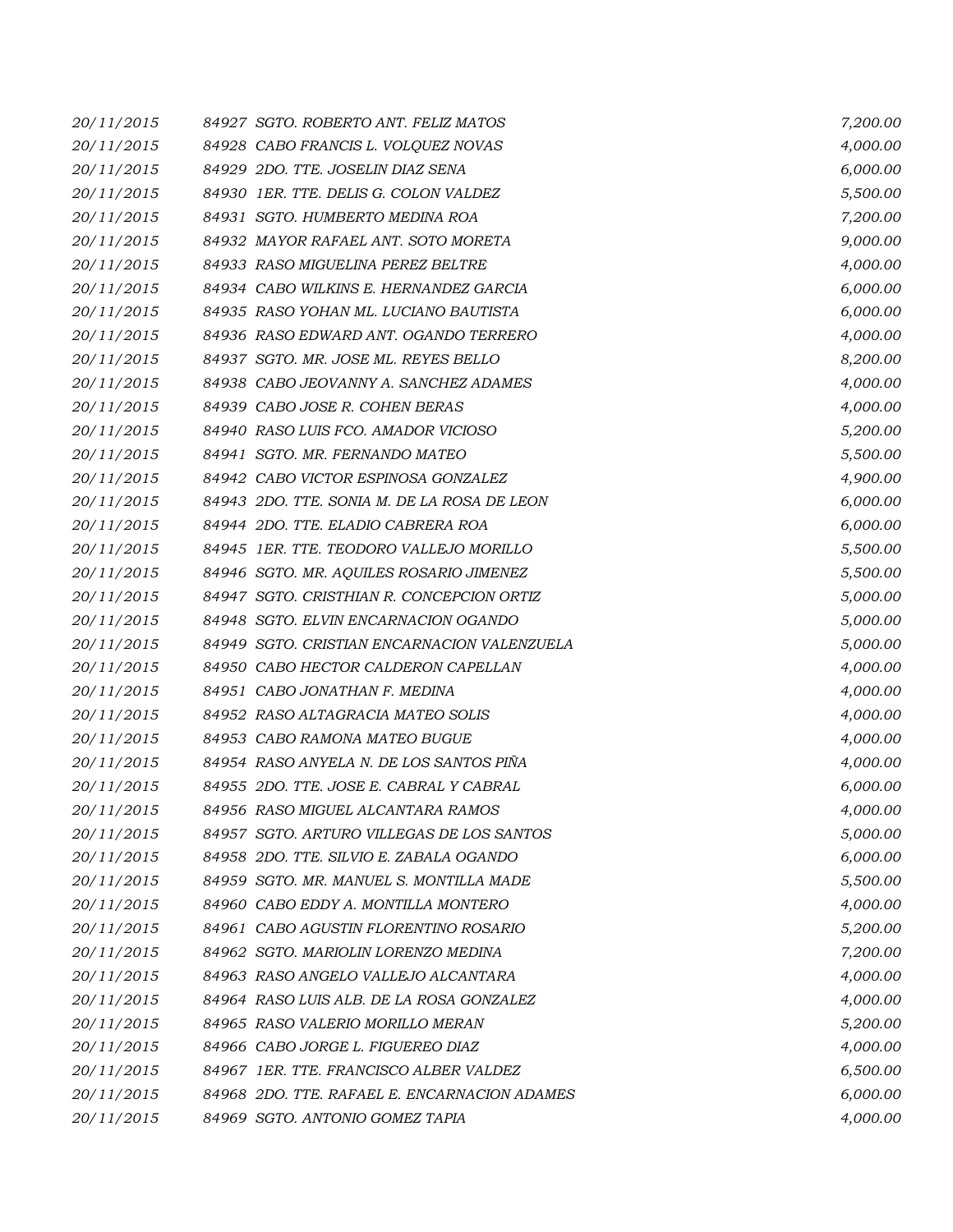| 20/11/2015 | 84970 CABO MARIBEL DEL C. MOREL                 | 4,000.00  |
|------------|-------------------------------------------------|-----------|
| 20/11/2015 | 84971 CABO YUNIOR ANGOMAS SANTANA               | 4,000.00  |
| 20/11/2015 | 84972 SGTO. JOSE L. VALDEZ MEDINA               | 5,000.00  |
| 20/11/2015 | 84973 CABO ALEXANDER Y. TAPIA CRUZ              | 4,000.00  |
| 20/11/2015 | 84974 SGTO. GUILLERMO E. RODRIGUEZ              | 6,900.00  |
| 20/11/2015 | 84975 RASO JUNIOR CUEVAS GUZMAN                 | 5,200.00  |
| 20/11/2015 | 84976 RASO LEIDY ALB. HERNANDEZ MINYETTY        | 4,000.00  |
| 20/11/2015 | 84977 2DO. TTE. FRANK FELIZ ALCANTARA           | 10,000.00 |
| 20/11/2015 | 84978 SGTO. MR. PEDRO SOTO                      | 9,000.00  |
| 20/11/2015 | 84979 SGTO. FELIX SANCHEZ GUZMAN                | 8,000.00  |
| 20/11/2015 | 84980 RASO TOMAS DE JESUS MEJIA                 | 6,000.00  |
| 20/11/2015 | 84981 RASO ADRIAN A. PALACIO MARTINEZ           | 6,000.00  |
| 20/11/2015 | 84982 RASO SANDRO T. REYES LERBOURS             | 6,000.00  |
| 20/11/2015 | 84983 CABO SANTO SIERRA GUZMAN                  | 6,000.00  |
| 20/11/2015 | 84984 MAYOR PEDRO ML. R. DOMINGUEZ MORCELO      | 9,000.00  |
| 20/11/2015 | 84985 2DO. TTE. MARINO SANCHEZ VASQUEZ          | 6,000.00  |
| 20/11/2015 | 84986 SGTO. MR. WILMIN ALB. TRINIDAD ACEVEDO    | 5,500.00  |
| 20/11/2015 | 84987 SGTO. VICTOR V. PEREZ DIAZ                | 5,000.00  |
| 20/11/2015 | 84988 CABO FRANCISCO ANT. GUANCE                | 4,000.00  |
| 20/11/2015 | 84989 RASO AMADO E. GUZMAN PEREZ                | 4,000.00  |
| 20/11/2015 | 84990 RASO MILCIADES MESA ENCARNACION           | 4,000.00  |
| 20/11/2015 | 84991 SGTO. MR. VICTOR M. CASTILLO HERNANDEZ    | 9,000.00  |
| 20/11/2015 | 84992 SGTO. NEWTON E. LORA FIGUEROA             | 8,000.00  |
| 20/11/2015 | 84993 RASO FELIX E. VALENZUELA SIERRA           | 4,000.00  |
| 20/11/2015 | 84994 RASO LUIS F. VALLEJO MARTINEZ             | 5,200.00  |
| 20/11/2015 | 84995 CABO JEUDIS PAREDES MOJICA                | 5,200.00  |
| 20/11/2015 | 84996 RASO YOAN LASOSE HEREDIA                  | 4,000.00  |
| 20/11/2015 | 84997 CABO MANOLIN BASILIO SALOMON              | 5,200.00  |
| 20/11/2015 | 84998 CABO JUAN DIAZ ENCARNACION                | 5,200.00  |
| 20/11/2015 | 84999 SGTO. JOSE ML. DE LA ROSA DE LEON         | 7,200.00  |
| 20/11/2015 | 85000 1ER. TTE. EUGENIO PEGUERO DEL ROSARIO     | 6,500.00  |
| 20/11/2015 | 85001 RASO WILFREDO SANTOS ORTIZ                | 4,000.00  |
| 20/11/2015 | 85002 CAPITAN EVARISTO VELAZQUEZ                | 11,200.00 |
| 20/11/2015 | 85003 SGTO. MR. SANTOS RODRIGUEZ RIVERA         | 9,000.00  |
| 20/11/2015 | 85004 CABO SALVADOR A. HEREDIA MATEO            | 6,000.00  |
| 20/11/2015 | 85005 SGTO. MANUEL S. SOTO CABRAL               | 7,200.00  |
| 20/11/2015 | 85006 RASO KELVIN A. FRANCO TURBI               | 4,000.00  |
| 20/11/2015 | 85007 SGTO. WIQUIN LAVALE GONZALEZ              | 6,900.00  |
| 20/11/2015 | 85008 SGTO. MR. PEDRO LAUREANO PAULA            | 5,500.00  |
| 20/11/2015 | 85009 CABO MILKELIS FIGUEROA SUAREZ             | 4,000.00  |
| 20/11/2015 | 85010 SGTO. MR. CESAR ANT. SERRANO GARCIA       | 7,900.00  |
| 20/11/2015 | 85011 2DO. TTE. JUAN FCO. JIMENEZ DE LOS SANTOS | 6,000.00  |
| 20/11/2015 | 85012 SGTO. MR. MARCELO UREÑA ROSADO            | 8,200.00  |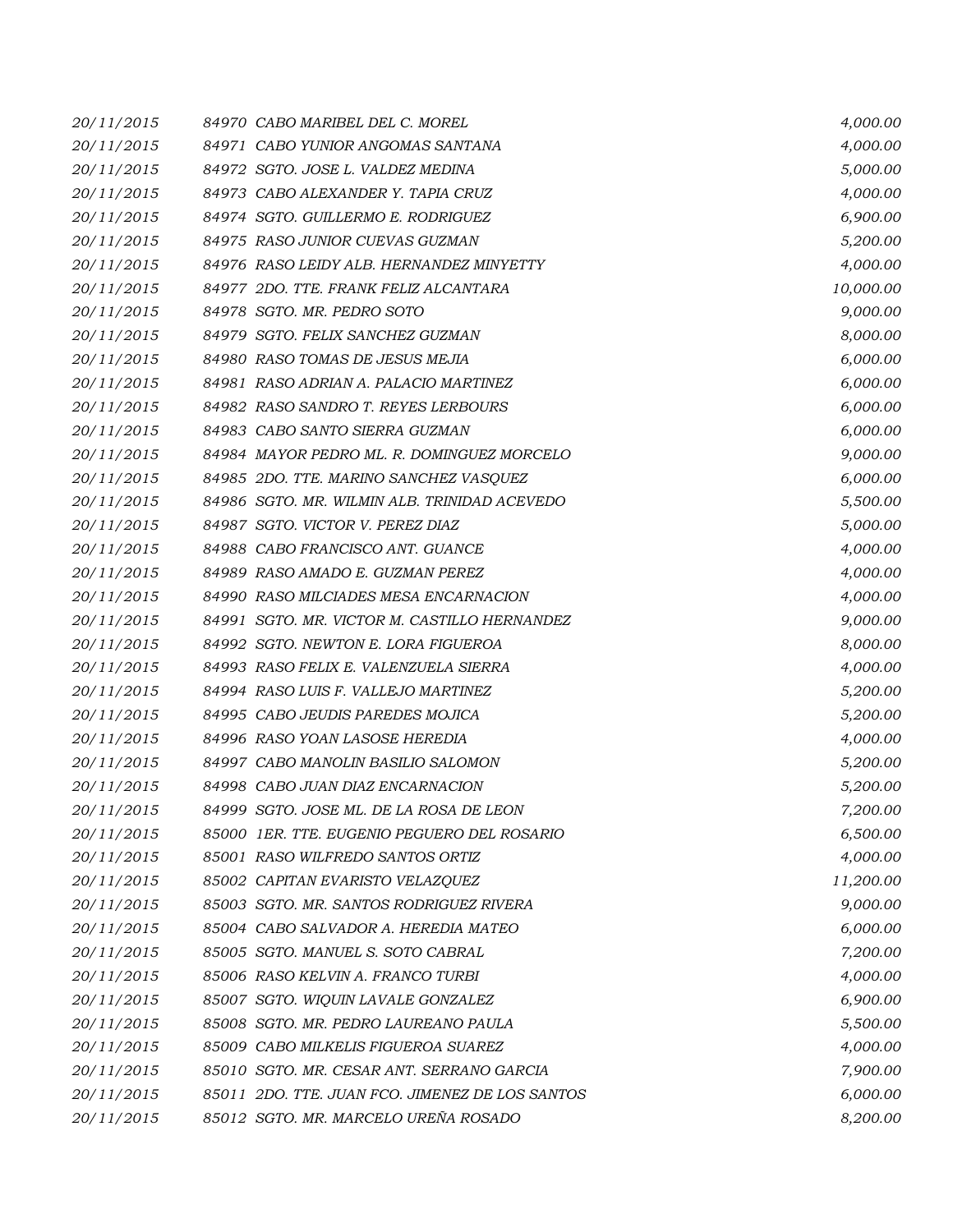| 20/11/2015 | 85013 SGTO. MR. JOHAN ML. SOSA                 | 5,500.00  |
|------------|------------------------------------------------|-----------|
| 20/11/2015 | 85014 CABO VICTOR J. SENA DIAZ                 | 4,900.00  |
| 20/11/2015 | 85015 2DO. TTE. DIOMEDES DE LA CRUZ DE LA CRUZ | 9,200.00  |
| 20/11/2015 | 85016 MAYOR JUAN B. DIPRE ISABEL               | 5,000.00  |
| 20/11/2015 | 85017 SGTO. CRISTINO SOTO SOTO                 | 5,000.00  |
| 20/11/2015 | 85018 1ER. TTE. VIRGINIO ARISMENDY PEREZ       | 6,500.00  |
| 20/11/2015 | 85019 SGTO, DANTE E. GALAN SANTANA             | 7,200.00  |
| 20/11/2015 | 85020 CABO WANDER AGRAMONTE CESPEDES           | 5,200.00  |
| 20/11/2015 | 85021 2DO. TTE, RAMON E. MENDEZ RUIZ           | 6,000.00  |
| 20/11/2015 | 85022 2DO. TTE. SALVADOR MEDINA MEDINA         | 6,000.00  |
| 20/11/2015 | 85023 2DO. TTE. PASCUAL SEGURA OLIVERO         | 4,620.00  |
| 20/11/2015 | 85024 RASO JULIAN SUAZO CASADO                 | 4,000.00  |
| 20/11/2015 | 85025 CABO LEONIDES SUAZO CASADO               | 5,200.00  |
| 20/11/2015 | 85026 2DO. TTE. JOSE D. TAPIA TAVERAS          | 9,200.00  |
| 20/11/2015 | 85027 2DO. TTE. EMILIO ROBLES PLASENCIO        | 6,000.00  |
| 20/11/2015 | 85028 CABO FRANKLIN ANT. RODRIGUEZ CASTILLO    | 4,900.00  |
| 20/11/2015 | 85029 CAP. JOE ANT. GARCIA HOFFMAN             | 7,000.00  |
| 20/11/2015 | 85030 2DO. TTE. JUAN DEL A. FELIZ FELIZ        | 10,000.00 |
| 20/11/2015 | 85031 SGTO. MR. GIL ML. CAMPECHANO GARCIA      | 9,000.00  |
| 20/11/2015 | 85032 SGTO. CRISTIAN JAVIER ARREDONDO          | 9,000.00  |
| 20/11/2015 | 85033 RASO FELIX F. REYNOSO REYES              | 6,000.00  |
| 20/11/2015 | 85034 RASO MODESTO MONTERO POLANCO             | 6,000.00  |
| 20/11/2015 | 85035 RASO ROSELIO SOLANO SILVESTRE            | 5,200.00  |
| 20/11/2015 | 85036 SGTO. JUAN ALB. REED GOMEZ               | 7,200.00  |
| 20/11/2015 | 85037 CABO ENMANUEL BAEZ YAN                   | 5,200.00  |
| 20/11/2015 | 85038 RASO JUNIOR ALB. CASTILLO ESCANIO        | 5,200.00  |
| 20/11/2015 | 85039 2DO. TTE, GERVASIO DEGOLLADO RINCON      | 8,900.00  |
| 20/11/2015 | 85040 CABO JOHNNY OZORIA DANIEL                | 4,000.00  |
| 20/11/2015 | 85041 2DO. TTE. NIXON RAMIREZ CANDELARIO       | 6,000.00  |
| 20/11/2015 | 85042 SGTO. GRECIA I. ASTACIO JIMENEZ          | 5,000.00  |
| 20/11/2015 | 85043 CABO ANGEL GONZALEZ BORQUEZ              | 4,900.00  |
| 20/11/2015 | 85044 CAP. ERNESTO MEJIA SARMIENTO             | 7,000.00  |
| 20/11/2015 | 85045 CAP. PACO MORILLO RAMIREZ                | 7,000.00  |
| 20/11/2015 | 85046 MAYOR MIGUEL A. CONTRERAS GUERRERO       | 7,000.00  |
| 20/11/2015 | 85047 1ER. TTE. PEDRO BERIGUETE CUELLO         | 6,500.00  |
| 20/11/2015 | 85048 2DO. TTE. ANGEL ML. SOSA VANTERPOOL      | 6,000.00  |
| 20/11/2015 | 85049 2DO. TTE, GERSON ALCANTARA GOMEZ         | 6,000.00  |
| 20/11/2015 | 85050 2DO. TTE. RAMON E. RAMIREZ PACHECO       | 6,000.00  |
| 20/11/2015 | 85051 SGTO. MR. ANTONIO DE LA ROSA RAMIREZ     | 5,500.00  |
| 20/11/2015 | 85052 SGTO. MR. LEONARDO MONEGRO ORTEGA        | 5,500.00  |
| 20/11/2015 | 85053 SGTO. MR. WILSON S. CUELLO               | 5,500.00  |
| 20/11/2015 | 85054 SGTO. MR. RAFAEL REYES MEJIA             | 5,500.00  |
| 20/11/2015 | 85055 SGTO. MARIO M. VICIOSO MANZANILLO        | 5,000.00  |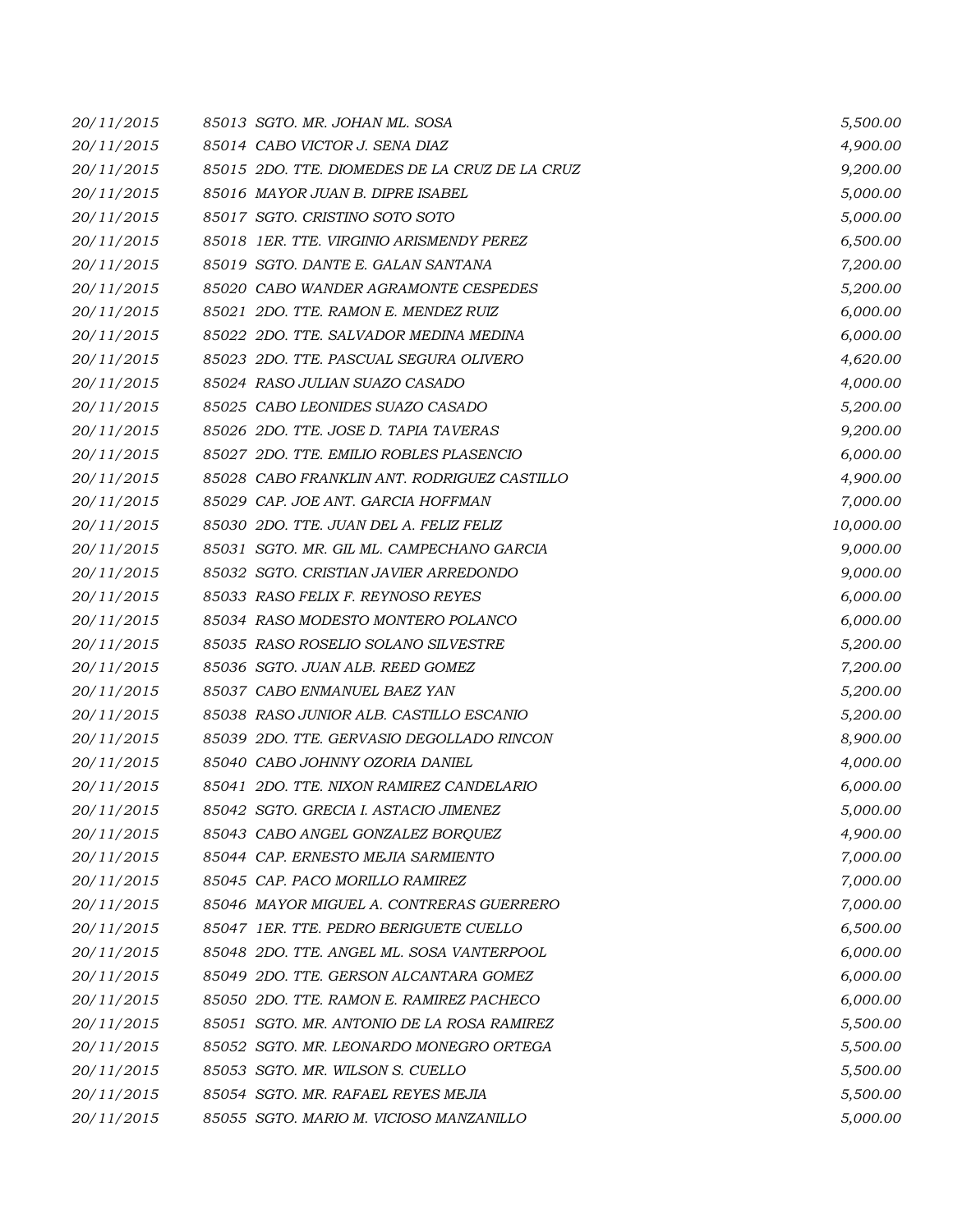| 20/11/2015 | 85056 SGTO. PEDRO OZORIA EMILIANO               | 5,000.00  |
|------------|-------------------------------------------------|-----------|
| 20/11/2015 | 85057 SGTO. FIOR R. SEGURA CANA                 | 5,000.00  |
| 20/11/2015 | 85058 SGTO. PAULA C. BELEN PAULINO              | 5,000.00  |
| 20/11/2015 | 85059 SGTO. HILARIO AMPARO REYES                | 5,000.00  |
| 20/11/2015 | 85060 CABO JUAN H. RAMIREZ PACHECO              | 4,000.00  |
| 20/11/2015 | 85061 CABO GASPAR ABREU CASTILLO                | 4,000.00  |
| 20/11/2015 | 85062 CABO JACOB ROMERO RODRIGUEZ               | 4,000.00  |
| 20/11/2015 | 85063 RASO FRANK ALBURQUERQUE MOTA              | 4,000.00  |
| 20/11/2015 | 85064 RASO JULIO S. MAZARA REINOSO              | 4,000.00  |
| 20/11/2015 | 85065 CABO FRANCISCO ANT. BASTARDO CORDERO      | 4,000.00  |
| 20/11/2015 | 85066 RASO DANIEL ALCANTARA BARREIRO            | 4,000.00  |
| 20/11/2015 | 85067 RASO ELY E. DE LA ROSA AMBROSIO           | 4,000.00  |
| 20/11/2015 | 85068 CABO JULIO NOLASCO PEREZ                  | 5,200.00  |
| 20/11/2015 | 85069 SGTO. TITO ROJAS MOTA                     | 5,000.00  |
| 20/11/2015 | 85070 SGTO. MARIO ANT. FULGENCIO GARCIA         | 5,000.00  |
| 20/11/2015 | 85071 SGTO. ANGEL REYES BAEZ                    | 5,000.00  |
| 20/11/2015 | 85072 CABO ANASTACIO JOSEPH FOSTEL              | 4,000.00  |
| 20/11/2015 | 85073 SGTO. MR. JOEL A. GUERRERO MEDINA         | 5,500.00  |
| 20/11/2015 | 85074 SGTO. HECTOR R. MOTA SANTANA              | 7,200.00  |
| 20/11/2015 | 85075 SGTO. CRISTIAN DE PAULA POLANCO           | 7,200.00  |
| 20/11/2015 | 85076 CAP. VICTOR ML. GONZALEZ ALVAREZ          | 7,000.00  |
| 20/11/2015 | 85077 SGTO. FRANKLIN S. ACOSTA SOLIS            | 5,000.00  |
| 20/11/2015 | 85078 CABO CLAUDIO CORNIELLE                    | 4,000.00  |
| 20/11/2015 | 85079 RASO WILLIAM E. JIMENEZ SOSA              | 4,000.00  |
| 20/11/2015 | 85080 2DO. TTE. CARLOS ML. VIDAL SEGURA         | 10,000.00 |
| 20/11/2015 | 85081 CABO MANUEL L. NUÑEZ SANCHEZ              | 4,900.00  |
| 20/11/2015 | 85082 IER. TTE, FELIX ALB. PEREYRA ROA          | 6,500.00  |
| 20/11/2015 | 85083 RASO MAXIMO AQUINO GOMEZ                  | 4,000.00  |
| 20/11/2015 | 85084 CABO EDGAL EFRAIN SANTANA DIAZ            | 4,000.00  |
| 20/11/2015 | 85085 2DO. TTE. DIOMEDES PAREDES SANTANA        | 6,000.00  |
| 20/11/2015 | 85086 CABO DHAIN S. BERAS FIGUEROA              | 4,000.00  |
| 20/11/2015 | 85087 RASO ALEXIS BDO. CABRERA SOLANO           | 4,000.00  |
| 20/11/2015 | 85088 RASO VLADIMIR ML. SANTANA PEÑA            | 4,900.00  |
| 20/11/2015 | 85089 SGTO. ALCADIO JOSE ROSARIO                | 7,200.00  |
| 20/11/2015 | 85090 SGTO. HENRY ML. ESCORBORES AVILA          | 7,200.00  |
| 20/11/2015 | 85091 RASO YOEL ML. AGESTA SILVESTRE            | 5,200.00  |
| 20/11/2015 | 85092 CAP. HECTOR DE LOS SANTOS A.              | 10,000.00 |
| 20/11/2015 | 85093 IER TTE. EMELINDO BATISTA                 | 7,000.00  |
| 20/11/2015 | 85094 1ER. TTE. JUAN JIMENEZ SANTANA            | 6,500.00  |
| 20/11/2015 | 85095 2DO. TTE. CIRIACO PAYANO SEVERINO         | 6,000.00  |
| 20/11/2015 | 85096 2DO. TTE. DOMINGO ANT. SEVERINO HENRIQUEZ | 6,000.00  |
| 20/11/2015 | 85097 SGTO. MR. LUISA J. JIMENEZ BORT           | 5,500.00  |
| 20/11/2015 | 85098 SGTO. BELKIS A. RICHARDSON GUILLEN        | 5,000.00  |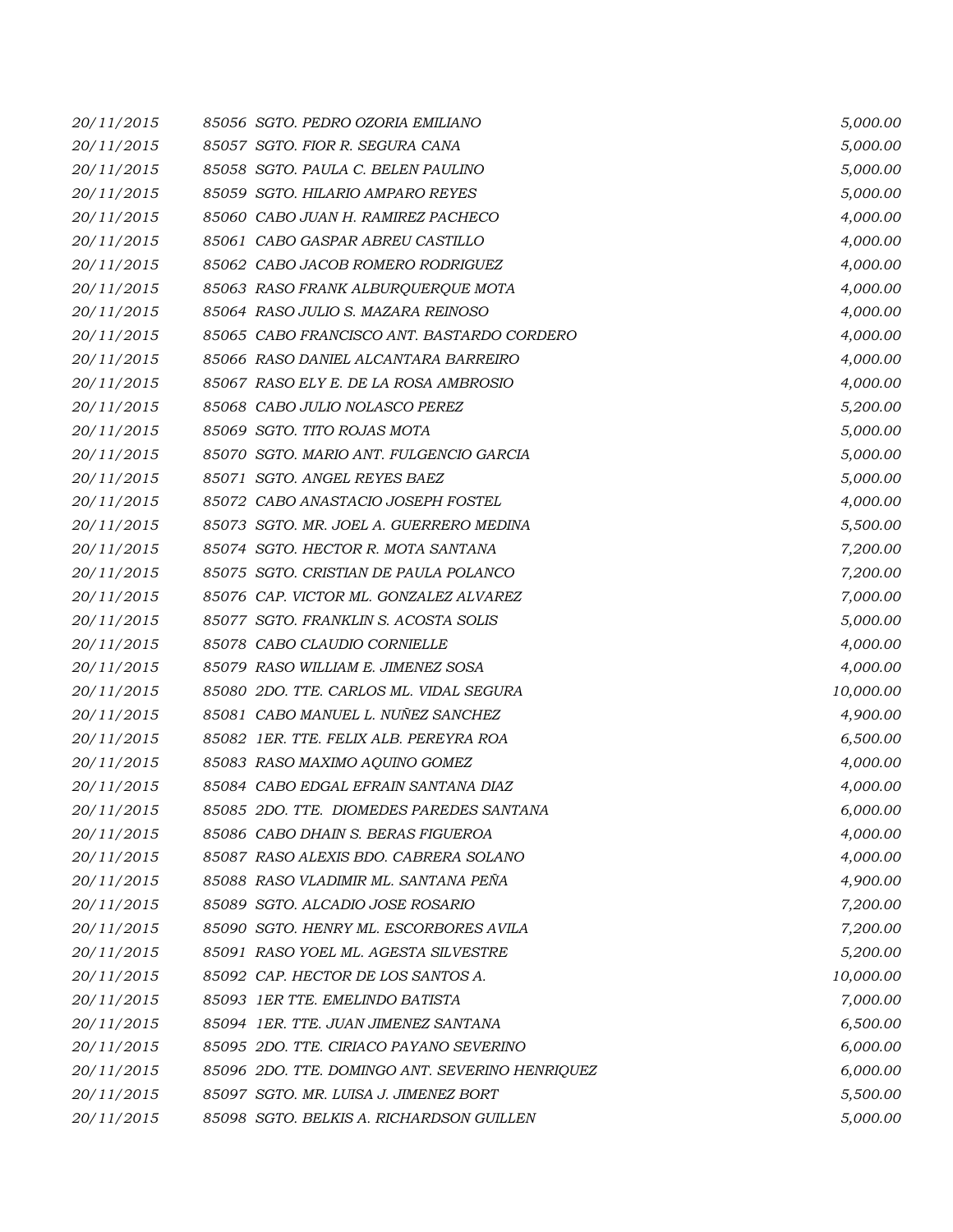| 20/11/2015 | 85099 SGTO. FRANKLIN GUZMAN LEONARDO       | 5,000.00  |
|------------|--------------------------------------------|-----------|
| 20/11/2015 | 85100 RASO ISMAEL ALB. PEGUERO GONZALEZ    | 4,000.00  |
| 20/11/2015 | 85101 SGTO. MR. ANDRES GUERRERO            | 5,500.00  |
| 20/11/2015 | 85102 SGTO. CARLOS ALB. PEGUERO MOTA       | 7,200.00  |
| 20/11/2015 | 85103 SGTO. MR. ALEJANDRO BASTARDO SANTANA | 8,200.00  |
| 20/11/2015 | 85104 SGTO. JOAQUIN SALAS CEDENO           | 5,000.00  |
| 20/11/2015 | 85105 CABO YEIMY RIVAS PEGUERO             | 4,000.00  |
| 20/11/2015 | 85106 SGTO. LISANDRO CHALAS TRINIDAD       | 4,000.00  |
| 20/11/2015 | 85107 CABO BIENVENIDO ALFONSECA JAVIER     | 4,000.00  |
| 20/11/2015 | 85108 CABO SANTO SEVERINO SANTANA          | 4,000.00  |
| 20/11/2015 | 85109 RASO JEAN C. PUENTE REINA            | 4,900.00  |
| 20/11/2015 | 85110 MAYOR JOSE FCO. FRIAS MOTA           | 9,000.00  |
| 20/11/2015 | 85111 CAP. CESAREO PEGUERO PRADO           | 11,000.00 |
| 20/11/2015 | 85112 IER. TTE. SANTO A. BRUJAN AQUINO     | 11,000.00 |
| 20/11/2015 | 85113 IER. TTE. JOSE CASTRO HERNANDEZ      | 6,000.00  |
| 20/11/2015 | 85114 2DO. TTE, PEDRO LAUREANO GUZMAN      | 8,000.00  |
| 20/11/2015 | 85115 SGTO. NELDIS A. BELLO PEREZ          | 8,000.00  |
| 20/11/2015 | 85116 SGTO. NIORVIS M. FABIAN TOLENTINO    | 8,000.00  |
| 20/11/2015 | 85117 CABO LEORYS ANT. MARTINEZ OVIEDO     | 6,000.00  |
| 20/11/2015 | 85118 CABO MARCIAL OGANDO DIAZ             | 6,000.00  |
| 20/11/2015 | 85119 CABO ANGEL MA. RAMIREZ SEPULVEDA     | 6,000.00  |
| 20/11/2015 | 85120 CABO EDWIN ALB. CUEVAS MARCANO       | 4,900.00  |
| 20/11/2015 | 85121 IER. TTE. FAUSTO CARRASCO RAMIREZ    | 10,200.00 |
| 20/11/2015 | 85122 SGTO. MR. WILLIAM DE LA CRUZ CABRAL  | 8,200.00  |
| 20/11/2015 | 85123 SGTO. MR. HARRY A. CASTILLO MADERA   | 8,200.00  |
| 20/11/2015 | 85124 CABO JORGE M. MARTE OLIVERO          | 5,200.00  |
| 20/11/2015 | 85125 TTE. COR. JORGE ANT. RIVERA LOPEZ    | 10,000.00 |
| 20/11/2015 | 85126 TTE. COR. WILLIAN CABRERA ARIAS      | 10,000.00 |
| 20/11/2015 | 85127 MAYOR FLAVIA D. MONTERO ROMERO       | 9,000.00  |
| 20/11/2015 | 85128 MAYOR ERASMO ALCANTARA VARGAS        | 9,000.00  |
| 20/11/2015 | 85129 CAP. EMETERIO A. SANTANA HERNANDEZ   | 7,000.00  |
| 20/11/2015 | 85130 CAP. RAUL FCO. SURIEL ARIAS          | 4,100.00  |
| 20/11/2015 | 85131 CAP. IGNACIO G. MUÑOZ MORA           | 7,000.00  |
| 20/11/2015 | 85132 CAP. SAMUEL HERNANDEZ OTAÑO          | 7,000.00  |
| 20/11/2015 | 85133 CAP. CLODOMIRO H. DOTEL NOVAS        | 7,000.00  |
| 20/11/2015 | 85134 CAP. PASCUAL CASTRO MARTE            | 7,000.00  |
| 20/11/2015 | 85135 IER. TTE. YNABER Y. SANTANA VASQUEZ  | 6,500.00  |
| 20/11/2015 | 85136 1ER. TTE. JULIO E. FELIZ URBAEZ      | 6,500.00  |
| 20/11/2015 | 85137 1ER. TTE. FELICIA CONRADO JIMENEZ    | 6,500.00  |
| 20/11/2015 | 85138 IER. TTE. ADOLFO CARRASCO FELIZ      | 6,500.00  |
| 20/11/2015 | 85139 1ER. TTE. LORENZO REYES DE LEON      | 6,500.00  |
| 20/11/2015 | 85140 MAYOR EDUARDO DEL ROSARIO RONDON     | 6,500.00  |
| 20/11/2015 | 85141 2DO. TTE. FLERIDA A. GARCIA NICOLAS  | 6,000.00  |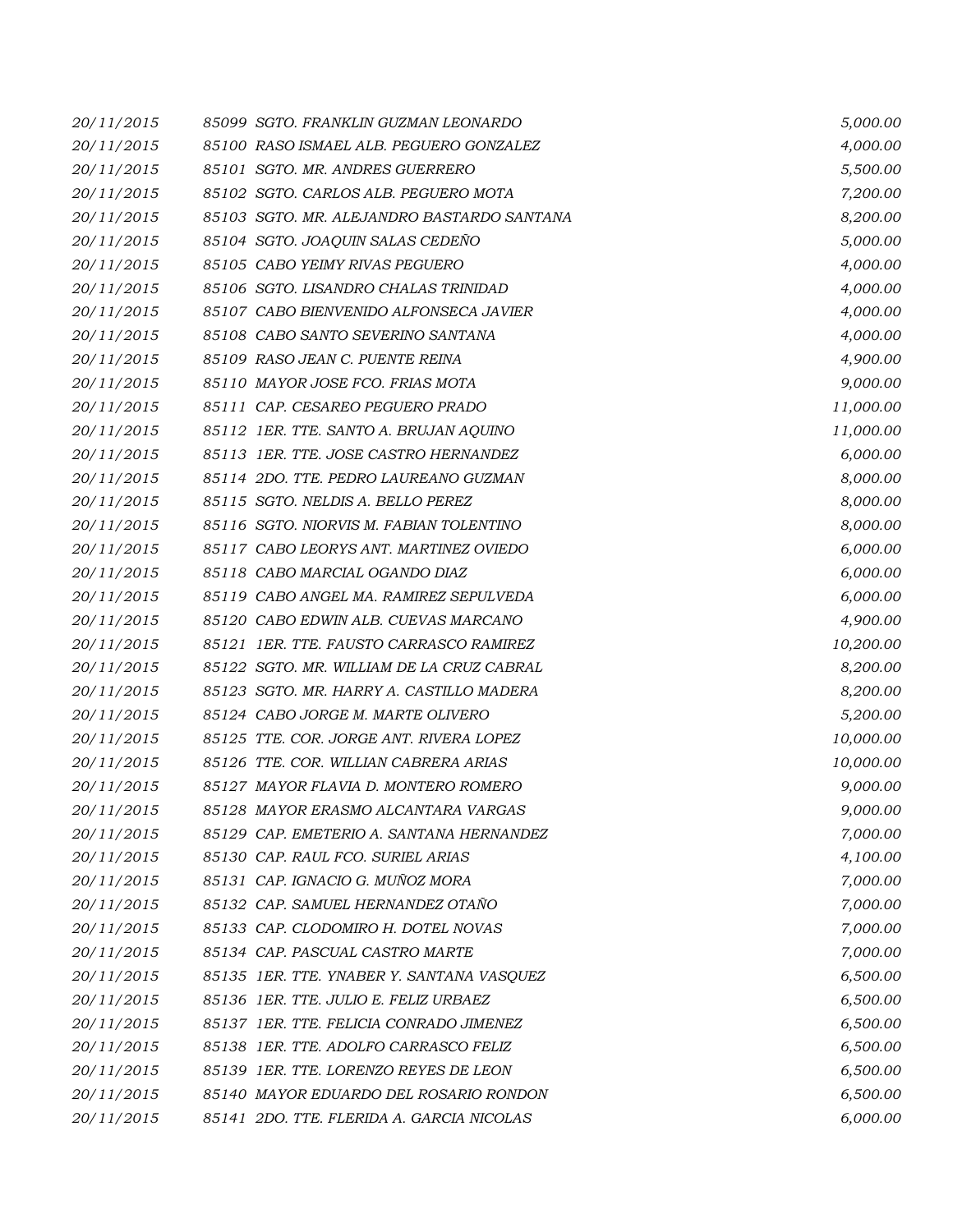| 20/11/2015 | 85142 ALFEREZ DE FRAGATA NILO PUJOLS GARCIA  | 6,000.00  |
|------------|----------------------------------------------|-----------|
| 20/11/2015 | 85143 2DO. TTE. JOSE S. MOREL DE LA CRUZ     | 6,000.00  |
| 20/11/2015 | 85144 2DO. TTE. ALEJANDRO FORTUNATO ARIAS    | 6,000.00  |
| 20/11/2015 | 85145 SGTO. MR. HENRY SOSA GOMEZ             | 5,500.00  |
| 20/11/2015 | 85146 SGTO. MR. LUCIANO SANTOS               | 5,500.00  |
| 20/11/2015 | 85147 SGTO. MERCEDES M. LECLER GARCIA        | 5,000.00  |
| 20/11/2015 | 85148 SGTO. CIRUANEL RAMIREZ ALCANTARA       | 5,000.00  |
| 20/11/2015 | 85149 CABO NANCY SUSANA HERNANDEZ CASADO     | 4,000.00  |
| 20/11/2015 | 85150 CABO FEDERICO HERNANDEZ BERROA         | 4,000.00  |
| 20/11/2015 | 85151 RASO EDWIN C. BALBUENA MALDONADO       | 4,000.00  |
| 20/11/2015 | 85152 CABO JUAN C. PEREZ                     | 3,488.89  |
| 20/11/2015 | 85153 CABO GLADYS SANTANA HERNANDEZ          | 4,000.00  |
| 20/11/2015 | 85154 SGTO. BRUNO LORENZO JIMENEZ            | 4,000.00  |
| 20/11/2015 | 85155 RASO MELISA REYES                      | 4,000.00  |
| 20/11/2015 | 85156 CABO CHARLES L. FERRERA VASQUEZ        | 4,000.00  |
| 20/11/2015 | 85157 CABO ESMARLIN N. FERNANDEZ ZAPEY       | 4,000.00  |
| 20/11/2015 | 85158 1ER. TTE. DOMINGO M. REYES RODRIGUEZ   | 10,200.00 |
| 20/11/2015 | 85159 2DO. TTE. NAZARIO MOLINA RODRIGUEZ     | 6,000.00  |
| 20/11/2015 | 85160 2DO. TTE. MANUEL DE LOS R DOTEL MATOS  | 9,200.00  |
| 20/11/2015 | 85161 2DO. TTE. SILVESTRE PEÑA GOMEZ         | 10,000.00 |
| 20/11/2015 | 85162 2DO. TTE. FRANCISCO ROA GONZALEZ       | 6,000.00  |
| 20/11/2015 | 85163 2DO. TTE. ABRAHAN D. FELIZ FELIZ       | 10,000.00 |
| 20/11/2015 | 85164 SGTO. MR. JOSE RAMON DE LA ROSA        | 4,000.00  |
| 20/11/2015 | 85165 CABO OLIVIO SENA FERRERAS              | 6,000.00  |
| 20/11/2015 | 85166 RASO JOSE V. MATEO DE LA CRUZ          | 5,200.00  |
| 20/11/2015 | 85167 MARINERO FRANCISCO ANT. FELIZ SANCHEZ  | 6,000.00  |
| 20/11/2015 | 85168 CABO ALFI A. URIBE EMILIANO            | 4,000.00  |
| 20/11/2015 | 85169 CABO ARIEL SANCHEZ DE OLEO             | 4,000.00  |
| 20/11/2015 | 85170 SGTO. CIRILO DE JESUS PASCUAL          | 7,200.00  |
| 20/11/2015 | 85171 IER. TTE. DANIELA ALT. LOPEZ MIRABAL   | 6,000.00  |
| 20/11/2015 | 85172 RASO JOSE A. SUAZO PEREZ               | 5,200.00  |
| 20/11/2015 | 85173 SGTO. MR. ANA I. FERMIN PEÑA           | 5,500.00  |
| 20/11/2015 | 85174 1ER. TTE, AURA C. HERASME TEJEDA       | 6,500.00  |
| 20/11/2015 | 85175 SGTO. MR. ROBERTO QUEZADA SANCHEZ      | 5,500.00  |
| 20/11/2015 | 85176 1ER. TTE. DOMINGO NUEZ GUZMAN          | 6,500.00  |
| 20/11/2015 | 85177 CAP. LUIS E. ARIAS BETHANCOURT         | 6,500.00  |
| 20/11/2015 | 85178 SGTO. MR. CARMEN VALENZA               | 5,500.00  |
| 20/11/2015 | 85179 SGTO. MAR. ARIAS A. GONZALES PEÑA      | 5,500.00  |
| 20/11/2015 | 85180 SGTO. MR. HECTOR ML. ALCANTARA JIMENEZ | 5,500.00  |
| 20/11/2015 | 85181 MAYOR NATANAEL ARIAS DOMINGUEZ         | 8,828.04  |
| 20/11/2015 | 85182 1ER. TTE. SENCION ROMERO BRUJAN        | 9,200.00  |
| 20/11/2015 | 85183 ALF. DE NAVIO FRANKLIN HERASME         | 6,500.00  |
| 20/11/2015 | 85184 MAYOR EDUARD O. MENDEZ VOLQUEZ         | 6,500.00  |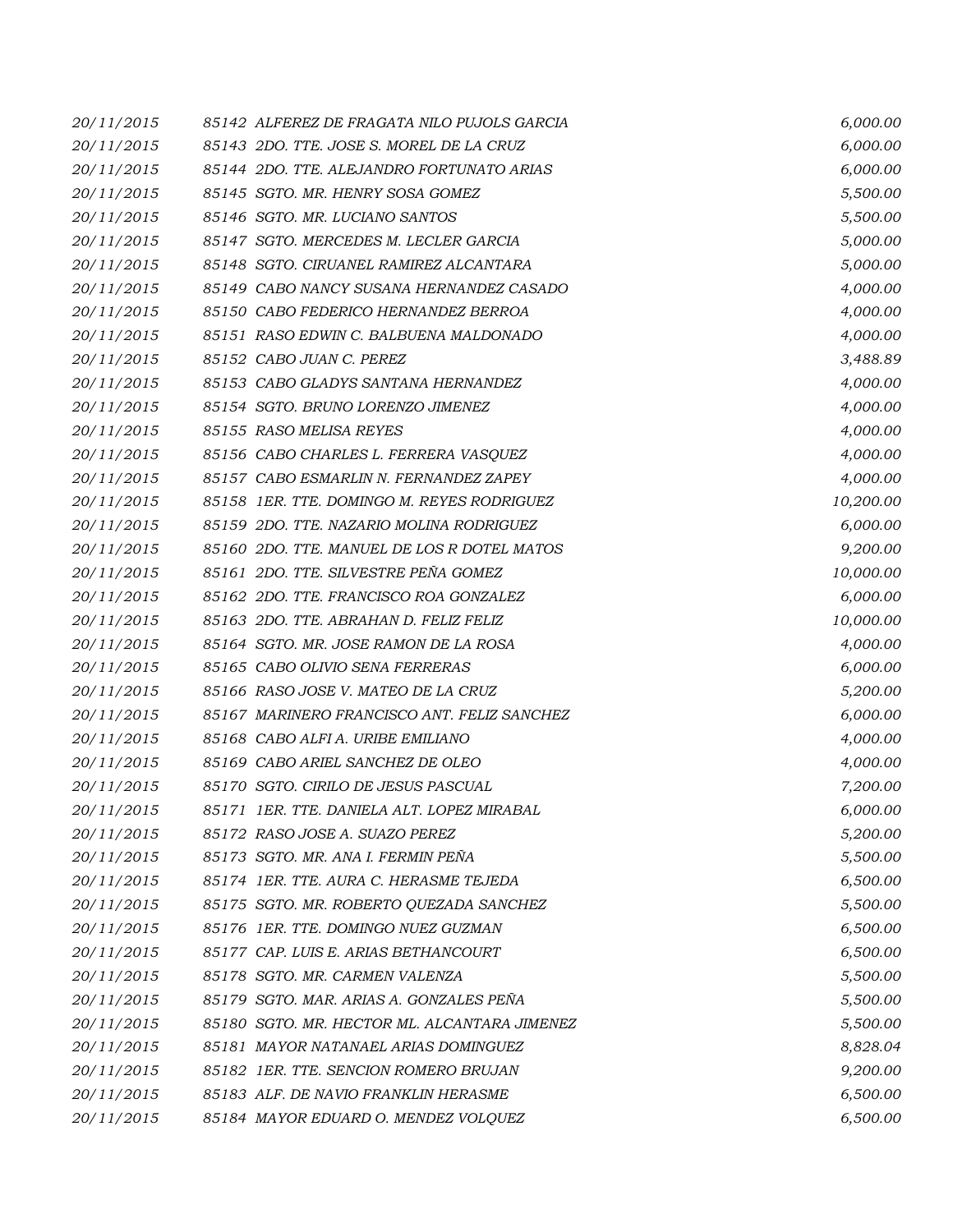| 20/11/2015 | 85185 2DO. TTE. ENEROLIZA RUIZ                  | 6,000.00  |
|------------|-------------------------------------------------|-----------|
| 20/11/2015 | 85186 SGTO. MAGALY ALT. TEJADA BRITO            | 5,000.00  |
| 20/11/2015 | 85187 SGTO. JOSE GUZMAN RODRIGUEZ               | 5,000.00  |
| 20/11/2015 | 85188 MARINERO BERNARDO ANT. PEREZ LOPEZ        | 4,000.00  |
| 20/11/2015 | 85189 CABO ROBERTO JS. FLORES BALS              | 4,000.00  |
| 20/11/2015 | 85190 1ER. TTE. MILAGROS ESPINOSA MONTERO       | 6,500.00  |
| 20/11/2015 | 85191 SGTO. SANTO B. BERAS BAUTISTA             | 7,200.00  |
| 20/11/2015 | 85192 TTE. COR. OCTAVIO ROMERO ENCARNACION      | 10,000.00 |
| 20/11/2015 | 85193 TTE. COR. MELIDO AMPARO ESPIRITU          | 9,360.00  |
| 20/11/2015 | 85194 CAP. RAMON ANT. PEREZ MENDEZ              | 7,000.00  |
| 20/11/2015 | 85195 2DO. TTE. BOLIVAR DUARTE ROSARIO          | 5,400.00  |
| 20/11/2015 | 85196 1ER. TTE. MANUEL BASILIO                  | 6,000.00  |
| 20/11/2015 | 85197 SGTO. JUAN ML. ROMAN MERCADO              | 8,000.00  |
| 20/11/2015 | 85198 SGTO. RAMON C. PAULINO OTAÑE              | 8,000.00  |
| 20/11/2015 | 85199 CABO FELIX MUESES NUÑEZ                   | 6,000.00  |
| 20/11/2015 | 85200 SGTO. MR. LUIS A. OGANDO RUBIO            | 4,000.00  |
| 20/11/2015 | 85201 SGTO. JOSE L. SEGURA ALCANTARA            | 4,000.00  |
| 20/11/2015 | 85202 SGTO. MR. ALLEN V. MARQUEZ GARCIA         | 9,000.00  |
| 20/11/2015 | 85203 IER. TTE. ESTHER M. RAMIREZ BEATO         | 10,200.00 |
| 20/11/2015 | 85204 SGTO. ELEONARDO REGALADO SERRANO          | 5,000.00  |
| 20/11/2015 | 85205 SGTO. MR. DOMINGUITO GREGORIO MARTINEZ    | 5,500.00  |
| 20/11/2015 | 85206 TTE. COR. RIGOBERTO A. ORTIZ MORONTA      | 10,000.00 |
| 20/11/2015 | 85207 1ER. TTE. ROBERTO M. HENRIQUEZ ROSA       | 6,500.00  |
| 20/11/2015 | 85208 SGTO. DANY F. CAMPUSANO VALDEZ            | 5,000.00  |
| 20/11/2015 | 85209 SGTO. GLENNY K. RODRIGUEZ ALVAREZ         | 5,000.00  |
| 20/11/2015 | 85210 RASO LUISA MA. LEDESMA                    | 4,000.00  |
| 20/11/2015 | 85211 SGTO. MR. JULIO L. CRUZ                   | 8,200.00  |
| 20/11/2015 | 85212 2DO. TTE. SANTO A. LARA                   | 8,900.00  |
| 20/11/2015 | 85213 RASO GEORGINA CASTILLO OZUNA              | 4,000.00  |
| 20/11/2015 | 85214 RASO WINSTON A. ACOSTA URBINO             | 4,000.00  |
| 20/11/2015 | 85215 2DO. TTE, FRANCISCO ANT, HERNANDEZ JAVIER | 6,000.00  |
| 20/11/2015 | 85216 SGTO. MR. CONFESOR BERROA DE LOS SANTOS   | 5,500.00  |
| 20/11/2015 | 85217 SGTO. FREMIS DE LEON ALCANTARA            | 5,000.00  |
| 20/11/2015 | 85218 CABO AGUSTIN DE LOS SANTOS ADON           | 4,900.00  |
| 20/11/2015 | 85219 SGTO. JUAN R. ROSARIO VASQUEZ             | 5,000.00  |
| 20/11/2015 | 85220 SGTO. ANDRES C. FIGUEROA AQUINO           | 5,000.00  |
| 20/11/2015 | 85221 RASO MANUEL ANT. MEJIA PEÑA               | 4,000.00  |
| 20/11/2015 | 85222 2DO. TTE. ANGEL DE LOS SANTOS DE LA ROSA  | 6,000.00  |
| 20/11/2015 | 85223 IER. TTE. MODESTO DE LEON BELLO           | 6,500.00  |
| 20/11/2015 | 85224 SGTO. MR. LUIS D. REYES PEÑA              | 8,200.00  |
| 20/11/2015 | 85225 2DO. TTE. JOEL E. LOPEZ FELIZ             | 9,200.00  |
| 20/11/2015 | 85226 MAYOR JOSE D. DELGADO MONEGRO             | 13,000.00 |
| 20/11/2015 | 85227 MAYOR ANGEL A. MICELI CALDERON            | 9,000.00  |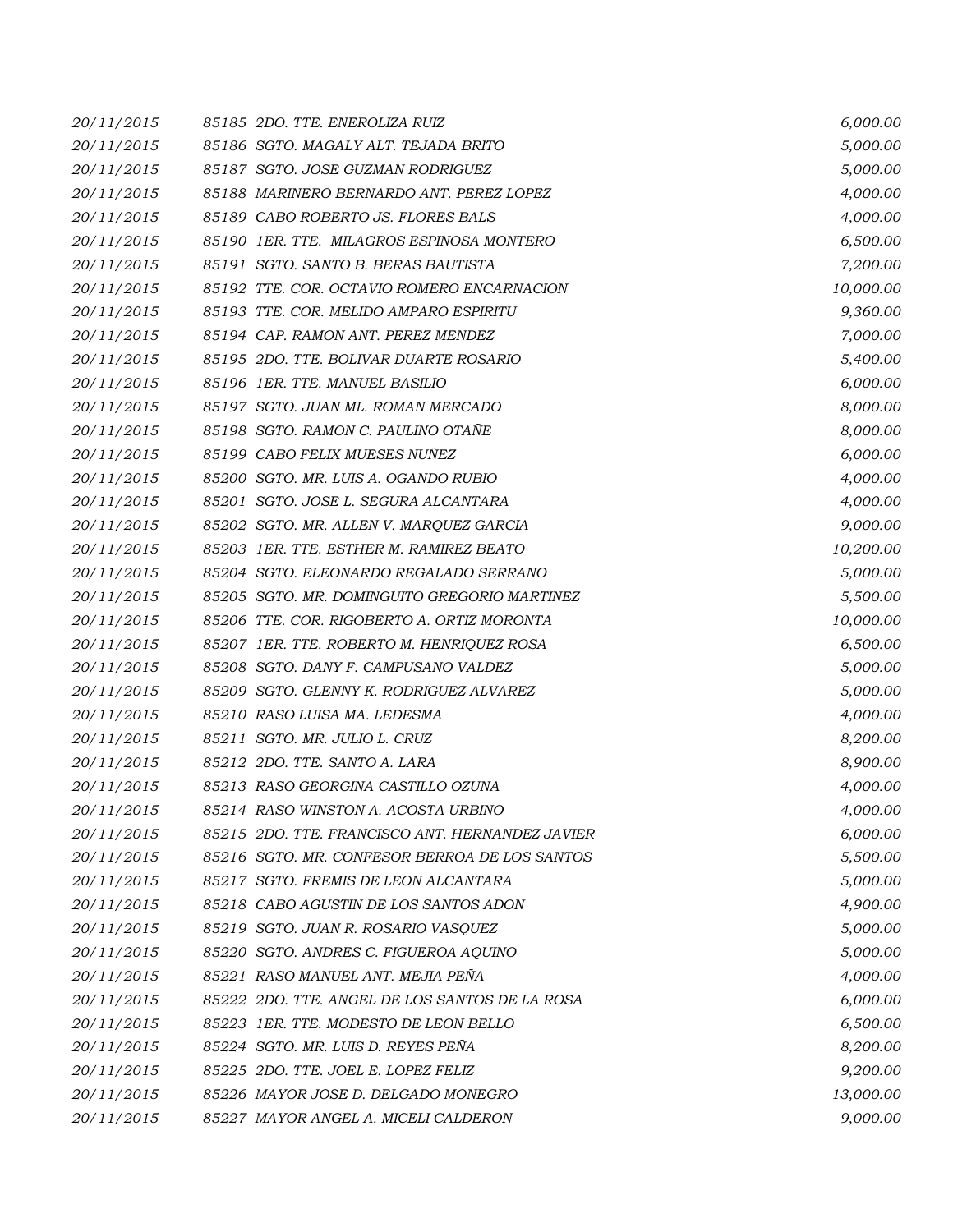| 20/11/2015 | 85228 CAP. JORGE L. VARGAS MEJIA           | 6,500.00     |
|------------|--------------------------------------------|--------------|
| 20/11/2015 | 85229 SGTO. MR. JOSE M. BELLIARD DISLA     | 5,500.00     |
| 20/11/2015 | 85230 SGTO. MR. DANIEL ANT. VERAS GERMOSEN | 5,500.00     |
| 20/11/2015 | 85231 SGTO. FELIPE S. FRANCISCO POLANCO    | 5,000.00     |
| 20/11/2015 | 85232 SGTO, JOSE A. SANCHEZ SANCHEZ        | 5,000.00     |
| 20/11/2015 | 85233 CABO JUAN A. NOVAS HERASME           | 4,000.00     |
| 20/11/2015 | 85234 RASO YEFRICA MA. HIDALGO MARTINEZ    | 4,000.00     |
| 20/11/2015 | 85235 RASO ELIZABETH METIVIER MARTINEZ     | 4,000.00     |
| 20/11/2015 | 85236 CABO MODESTO V. VALENZUELA LUGO      | 4,900.00     |
| 20/11/2015 | 85237 CABO ANGEL MA. RAMIREZ SEPULVEDA     | 6,000.00     |
| 20/11/2015 | 85238 CABO EDWIN ALB. CUEVAS MARCANO       | 4,900.00     |
| 23/11/2015 | 85239 FONDO DE PENSIONES Y JUBILACIONES    | 6,605,210.05 |
| 23/11/2015 | 85240 INSTITUTO NACIONAL DE LA VIVIENDA    | 366.95       |
| 23/11/2015 | 85241 DOMINGA REYNOSO MOLINA               | 4,500.00     |
| 23/11/2015 | 85242 EMMACULADA N. DEL ORBE PEREZ         | 4,000.00     |
| 23/11/2015 | 85243 YAHAIRA ALT. RAMOS QUEZADA           | 3,000.00     |
| 23/11/2015 | 85244 YANIA MARMOL PUELLO                  | 2,000.00     |
| 23/11/2015 | 85245 JOHANNA MARTINEZ BATISTA             | 2,000.00     |
| 23/11/2015 | 85246 JOSEFINA MERCEDES REYES ESPINAL      | 6,000.00     |
| 23/11/2015 | 85247 INSTITUTO DE AUXILIOS Y VIVIENDA     | 1,873.69     |
| 23/11/2015 | 85248 FUNDACION DE CREDITO EDUCATIVO       | 262,866.00   |
| 23/11/2015 | 85249 CONSEJO DEL PODER JUDICIAL           | 113,604.44   |
| 23/11/2015 | 85250 CONSEJO DEL PODER JUDICIAL           | 5,000.00     |
| 23/11/2015 | 85251 LIGA DE SOFTBALL                     | 4,600.00     |
| 23/11/2015 | 85252 CONSEJO DEL PODER JUDICIAL           | 14,312.75    |
| 23/11/2015 | 85253 AURA MARIA YBELICE MERCEDES          | 2,000.00     |
| 23/11/2015 | 85254 LISSET MARIBEL HERNANDEZ PENA        | 6,000.00     |
| 23/11/2015 | 85255 NURYS LANDA VALDEZ SANCHEZ           | 2,500.00     |
| 23/11/2015 | 85256 CONSEJO DEL PODER JUDICIAL           | 3,288.89     |
| 23/11/2015 | 85257 IDELIZA GARCIA MARTINEZ              | 7,000.00     |
| 23/11/2015 | 85258 DULCE MARIA AQUINO GONZALEZ          | 3,600.00     |
| 23/11/2015 | 85259 NAZARET ALMONTE SUAREZ               | 7,500.00     |
| 23/11/2015 | 85260 INSTITUTO DE AUXILIOS Y VIVIENDAS    | 160,550.00   |
| 23/11/2015 | 85261 CONSEJO DEL PODER JUDICIAL           | 3,300.00     |
| 23/11/2015 | 85262 CESAR A. CABRAL FELIZ                | 8,087.16     |
| 23/11/2015 | 85263 LIDIA A. PUIG FRANCISCO              | 44,804.24    |
| 24/11/2015 | 85264 CONSEJO DEL PODER JUDICIAL           | 18,422.00    |
| 24/11/2015 | 85265 ALEJANDRO J. PERALTA HERNANDEZ       | 50,938.56    |
| 24/11/2015 | 85266 CIRO Y. PEREZ FIGUEREO               | 48,639.36    |
| 24/11/2015 | 85267 JULIO C. HERNANDEZ JAVIER            | 49,818.56    |
| 24/11/2015 | 85268 LENIN R. SOSA VASQUEZ                | 50,938.56    |
| 24/11/2015 | 85269 MANUEL A. BENZANT CANDELARIO         | 50,938.56    |
| 24/11/2015 | 85270 ALEXIS VASQUEZ ROSADO                | 28,001.00    |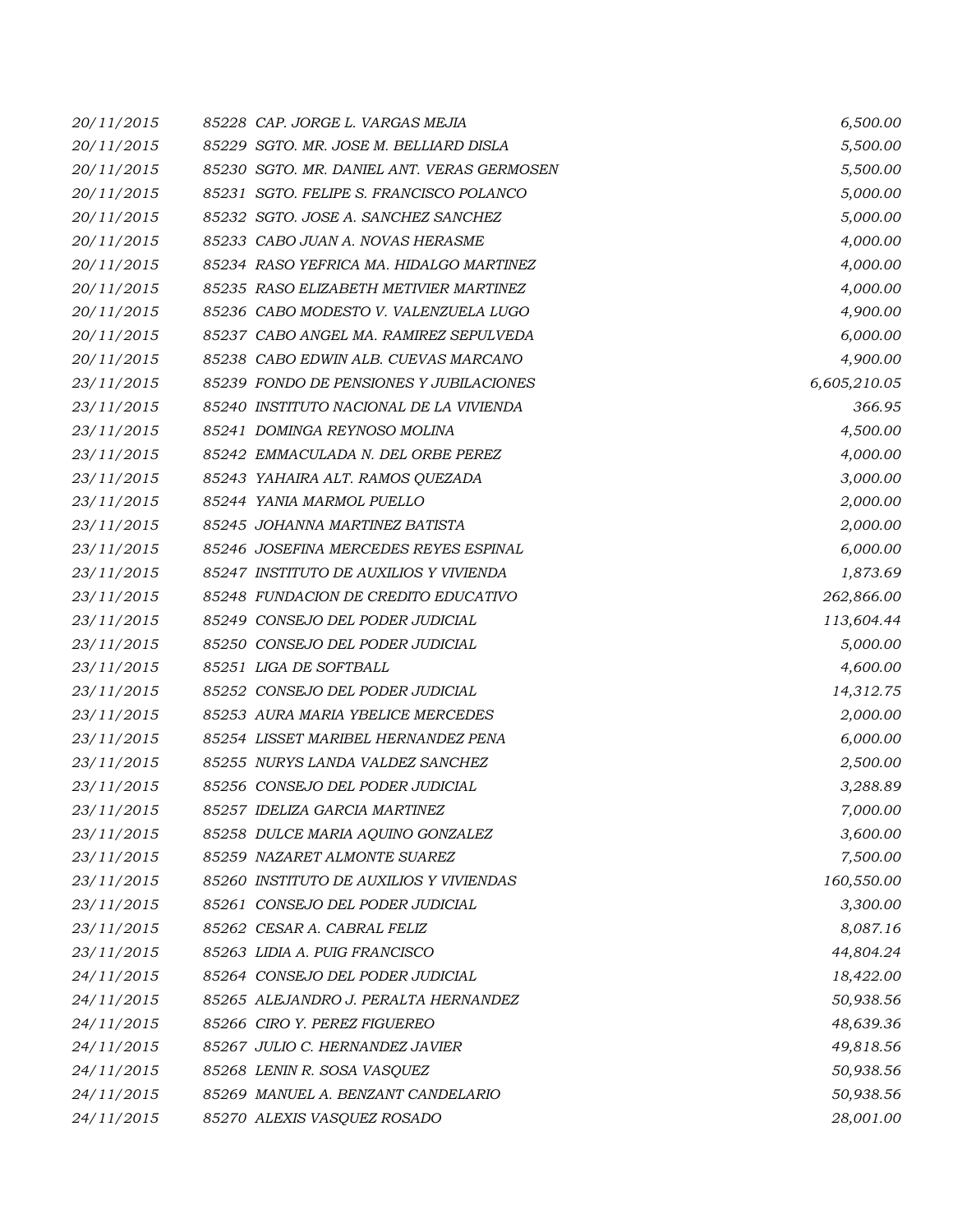| 24/11/2015 | 85271 CALEB DE LOS SANTOS MONCION        | 31,649.00  |
|------------|------------------------------------------|------------|
| 24/11/2015 | 85272 JOSE R. POZO LEONARDO              | 31,649.00  |
| 24/11/2015 | 85273 ROBIN E. SANDOVAL FONTANA          | 30,949.00  |
| 24/11/2015 | 85274 WASCAR D. ARIAS TEJEDA             | 30,249.00  |
| 24/11/2015 | 85275 GARY COLLINS MORROBEL              | 20,550.00  |
| 24/11/2015 | 85276 MANUEL DE JS. MATOS ESPINOSA       | 19,150.00  |
| 24/11/2015 | 85277 MIGUEL A. PINA QUEZADA             | 17,750.00  |
| 24/11/2015 | 85278 RICHARD ANT. DE LA CRUZ PASCACIO   | 19,850.00  |
| 24/11/2015 | 85279 WILBERTO JUBILEO MARTINEZ          | 20,550.00  |
| 24/11/2015 | 85280 CONSEJO DEL PODER JUDICIAL         | 4,900.00   |
| 24/11/2015 | 85281 INSTITUTO DE AUXILIOS Y VIVIENDAS  | 250.00     |
| 24/11/2015 | 85282 FONDO DE PENSIONES Y JUBILACIONES  | 92,385.85  |
| 24/11/2015 | 85283 CONSEJO DEL PODER JUDICIAL         | 97,058.90  |
| 24/11/2015 | 85284 COOPNASEJU                         | 134,859.66 |
| 24/11/2015 | 85285 COOPNASEJU                         | 84,340.00  |
| 24/11/2015 | 85286 INSTITUTO NACIONAL DE LA VIVIENDA  | 35.47      |
| 24/11/2015 | 85287 LIGA DE SOFTBALL                   | 100.00     |
| 24/11/2015 | 85288 CONSEJO DEL PODER JUDICIAL         | 600.00     |
| 24/11/2015 | 85289 CONSEJO DEL PODER JUDICIAL         | 5,244.44   |
| 24/11/2015 | 85290 CONSEJO DEL PODER JUDICIAL         | 7,622.77   |
| 24/11/2015 | 85291 CONSEJO DEL PODER JUDICIAL         | 1,617.00   |
| 24/11/2015 | 85292 CONSEJO DEL PODER JUDICIAL         | 737.00     |
| 24/11/2015 | 85293 CONFESOR BOVIER DE LA CRUZ         | 36,096.66  |
| 24/11/2015 | 85294 GUILLERMO A. ENKE ALMONTE          | 16,359.40  |
| 24/11/2015 | 85295 YOHANNY ALTAGRACIA MORENO          | 12,519.54  |
| 24/11/2015 | 85296 ANGELICA V. MORETA BATISTA         | 24,390.38  |
| 24/11/2015 | 85297 SCARLIN UREÑA                      | 8,713.34   |
| 24/11/2015 | 85298 LENIN ML. MONTILLA SILVA           | 13,524.00  |
| 24/11/2015 | 85299 CRISTINA DEL C. DIAZ COLON         | 15,549.34  |
| 24/11/2015 | 85300 IDELKA R. ROJAS RODRIGUEZ          | 11,120.85  |
| 24/11/2015 | 85301 MARY P. MONTERO ENCARNACION        | 7,777.09   |
| 24/11/2015 | 85302 NIBLEK Y. SUZAÑA PEREZ             | 10,377.79  |
| 24/11/2015 | 85303 ELSA E. MATOS ALMONTE              | 12,213.58  |
| 24/11/2015 | 85304 ENMANUEL DE JS. NIEVES FEBLES      | 8,594.46   |
| 24/11/2015 | 85305 ROMELYN TAVAREZ SOSA               | 8,297.23   |
| 24/11/2015 | 85306 WILDANY CASTILLO GIL               | 7,513.25   |
| 24/11/2015 | 85307 JANNA P. DE LA CRUZ DE LOS SANTOS  | 23,763.60  |
| 24/11/2015 | 85308 EDIPO SIERRA GONZALEZ              | 9,203.76   |
| 24/11/2015 | 85309 CONSEJO DEL PODER JUDICIAL         | 3,945.62   |
| 24/11/2015 | 85310 INSTITUTO DE AUXILIOS Y VIVIENDAS  | 300.00     |
| 24/11/2015 | 85311 FONDO DE PENSIONES Y JUBILACIONES  | 4,308.49   |
| 24/11/2015 | 85312 IER. TTE. WILFREDO SANCHEZ CORDERO | 6,066.67   |
| 24/11/2015 | 85313 CAP. FELIPE SIERRA DOTEL           | 6,533.33   |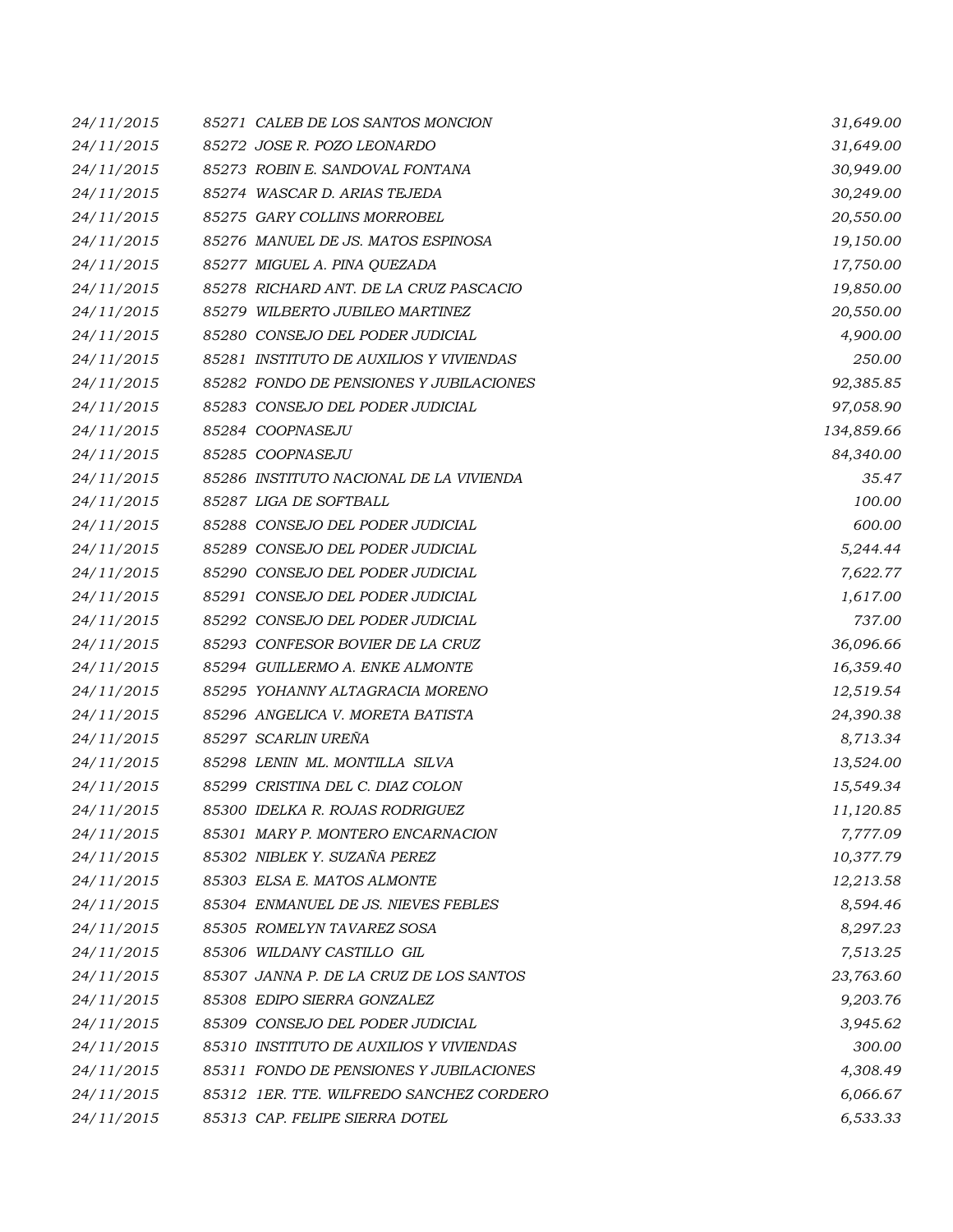| 24/11/2015 | 85314 MAYOR BIENVENIDO UREÑA AQUINO           | 8,400.00   |
|------------|-----------------------------------------------|------------|
| 24/11/2015 | 85315 RASO LUCIA M. CRUZ POLANCO              | 5,200.00   |
| 24/11/2015 | 85316 2DO. TTE. FAUTINO MONTERO DE LOS SANTOS | 5,133.33   |
| 24/11/2015 | 85317 CABO ARACELIS MARTINEZ RIVERA           | 5,200.00   |
| 25/11/2015 | 85318 FONDO DE PENSIONES JUBILACIONES         | 16,079.09  |
| 26/11/2015 | 85319 TIRSO J. JIMENEZ CABRERA                | 13,863.70  |
| 26/11/2015 | 85320 KIRSYS C. CATALINO MEJIA                | 33,650.85  |
| 26/11/2015 | 85321 SAN E. SANCHEZ                          | 1,540.42   |
| 26/11/2015 | 85322 ALAN R. ENCARNACION RAMON               | 1,540.42   |
| 26/11/2015 | 85323 JEAN C. FERNANDEZ MENDOZA               | 3,080.82   |
| 26/11/2015 | 85324 ISIDRO B. CANELA FERNANDEZ              | 3,080.82   |
| 26/11/2015 | 85325 SANDY ML. ALMARANTE BAEZ                | 7,316.96   |
| 26/11/2015 | 85326 DALVIN CABRERA CASTILLO                 | 6,438.31   |
| 26/11/2015 | 85327 NOEL A. FELIX OLIVO                     | 6,438.31   |
| 26/11/2015 | 85328 ROBERT DAVID VASQUEZ                    | 6,777.17   |
| 26/11/2015 | 85329 JEANNETTE J. JIMENEZ DURAN              | 53,460.00  |
| 26/11/2015 | 85330 MERY C. MATTA HILARIO                   | 44,867.82  |
| 26/11/2015 | 85331 THELMA V. REYES GARCIA                  | 105,138.00 |
| 26/11/2015 | 85332 BADIA A. WEHBE GUZMAN                   | 22,433.90  |
| 26/11/2015 | 85333 FRANCIA Y. CLASE CLASE                  | 44,867.82  |
| 26/11/2015 | 85334 MARIA M. TEJADA DE LEON                 | 4,486.78   |
| 26/11/2015 | 85335 BERTA G. DE LOS M. GOMEZ GIL            | 40,381.02  |
| 26/11/2015 | 85336 JUAN ANT. REYES UREÑA                   | 29,164.07  |
| 26/11/2015 | 85337 ELIZABETH MARTE LIRIO                   | 2,243.39   |
| 26/11/2015 | 85338 MIGUELINA D. CRESPO DIAZ                | 28,512.00  |
| 26/11/2015 | 85339 ELLIN J. CORDERO TEJADA                 | 26,920.68  |
| 26/11/2015 | 85340 LIDIA A. PUIG FRANCISCO                 | 24,677.29  |
| 26/11/2015 | 85341 CANDIDA OLIVO                           | 2,243.39   |
| 26/11/2015 | 85342 ANA R. DE LEON GUZMAN                   | 106,920.00 |
| 26/11/2015 | 85343 YOLANDA E. REYNOSO PERALTA              | 20,300.42  |
| 26/11/2015 | 85344 KATHERINE M. SERRATA                    | 2,243.39   |
| 26/11/2015 | 85345 ISAAC M. ESPINOSA GARCIA                | 14,083.76  |
| 26/11/2015 | 85346 WENDY C. ROSARIO ABREU                  | 12,477.32  |
| 26/11/2015 | 85347 ANA D. ALMANZAR CORONADO                | 68,304.51  |
| 26/11/2015 | 85348 MODESTO R. CAMACHO SANTANA              | 94,222.38  |
| 26/11/2015 | 85349 MILTON C. MONTES POLANCO                | 17,947.12  |
| 26/11/2015 | 85350 RADHAMES BRITO                          | 2,243.39   |
| 26/11/2015 | 85351 ROSA M. ALMONTE FRANCISCO               | 106,920.00 |
| 26/11/2015 | 85352 MARIA V. REYNOSO PIMENTEL               | 87,492.24  |
| 26/11/2015 | 85353 BEATO A. SANTANA TEJADA                 | 14,319.56  |
| 26/11/2015 | 85354 ABEL ANT. SIERRA RONDON                 | 13,460.34  |
| 26/11/2015 | 85355 HILARIA ALT. PERALTA JIMENEZ            | 106,920.00 |
| 26/11/2015 | 85356 GRISELDA R. SALAZAR TAVERAS             | 128,304.00 |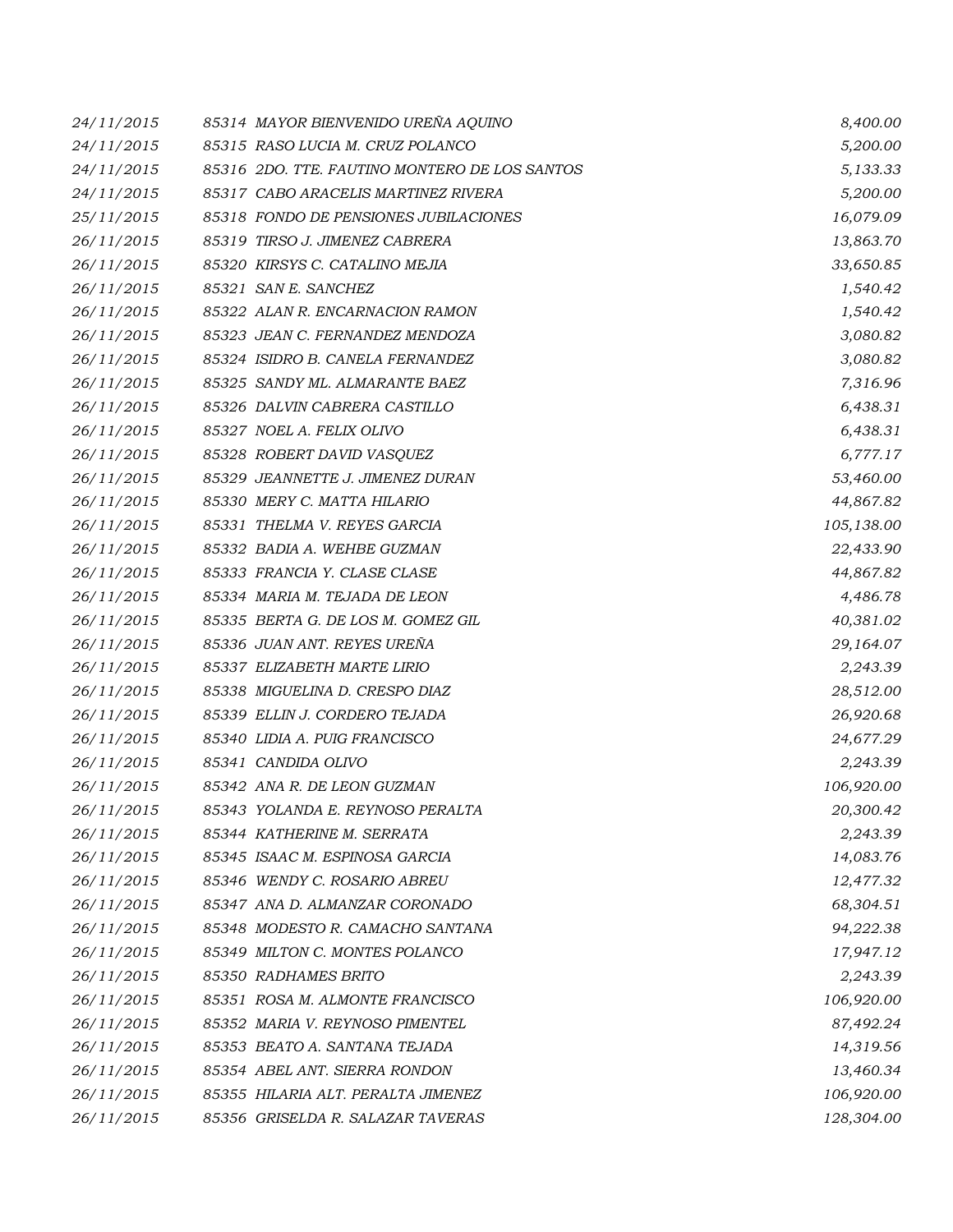| 26/11/2015 | 85357 ADALGISA M. TEJADA DE AZA         | 47,111.20 |
|------------|-----------------------------------------|-----------|
| 26/11/2015 | 85358 ALBANIA ALT. CONTRERAS SANCHEZ    | 35,369.29 |
| 26/11/2015 | 85359 LUZ A. ALMONTE PEREZ              | 14,319.56 |
| 26/11/2015 | 85360 JOSE F. THEN REINOSO              | 53,460.00 |
| 26/11/2015 | 85361 JOSEFINA COMPRES SANTANA          | 25,997.90 |
| 26/11/2015 | 85362 PURISIMA E. PAREDES MARTINEZ      | 11,216.95 |
| 26/11/2015 | 85363 CARMEN LOPEZ MEREJO               | 22,433.90 |
| 26/11/2015 | 85364 ROSMERY MATA DUARTE               | 8,973.56  |
| 26/11/2015 | 85365 PEDRO J. MARMOLEJOS REYNOSO       | 4,486.78  |
| 26/11/2015 | 85366 FRANCISCO TORRES DE LA CRUZ       | 1,782.00  |
| 26/11/2015 | 85367 FRANCISCO ALB. ANTIGUA PORTUHONDO | 10,692.00 |
| 26/11/2015 | 85368 RAYSA M. URBAEZ RUBIO             | 53,460.00 |
| 26/11/2015 | 85369 ZOBEIDA MATEO                     | 8,973.56  |
| 26/11/2015 | 85370 LELIS Y. GUEVARA MEDINA           | 44,867.80 |
| 26/11/2015 | 85371 FRANKLYN A. CUEVAS CARRASCO       | 26,920.68 |
| 26/11/2015 | 85372 WILSON J. SIERRA FERRERAS         | 38,137.64 |
| 26/11/2015 | 85373 EDIS Y. RODRIGUEZ MUÑOZ           | 13,460.34 |
| 26/11/2015 | 85374 DEISDANIA R. BELTRE BELTRE        | 49,354.60 |
| 26/11/2015 | 85375 MIGUEL VALDEZ PEREZ               | 38,535.46 |
| 26/11/2015 | 85376 MIGUEL A. PEREZ MENDEZ            | 39,856.07 |
| 26/11/2015 | 85377 MANUEL ALB. PEREZ GELL            | 26,920.68 |
| 26/11/2015 | 85378 LIBIS M. MEREJO PEREZ             | 26,920.68 |
| 26/11/2015 | 85379 RUTH E. BRIOSO DE LEON            | 39,204.00 |
| 26/11/2015 | 85380 MATTI Y. NOBOA                    | 1,782.00  |
| 26/11/2015 | 85381 ISABEL A. CARABALLO ALCANTARA     | 94,222.42 |
| 26/11/2015 | 85382 MARIANA CANELA PEREZ              | 51,678.00 |
| 26/11/2015 | 85383 SERVIO ANT. MONTILLA MONTILLA     | 50,611.64 |
| 26/11/2015 | 85384 MELANIO MATOS JIMENEZ             | 3,564.00  |
| 26/11/2015 | 85385 JOSELYN A. MATEO SALCIE           | 49,354.58 |
| 26/11/2015 | 85386 EDGAR E. PIÑA MATEO               | 57,946.78 |
| 26/11/2015 | 85387 JUANA M. CONCEPCION MORETA        | 2,243.39  |
| 26/11/2015 | 85388 LUIS CASTILLO CABRAL              | 2,243.39  |
| 26/11/2015 | 85389 WILFREDO ENCARNACION JIMENEZ      | 8,973.56  |
| 26/11/2015 | 85390 ZORAIRA MARQUEZ MERAN             | 4,486.78  |
| 26/11/2015 | 85391 JONATHAN A. VILLALONA GOMEZ       | 4,486.78  |
| 26/11/2015 | 85392 VALDEMIRA BAUTISTA LEBRON         | 12,998.95 |
| 26/11/2015 | 85393 ANDERSON ADAMES BAUTISTA          | 24,677.29 |
| 26/11/2015 | 85394 DIOGENES OGANDO OGANDO            | 15,703.73 |
| 26/11/2015 | 85395 MAGNOLYS DE LOS SANTOS BOVES      | 4,486.78  |
| 26/11/2015 | 85396 DOMINGA T. MORILLO MONTERO        | 29,164.07 |
| 26/11/2015 | 85397 ANA A. HENRIQUEZ GUZMAN           | 22,433.90 |
| 26/11/2015 | 85398 BRUNILDA FORTUNA RUBEN            | 22,433.90 |
| 26/11/2015 | 85399 GRISELDA RODRIGUEZ REYES          | 4,486.78  |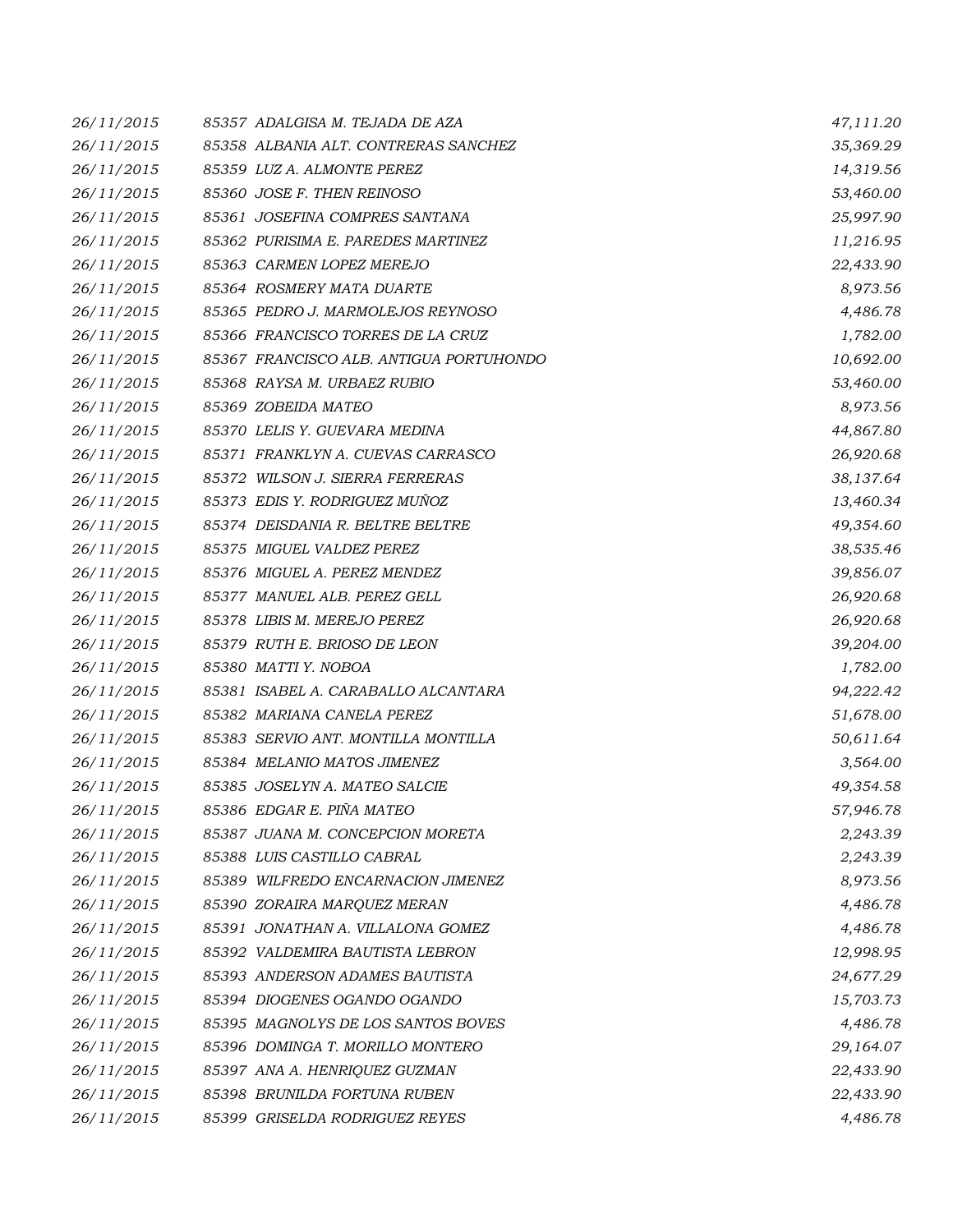| 26/11/2015 | 85400 ARELYS ALT. PEREZ CAAMAÑO         | 8,973.56      |
|------------|-----------------------------------------|---------------|
| 26/11/2015 | 85401 LENNYS Z. CUSTODIO LLUBERES       | 2,243.39      |
| 26/11/2015 | 85402 MAXIMILIANO PEGUERO DE AZA        | 33,650.85     |
| 26/11/2015 | 85403 ARANIBAL MANZANO ZAPATA           | 6,730.17      |
| 26/11/2015 | 85404 MAURIS A. MONTERO PEREZ           | 13,863.70     |
| 26/11/2015 | 85405 CARLOS M. NUÑEZ SEVERINO          | 13,863.70     |
| 26/11/2015 | 85406 DANIELA E. PEÑA SOTO              | 12,270.67     |
| 26/11/2015 | 85407 GERTRUDIS M. ADAMES BATISTA       | 33,650.87     |
| 26/11/2015 | 85408 PEDRO P. GARCIA VASQUEZ           | 4,486.78      |
| 26/11/2015 | 85409 YOKARY I. GAUTREAUX DE LA CRUZ    | 8,973.56      |
| 26/11/2015 | 85410 ROBERT H. MEDRANO NOVAS           | 38,137.64     |
| 26/11/2015 | 85411 VIRGINIA F. PERALTA HERRERA       | 17,947.12     |
| 26/11/2015 | 85412 MARITZA DEL C. GARCIA GOMEZ       | 53,841.40     |
| 26/11/2015 | 85413 LEONIDO BELLO QUEZADA             | 4,486.78      |
| 26/11/2015 | 85414 CARMEN CRUZ                       | 8,973.56      |
| 26/11/2015 | 85415 RAUL ROSARIO HERNANDEZ            | 4,486.78      |
| 26/11/2015 | 85416 JUAN L. AQUINO CORNIELES          | 4,486.78      |
| 26/11/2015 | 85417 AGUSTIN CONCEPCION CHALAS         | 41,701.63     |
| 26/11/2015 | 85418 OSCAR MOQUETE CUEVAS              | 35,894.24     |
| 26/11/2015 | 85419 MARGARITA DE LOS S. REYES PAULINO | 24,677.29     |
| 26/11/2015 | 85420 SARA MARTE MARTINEZ               | 35,894.26     |
| 26/11/2015 | 85421 RAFAEL O. REYES VEGA              | 8,910.00      |
| 26/11/2015 | 85422 PATRICIO VENTURA HIRALDO          | 24,261.48     |
| 26/11/2015 | 85423 MARIA E. ESTEVEZ MEJIA            | 53,460.00     |
| 26/11/2015 | 85424 AIDA L. TREJO ROSARIO             | 4,486.78      |
| 26/11/2015 | 85425 HECTOR F. MARTINEZ                | 22,433.90     |
| 26/11/2015 | 85426 ABRAHAM GARCIA                    | 8,973.56      |
| 26/11/2015 | 85427 ROSA E. ALMONTE R. DE VENTURA     | 20,190.51     |
| 26/11/2015 | 85428 MARIANO GERMAN MEJIA              | 328,220.10    |
| 26/11/2015 | 85429 ROBERT C. PLACENCIA ALVAREZ       | 295,167.02    |
| 27/11/2015 | 85430 COLECTOR DE IMPUESTOS INTERNOS    | 1,331,410.84  |
| 27/11/2015 | 85431 FONDO DE PENSIONES Y JUBILACIONES | 13,510,243.91 |
| 27/11/2015 | 85432 GUSTAVO A. RUIZ FELIZ             | 24,261.48     |
| 27/11/2015 | 85433 INSTITUTO DE AUXILIOS Y VIVIENDAS | 175.00        |
| 27/11/2015 | 85434 CONSEJO DEL PODER JUDICIAL        | 11,646.35     |
| 27/11/2015 | 85435 FONDO DE PENSIONES Y JUBILACIONES | 16,310.05     |
| 27/11/2015 | 85436 COOPNASEJU                        | 217,711.26    |
| 27/11/2015 | 85437 FUNDACION DE CREDITO EDUCATIVO    | 2,100.00      |
| 27/11/2015 | 85438 COLECTOR DE IMPUESTOS INTERNOS    | 27,779.90     |
| 30/11/2015 | 85439 COLECTOR DE IMPUESTOS INTERNOS    | 324,010.35    |
| 30/11/2015 | 85440 COLECTOR DE IMPUESTOS INTERNOS    | 18,021,308.11 |
|            | TOTAL RD\$                              | 57,150,046.55 |